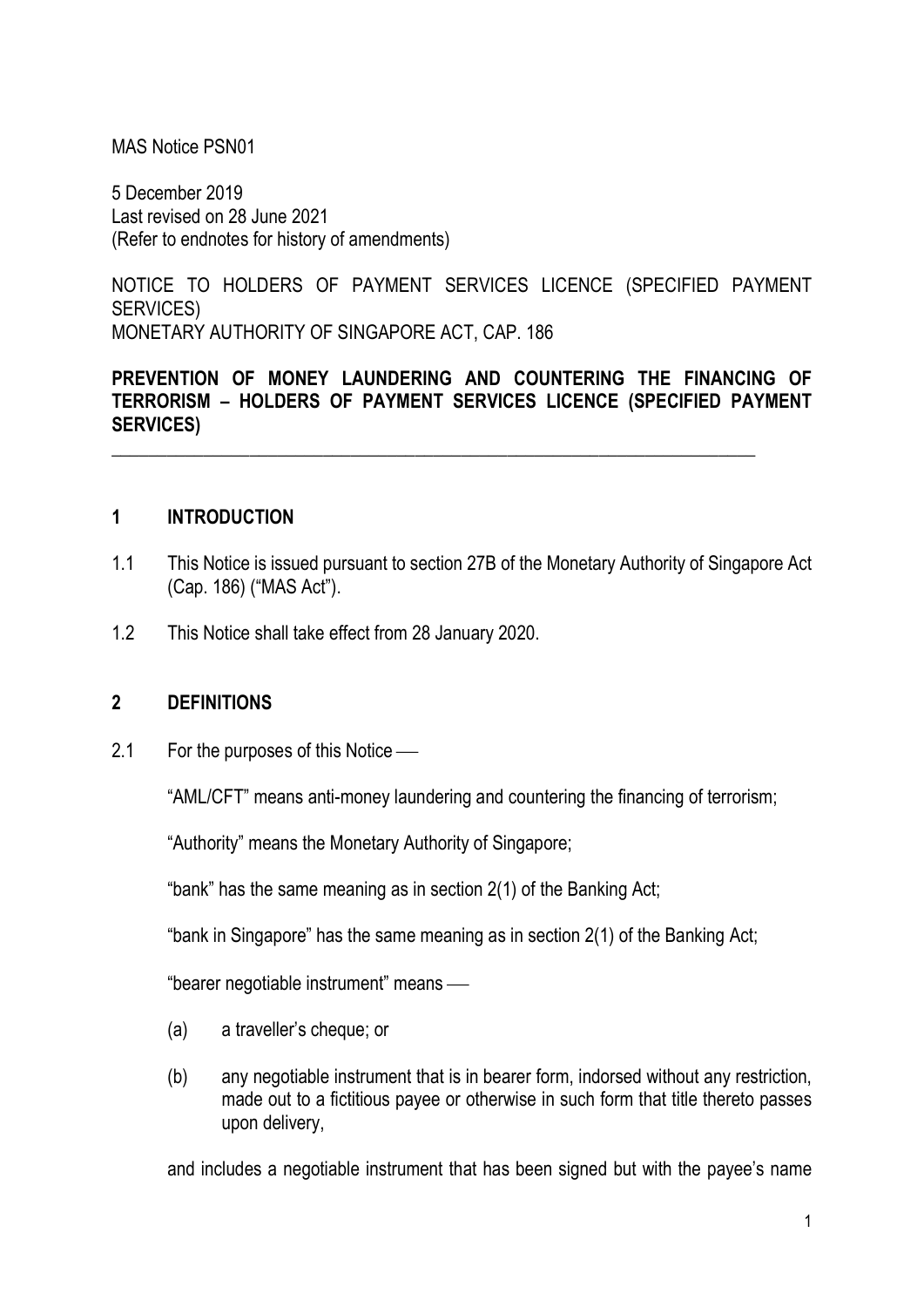omitted;

"beneficial owner", in relation to a customer of a payment service provider, means the natural person who ultimately owns or controls the customer or the natural person on whose behalf a transaction is conducted or business relations are established, and includes any person who exercises ultimate effective control over a legal person or legal arrangement in the course of carrying on its business of providing a specified payment service;

"beneficiary institution" means the financial institution that receives the wire transfer from the ordering institution, directly or through an intermediary institution, and makes the funds available to the wire transfer beneficiary;

"business relations" means the opening or maintenance of an account (whether a payment account or otherwise) by the payment service provider for the purposes of accepting, processing or executing any transaction in the name of a person (whether a natural person, legal person or legal arrangement);

"cash" means physical currency;

"CDD measures" or "customer due diligence measures" means the measures required by paragraph 7;

"CDSA" means the Corruption, Drug Trafficking and Other Serious Crimes (Confiscation of Benefits) Act (Cap. 65A);

"connected party"

- (a) in relation to a legal person (other than a partnership), means any director or any natural person having executive authority in the legal person;
- $(b)$  in relation to a legal person that is a partnership, means any partner or manager<sup>1</sup>; and
- (c) in relation to a legal arrangement, means any natural person having executive authority in the legal arrangement;

"cross-border wire transfer" means a wire transfer where the ordering institution and the beneficiary institution are located in different countries or jurisdictions and also refers to any chain of wire transfer in which at least one of the financial institutions involved is located in a different country or jurisdiction;

"customer", in relation to a payment service provider, means a person (whether a natural person, legal person or legal arrangement)

<sup>&</sup>lt;sup>1</sup> In the case of a limited liability partnership or a limited partnership.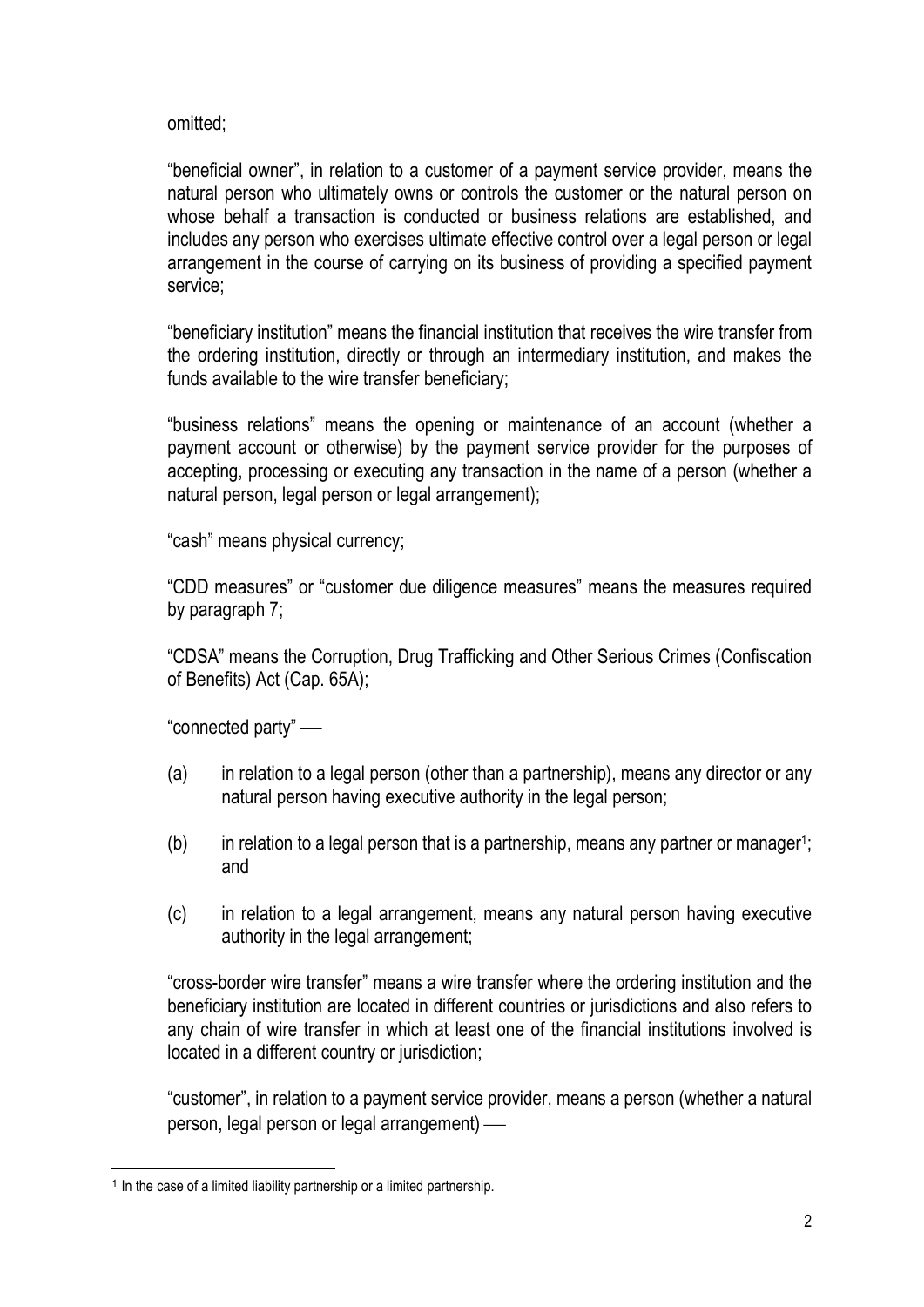- (a) with whom the payment service provider establishes or intends to establish business relations; or
- (b) for whom the payment service provider undertakes or intends to undertake any transaction without an account being opened;

"domestic wire transfer" means a wire transfer where the ordering institution and beneficiary institution are located in the same country or jurisdiction and also refers to any chain of wire transfer that takes place entirely within a country, even though the system used to transfer the payment message may be located in another country or jurisdiction;

"exempted product" means

- (a) where the product involves an account issuance service, the product:
	- (i) does not allow the withdrawal of any cash;
	- (ii) does not allow a refund of any amount in excess of S\$100 in cash from each payment account to any person, except:
		- (A) upon the production of an identification document of the holder of the payment account that bears a photograph of that holder and is in force; and
		- (B) where the person has a policy of keeping records of the refund and identification document mentioned in sub-paragraph (A) for at least 5 years after the date on which the refund is made; and
	- (iii) is not able to contain an amount of money or the currency equivalent of emoney of more than S\$1,000;
- (b) where the product involves a domestic money transfer service, the product satisfies at least two of the following requirements:
	- (i) is to be used only as a means of payment for goods or services;
	- (ii) is funded from an identifiable source;
	- (iii) the payment transaction value does not exceed S\$20,000;
- (c) where the product involves a cross-border money transfer service, the product is to be used only as a means of payment for goods or services and is funded from an identifiable source;

"FATF" means the Financial Action Task Force;

"FX counterparty", in relation to an FX transaction entered into by the payment service provider, means the person on whose behalf the FX transaction is conducted;

"FX transaction" means a transaction (not being a money-changing transaction) for the purchase or sale of foreign currency without the use of foreign currency notes.

"government entity" means a government of a country or jurisdiction, a ministry within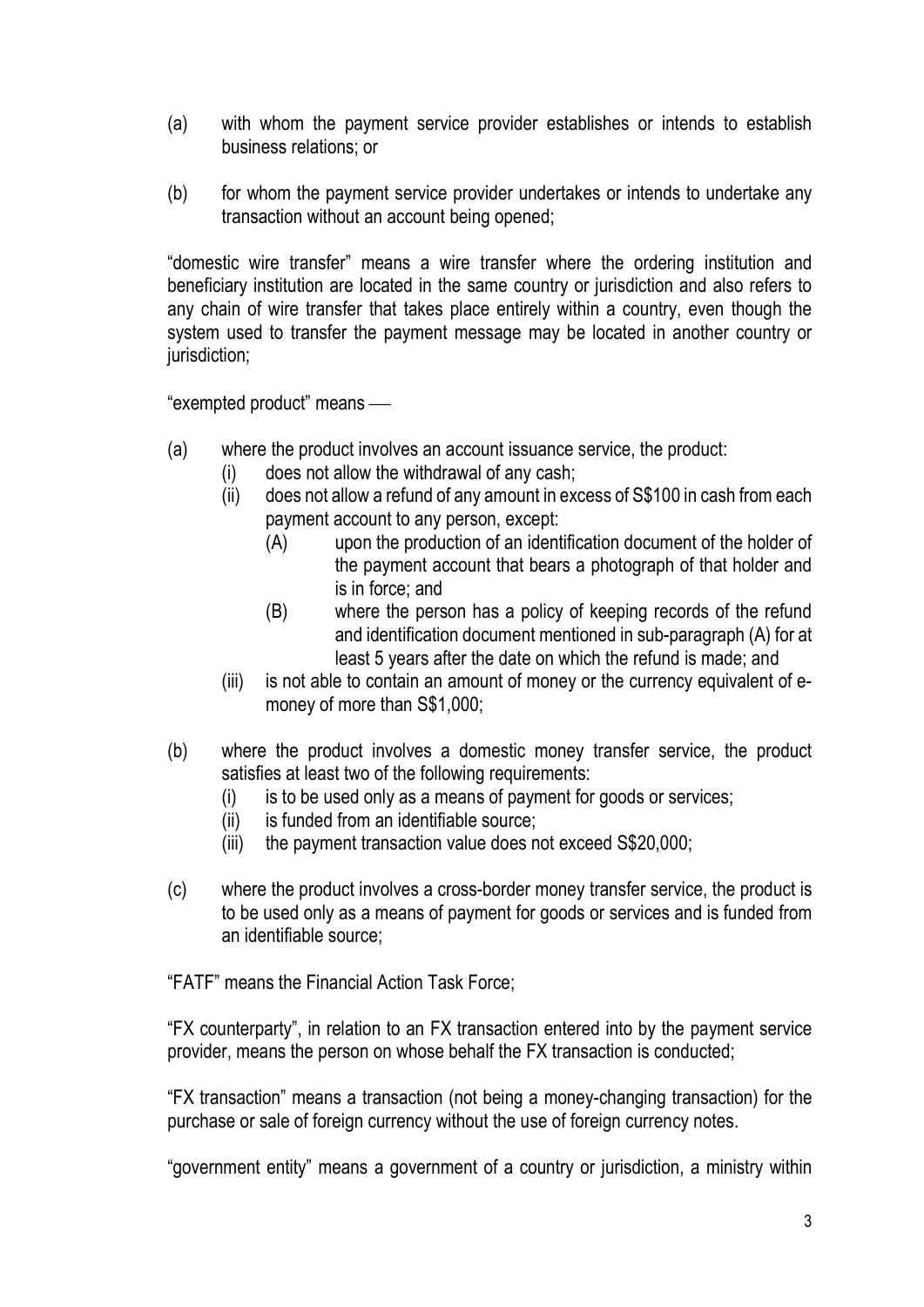such a government, or an agency specially established by such a government through written law:

"identifiable source" has the same meaning as in Regulation 28(7) of the Payment Services Regulations 2019;

"legal arrangement" means a trust or other similar arrangement;

"legal person" means an entity other than a natural person that can establish a permanent customer relationship with a financial institution or otherwise own property;

"merchant bank" has the same meaning as in section 2(1) of the Banking Act;

 "merchant bank in Singapore" has the same meaning as in section 2(1) of the Banking Act;

[MAS Notice PSN01 (Amendment) 2021]

"officer"

- (a) in relation to a payment service provider that is a legal person (other than a partnership), means any director or any member of the committee of management of the legal person;
- (b) in relation to a payment service provider that is a partnership, means any partner or manager; and
- (c) in relation to a payment service provider that is a legal arrangement, means any member of the committee of management of the legal arrangement;

"ordering institution" means the financial institution that initiates the wire transfer and transfers the funds upon receiving the request for a wire transfer on behalf of the wire transfer originator;

"partnership" means a partnership, a limited partnership within the meaning of the Limited Partnerships Act (Cap. 163B) or a limited liability partnership within the meaning of the Limited Liability Partnerships Act (Cap. 163A);

"payment for goods or services" means payment or part payment of goods or services to a merchant;

"personal data" has the same meaning as defined in section 2(1) of the Personal Data Protection Act 2012 (Act 26 of 2012);

"product", for the purposes of the definitions of specified product and exempted product and paragraph 3.3, means a facility which is offered by a payment service provider to its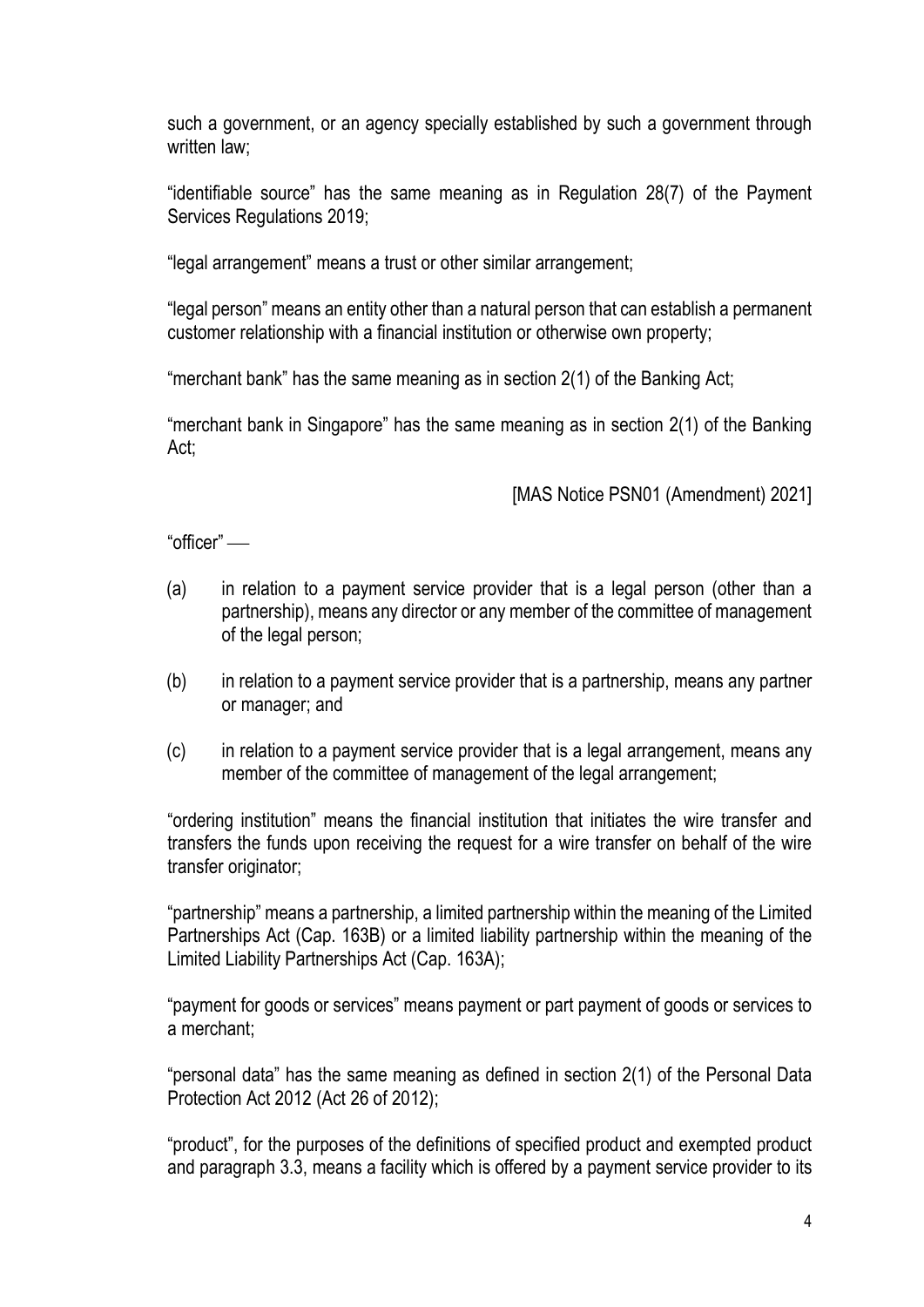customers in relation to one or more payment services under the same terms and conditions;

"reasonable measures" means appropriate measures which are commensurate with the money laundering or terrorism financing risks;

"recipient"

- (a) in respect of a payment transaction that relates to a money-changing service, means a person (whether a natural person, legal person or legal arrangement) for whom the payment service provider undertakes a transaction;
- $(b)$  in respect of
	- (i) a payment transaction received from another country or jurisdiction to Singapore in the course of carrying on a business of providing a crossborder money transfer service;
	- (ii) a payment transaction received in the course of carrying on a business of providing a domestic money transfer service; or
	- (iii) a withdrawal of any cash from a payment account in the course of carrying on a business of providing an account issuance service,

means a person (whether a natural person, legal person or legal arrangement) to whom the payment service provider pays out any funds in cash or cash equivalent in Singapore and the person on behalf of whom such funds are received; or

(c) means an FX counterparty;

"relevant FX counterparty" is a FX counterparty that is not

- (a) a financial institution as defined in section 27A(6) of the MAS Act; or
- (b) a financial institution incorporated or established outside Singapore that is subject to, and supervised for compliance with, AML/CFT requirements consistent with standards set by the FATF;

"specified product" means a product that involves all of the following services:

- (a) an account issuance service;
- (b) a domestic money transfer service; and
- (c) an e-money issuance service;

"specified money-changing transaction" means a payment transaction in relation to a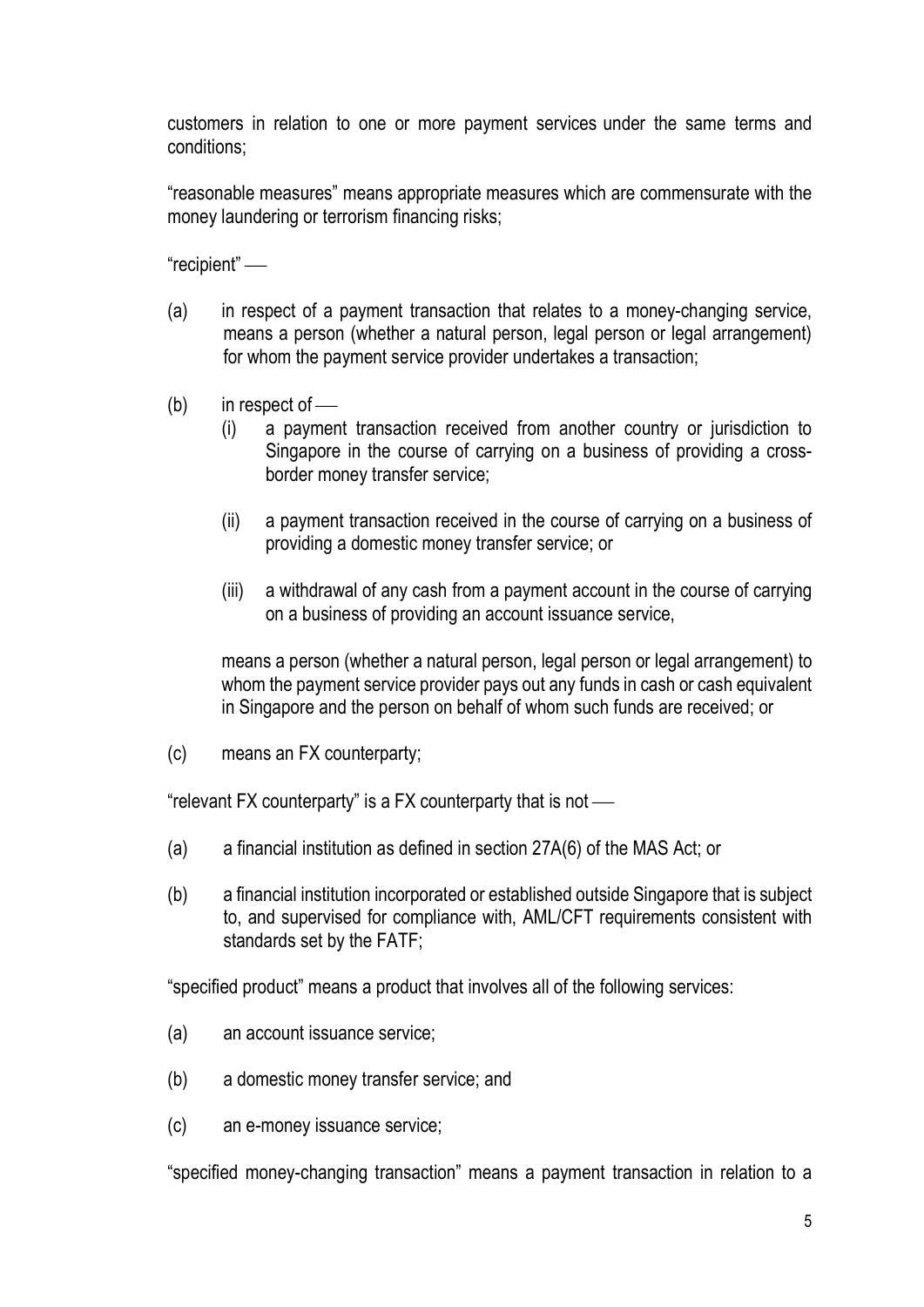money-changing service that

- (a) does not exceed S\$20,000, where the money is funded from an identifiable source; or
- (b) in any other case, does not exceed S\$5,000;

"specified payment service" means any of the following payment service

- (a) an account issuance service;
- (b) a domestic money transfer service,
- (c) a cross-border money transfer service,
- (d) a money-changing service;

"STR" means suspicious transaction report;

"STRO" means the Suspicious Transaction Reporting Office, Commercial Affairs Department of the Singapore Police Force;

"transaction" means any transaction accepted, processed, or executed by the payment service provider in the course of carrying on its business of providing a specified payment service;

"TSOFA" means the Terrorism (Suppression of Financing) Act (Cap. 325); and

"wire transfer" refers to any transaction carried out on behalf of a wire transfer originator through a financial institution by electronic means with a view to making an amount of funds available to a beneficiary person at a beneficiary institution, irrespective of whether the originator and the beneficiary are the same person.

- 2.2 A reference to any threshold or value limit expressed in S\$ shall include a reference to the equivalent amount expressed in any other currency.
- 2.3 The expressions used in this Notice shall, except where defined in this Notice or where the context otherwise requires, have the same meanings as in the Payment Services Act 2019 (Act 2 of 2019) ("PS Act").

## 3 APPLICATION OF NOTICE

- 3.1 Subject to paragraphs 3.2 and 3.3, this Notice applies to all:
	- (a) holders of a licence under the PS Act that carry on a business of providing a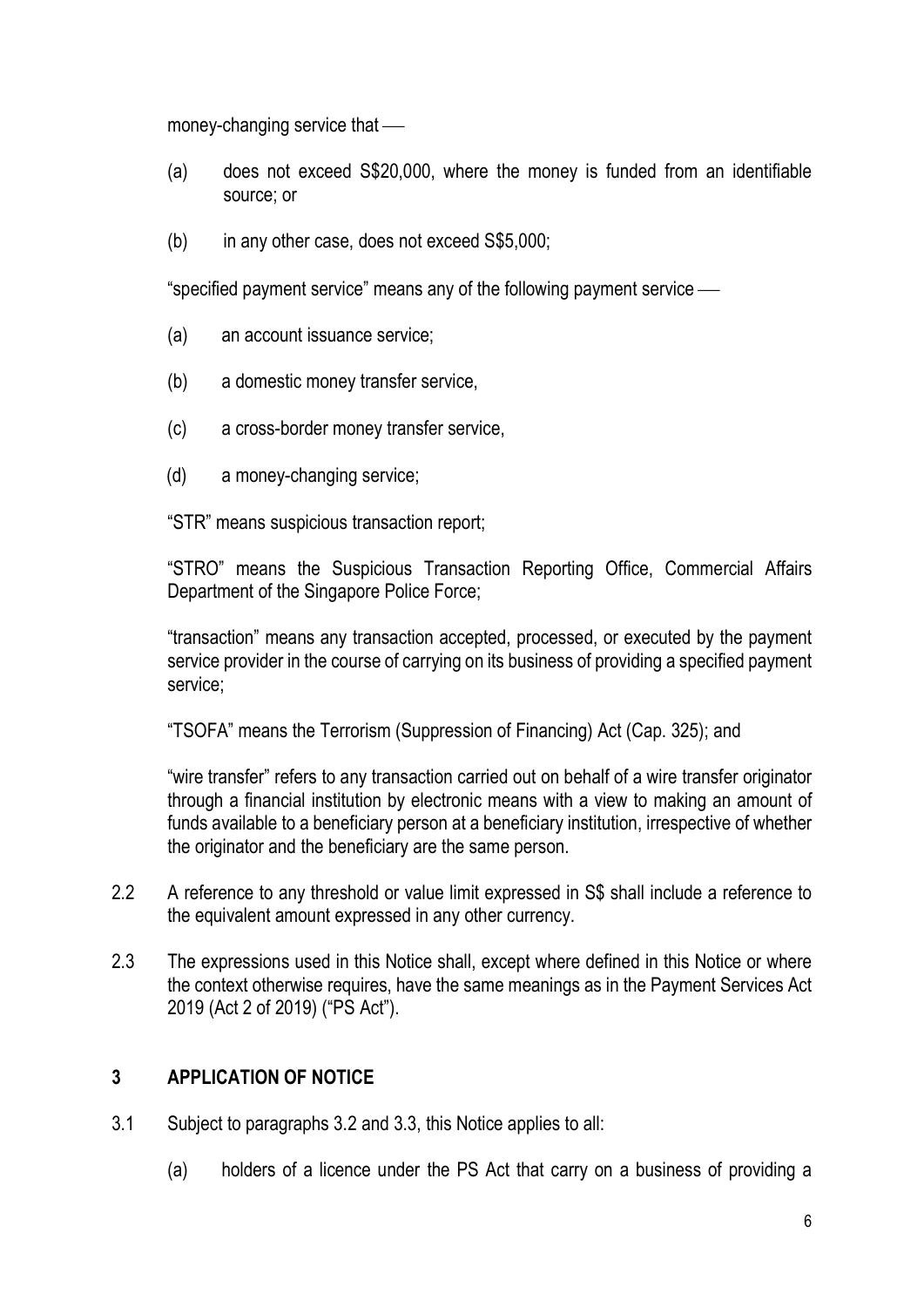specified payment service; and

(b) persons exempt under section 13(1) of the PS Act where such person offers a specified product;

(collectively referred to as "payment service providers").

- 3.2 This Notice will not apply to a payment service provider where the following conditions are fulfilled:
	- (a) where the payment service provider provides an account issuance service, it
		- (i) does not allow the withdrawal of any cash from any payment account it issues;
		- (ii) does not allow a refund of any amount in the payment account in excess of S\$100 in cash to any person from any payment account it issues, except:
			- (A) upon the production of an identification document of the holder of the payment account that bears a photograph of the holder and is in force; and
			- (B) where the person has a policy of keeping records of the refund and identification document mentioned in sub-paragraph (A) for at least 5 years after the date on which the refund is made; and
		- (iii) does not allow the currency equivalent of the e-money or the amount of money contained in the payment account to exceed S\$1,000;
	- (b) where the payment service provider provides a domestic money transfer service, its business only involves one or more of the following types of transactions:
		- (i) payment for goods or services and where such payment is funded from an identifiable source;
		- (ii) payment for goods or services and where the transaction value does not exceed S\$20,000; or
		- (iii) payment where such payment is funded from an identifiable source and where the transaction value does not exceed S\$20,000, and
	- (c) where the payment service provider provides a cross-border money transfer service, its business only involves transactions that are used as payment for goods or services and are funded from an identifiable source.
- 3.3 Where a payment service provider offers a product that is an exempted product, it does not need to comply with paragraphs 4.1(a), 7, 8, 9, 10, 11, 12, 13, 14, and 15 of this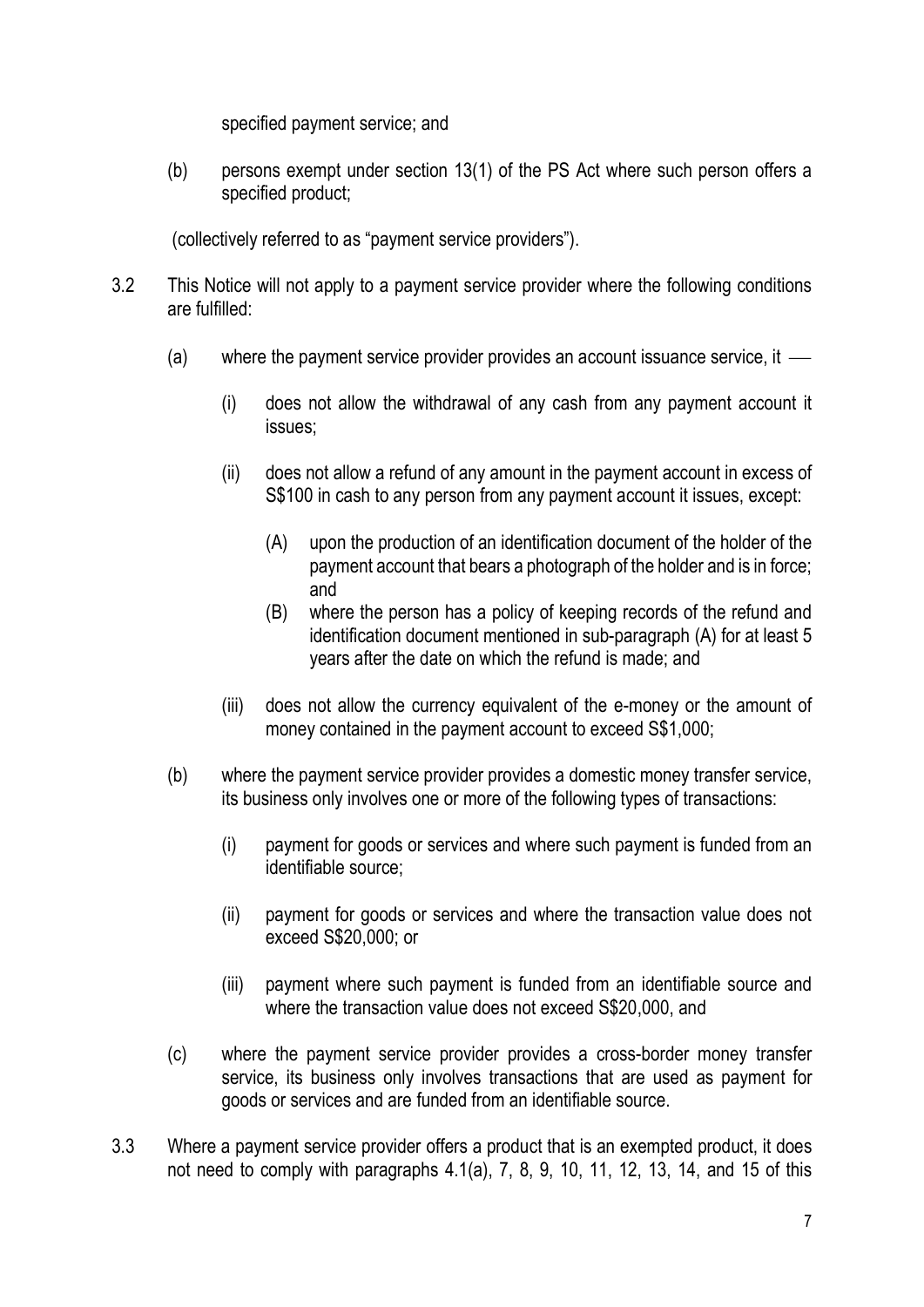Notice in relation to the exempted product.

# 4 UNDERLYING PRINCIPLES

- 4.1 This Notice is based on the following principles, which shall serve as a guide for all payment service providers in the conduct of their operations and business activities:
	- (a) A payment service provider shall exercise due diligence when dealing with customers, natural persons appointed to act on the customer's behalf, connected parties of the customer and beneficial owners of the customer.
	- (b) A payment service provider shall conduct its business in conformity with high ethical standards, and guard against establishing any business relations or undertaking any transaction, that is or may be connected with or may facilitate money laundering or terrorism financing.
	- (c) A payment service provider shall, to the fullest extent possible, assist and cooperate with the relevant law enforcement authorities in Singapore to prevent money laundering and terrorism financing.

# 5 ASSESSING RISKS AND APPLYING A RISK-BASED APPROACH

### Risk Assessment

- 5.1 A payment service provider shall take appropriate steps to identify, assess and understand, its money laundering and terrorism financing risks in relation to
	- (a) its customers;
	- (b) the countries or jurisdictions its customers are from or in;
	- (c) the countries or jurisdictions the payment service provider has operations in; and
	- (d) the products, services, transactions and delivery channels of the payment service provider.
- 5.2 The appropriate steps referred to in paragraph 5.1 shall include
	- (a) documenting the payment service provider's risk assessments;
	- (b) considering all the relevant risk factors before determining the level of overall risk and the appropriate type and extent of mitigation to be applied;
	- (c) keeping the payment service provider's risk assessments up-to-date; and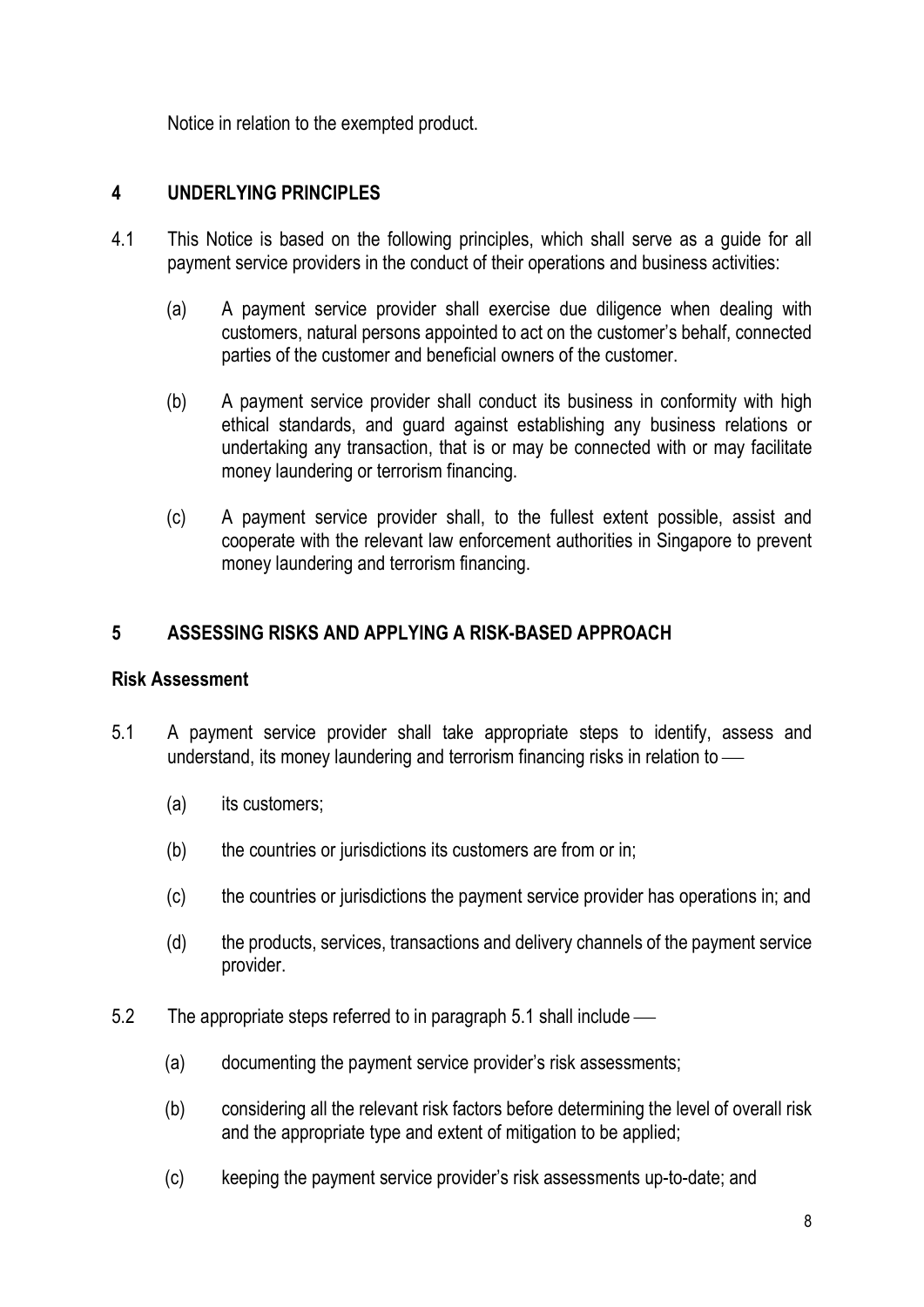(d) having appropriate mechanisms to provide its risk assessment information to the Authority.

## Risk Mitigation

- 5.3 A payment service provider shall
	- (a) develop and implement policies, procedures and controls, which are approved by senior management, to enable the payment service provider to effectively manage and mitigate the risks that have been identified by the payment service provider or notified to it by the Authority or other relevant authorities in Singapore;
	- (b) monitor the implementation of those policies, procedures and controls, and enhance them if necessary;
	- (c) perform enhanced measures where higher risks are identified, to effectively manage and mitigate those higher risks; and
	- (d) ensure that the performance of measures or enhanced measures to effectively manage and mitigate the identified risks address the risk assessment and guidance from the Authority or other relevant authorities in Singapore.

## 6 NEW PRODUCTS, PRACTICES AND TECHNOLOGIES

- 6.1 A payment service provider shall identify and assess the money laundering and terrorism financing risks that may arise in relation to
	- (a) the development of new products and new business practices, including new delivery mechanisms; and
	- (b) the use of new or developing technologies for both new and pre-existing products.
- 6.2 A payment service provider shall undertake the risk assessments, prior to the launch or use of such products, practices and technologies (to the extent such use is permitted by this Notice), and shall take appropriate measures to manage and mitigate the risks.
- 6.3 A payment service provider shall, in complying with the requirements of paragraphs 6.1 and 6.2, pay special attention to any
	- (a) new products and new business practices, including new delivery mechanisms; and
	- (b) new or developing technologies,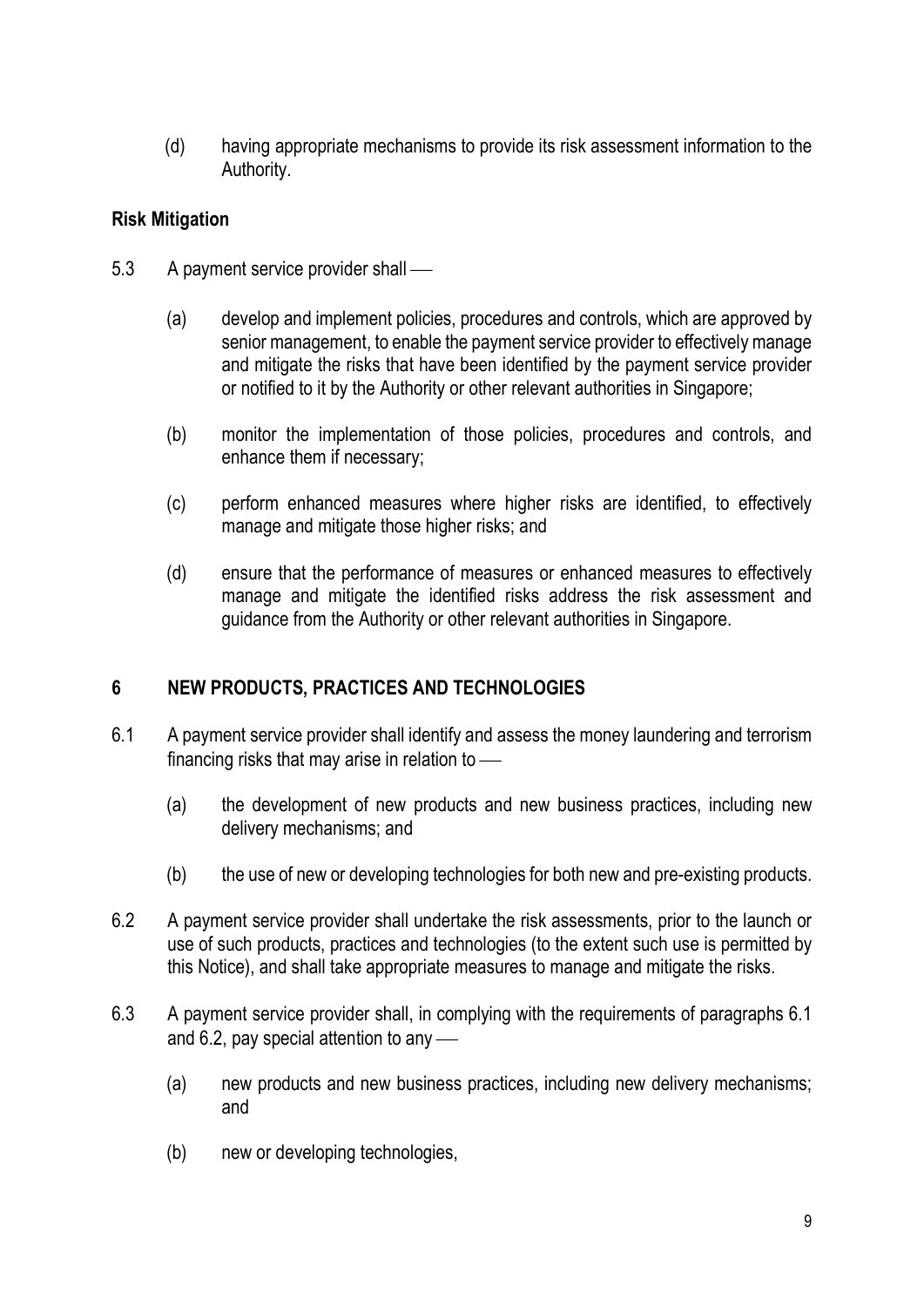that favour anonymity.

# 7 CUSTOMER DUE DILIGENCE ("CDD")

### Anonymous or Fictitious Account

7.1 No payment service provider shall open or maintain an anonymous account or an account in a fictitious name.

### Where There Are Reasonable Grounds for Suspicion prior to the Establishment of Business Relations or Undertaking any Transaction without opening an Account

- 7.2 Prior to a payment service provider establishing business relations or undertaking any transaction without opening an account, where the payment service provider has any reasonable grounds to suspect that the assets or funds of a customer are proceeds of drug dealing or criminal conduct as defined in the CDSA, or are property related to the facilitation or carrying out of any terrorism financing offence as defined in the TSOFA, the payment service provider shall
	- (a) not establish business relations with, or undertake a transaction for, the customer; and
	- (b) file an STR<sup>2</sup> , and extend a copy to the Authority for information.

## When CDD is to be Performed

- 7.3 A payment service provider shall perform the measures as required by paragraphs 7, 8 and 9 when —
	- (a) the payment service provider establishes business relations with any customer;
	- (b) the payment service provider effects or receives any funds by cross-border wire transfer, for any customer who has not otherwise established business relations with the payment service provider;
	- (c) the payment service provider undertakes any transaction for the purposes of carrying on its business of providing cross-border money transfer service, for any customer who has not otherwise established business relations with the payment service provider;
	- (d) the payment service provider undertakes any transaction (except for a specified money-changing transaction where the money is funded from an identifiable source) of a value exceeding S\$5,000 for any customer who has not otherwise

<sup>2</sup> Please note in particular section 48 of the CDSA on tipping-off.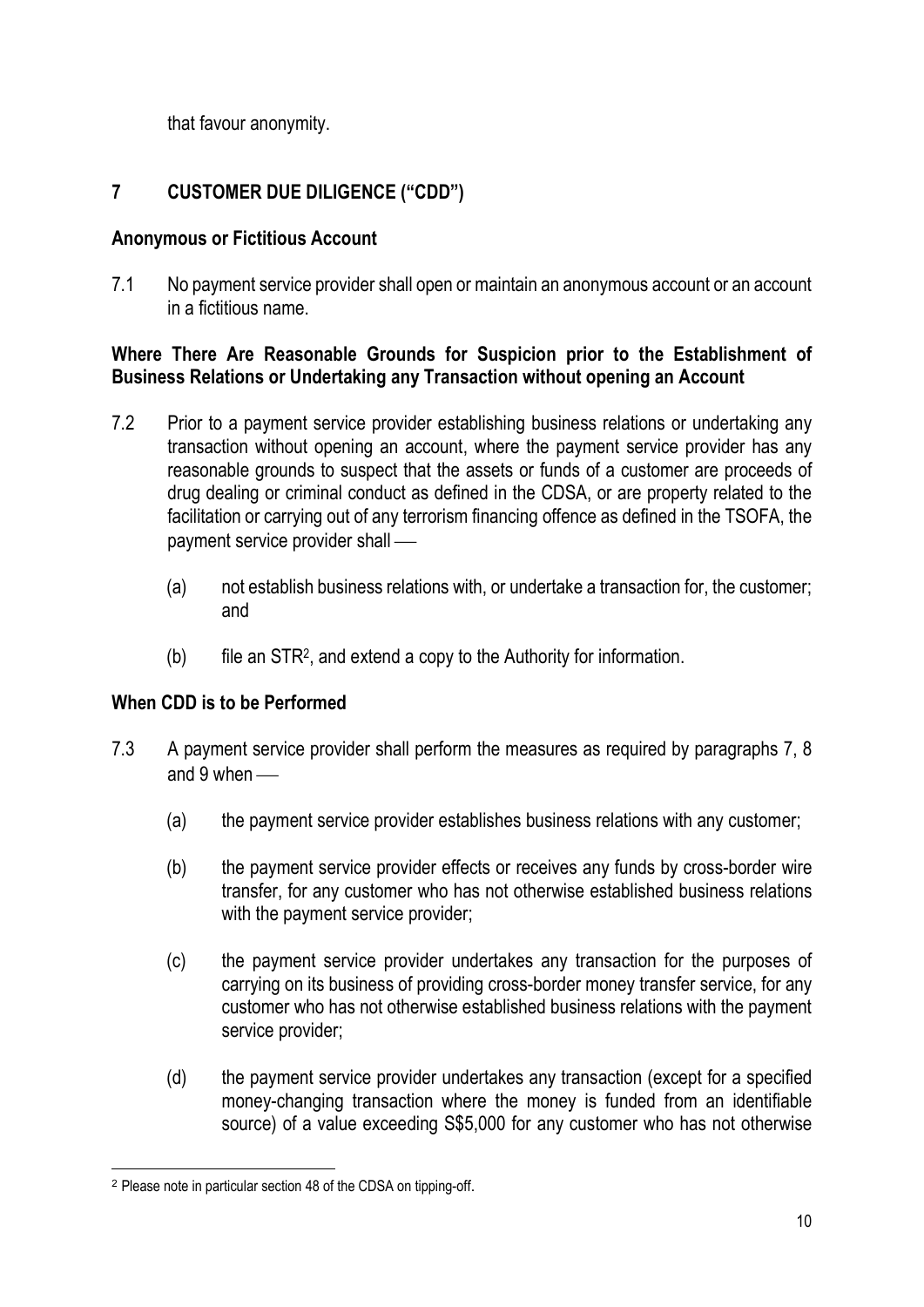established business relations with the payment service provider;

- (e) there is a suspicion of money laundering or terrorism financing, notwithstanding that the payment service provider would not otherwise be required by this Notice to perform the measures as required by paragraphs 7, 8 and 9; or
- (f) the payment service provider has doubts about the veracity or adequacy of any information previously obtained.
- 7.4 Where a payment service provider suspects that two or more transactions are or may be related, linked or the result of a deliberate restructuring of an otherwise single transaction into smaller transactions in order to evade the measures provided for in this Notice, the payment service provider shall treat the transactions as a single transaction and aggregate their values for the purpose of this Notice.
- (I) Identification of Customer
- 7.5 A payment service provider shall identify each customer.
- 7.6 For the purposes of paragraph 7.5, a payment service provider shall obtain at least the following information:
	- (a) full name, including any aliases;
	- (b) unique identification number (such as an identity card number, birth certificate number or passport number, or where the customer is not a natural person, the incorporation number or business registration number);
	- (c) the customer's
		- (i) residential address; or
		- (ii) registered or business address, and if different, principal place of business,

as may be appropriate;

- (d) date of birth, establishment, incorporation or registration (as may be appropriate); and
- (e) nationality, place of incorporation or place of registration (as may be appropriate).
- 7.7 Where the customer is a legal person or legal arrangement, the payment service provider shall, apart from identifying the customer, also identify the legal form, constitution and powers that regulate and bind the legal person or legal arrangement.
- 7.8 Where the customer is a legal person or legal arrangement, the payment service provider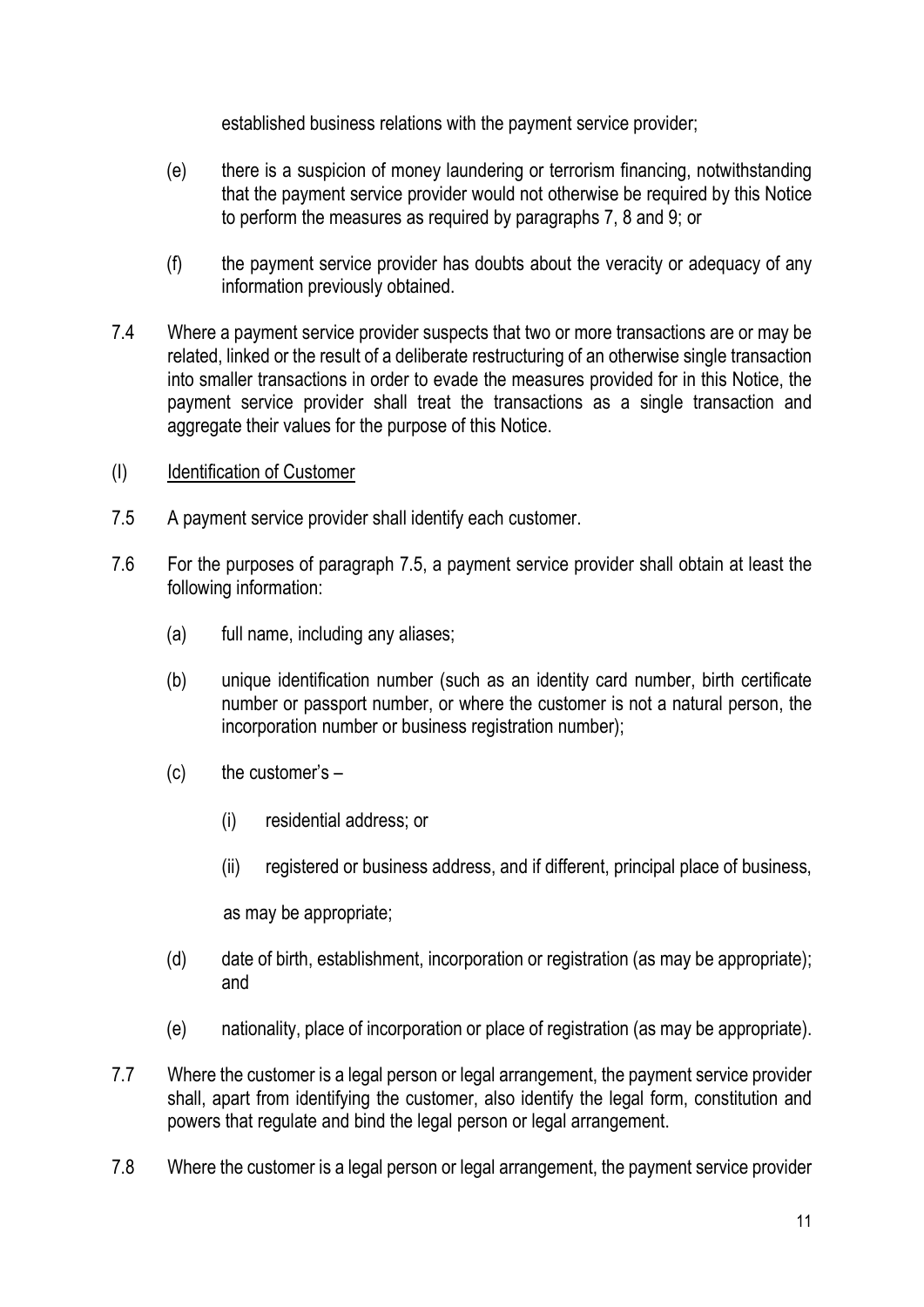shall identify the connected parties of the customer, by obtaining at least the following information of each connected party:

- (a) full name, including any aliases; and
- (b) unique identification number (such as an identity card number, birth certificate number or passport number of the connected party).
- (II) Verification of Identity of Customer
- 7.9 A payment service provider shall verify the identity of the customer using reliable, independent source data, documents or information. Where the customer is a legal person or legal arrangement, a payment service provider shall verify the legal form, proof of existence, constitution and powers that regulate and bind the customer, using reliable, independent source data, documents or information.
- (III) Identification and Verification of Identity of Natural Person Appointed to Act on a Customer's Behalf
- 7.10 Where a customer appoints one or more natural persons to act on his behalf in establishing business relations with a payment service provider or the customer is not a natural person, the payment service provider shall
	- (a) identify each natural person who acts or is appointed to act on behalf of the customer by obtaining at least the following information of such natural person:
		- (i) full name, including any aliases;
		- (ii) unique identification number (such as an identity card number, birth certificate number or passport number);
		- (iii) residential address;
		- (iv) date of birth;
		- (v) nationality; and
	- (b) verify the identity of each natural person using reliable, independent source data, documents or information.
- 7.11 A payment service provider shall verify the due authority of each natural person appointed to act on behalf of the customer by obtaining at least the following:
	- (a) appropriate documentary evidence authorising the appointment of such natural person by the customer to act on his or its behalf; and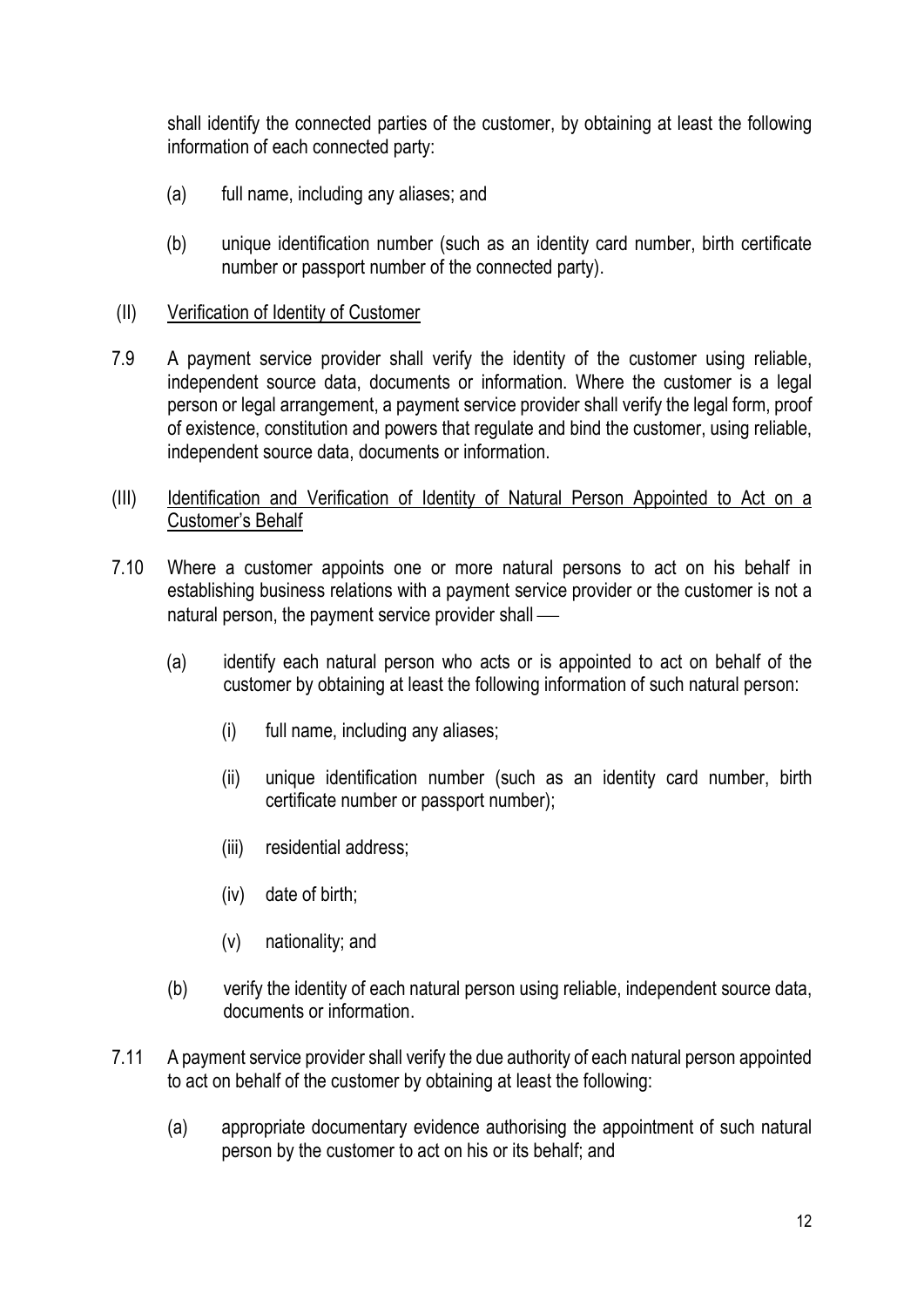- (b) the specimen signature of each natural person appointed.
- 7.12 Where the customer is a Singapore Government entity, the payment service provider shall only be required to obtain such information as may be required to confirm that the customer is a Singapore Government entity as asserted.

### (IV) Identification and Verification of Identity of Beneficial Owner

- 7.13 Subject to paragraph 7.16, a payment service provider shall inquire if there exists any beneficial owner in relation to a customer.
- 7.14 Where there is one or more beneficial owner in relation to a customer, the payment service provider shall identify the beneficial owners and take reasonable measures to verify the identities of the beneficial owners using the relevant information or data obtained from reliable, independent sources. The payment service provider shall
	- $(a)$  for customers that are legal persons
		- (i) identify the natural persons (whether acting alone or together) who ultimately own the legal person;
		- (ii) to the extent that there is doubt under subparagraph (i) as to whether the natural persons who ultimately own the legal person are the beneficial owners or where no natural persons ultimately own the legal person, identify the natural persons (if any) who ultimately control the legal person or have ultimate effective control of the legal person; and
		- (iii) where no natural persons are identified under subparagraph (i) or (ii), identify the natural persons having executive authority in the legal person, or in equivalent or similar positions;
	- $(b)$  for customers that are legal arrangements
		- (i) for trusts, identify the settlors, the trustees, the protector (if any), the beneficiaries (including every beneficiary that falls within a designated characteristic or class)<sup>3</sup>, and any natural person exercising ultimate ownership, ultimate control or ultimate effective control over the trust (including through a chain of control or ownership); and
		- (ii) for other types of legal arrangements, identify persons in equivalent or similar positions, as those described under subparagraph (i).

<sup>&</sup>lt;sup>3</sup> In relation to a beneficiary of a trust designated by characteristics or by class, the payment service provider shall obtain sufficient information about the beneficiary to satisfy itself that it will be able to establish the identity of the beneficiary -

<sup>(</sup>a) before making a distribution to that beneficiary; or

<sup>(</sup>b) when that beneficiary intends to exercise vested rights.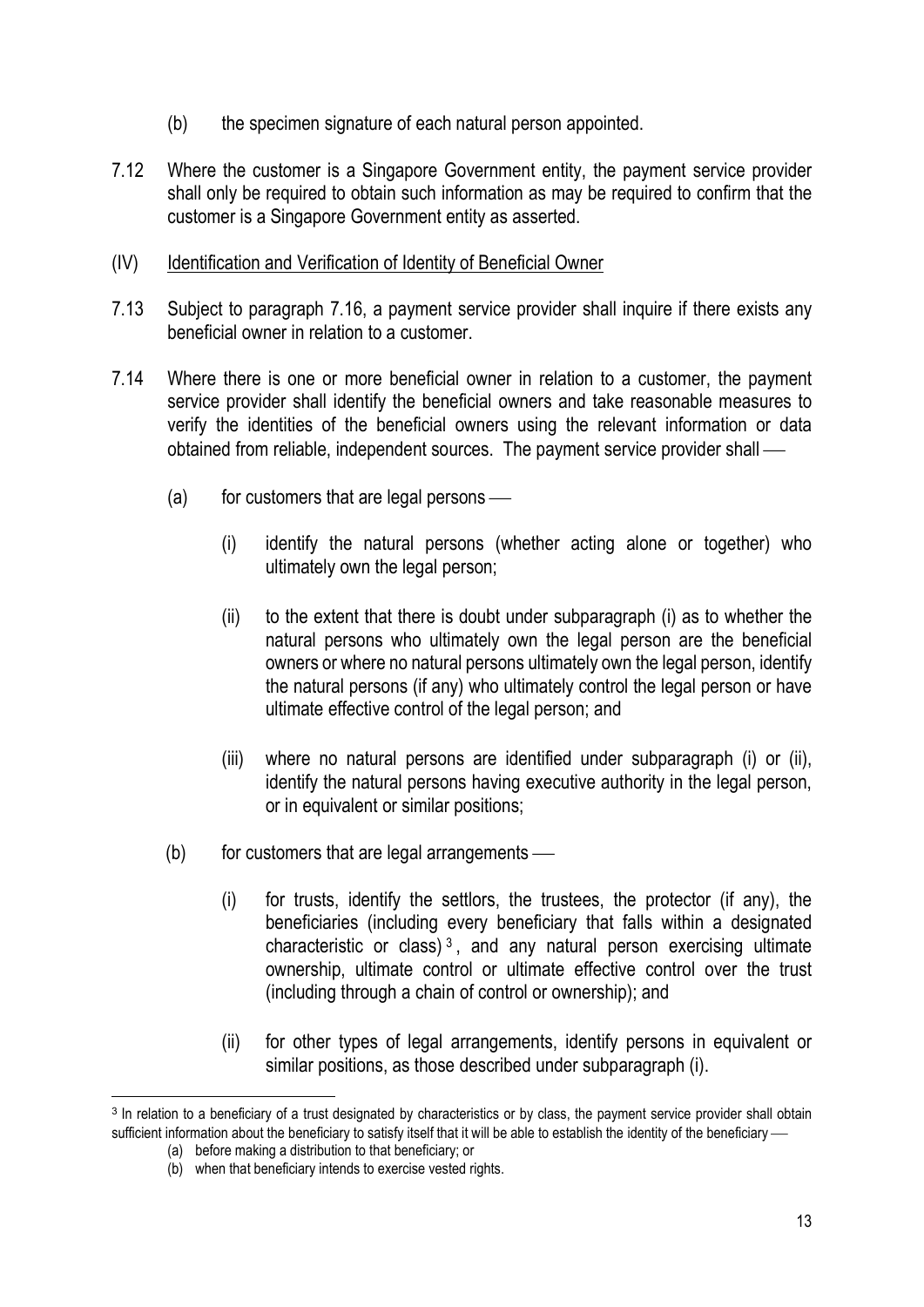- 7.15 Where the customer is not a natural person, the payment service provider shall understand the nature of the customer's business and its ownership and control structure.
- 7.16 A payment service provider shall not be required to inquire if there exists any beneficial owner, in relation to a customer that is
	- (a) an entity listed on the Singapore Exchange;
	- (b) an entity listed on a stock exchange outside of Singapore that is subject to
		- (i) regulatory disclosure requirements; and
		- (ii) requirements relating to adequate transparency in respect of its beneficial owners (imposed through stock exchange rules, law or other enforceable means);
	- (c) a financial institution set out in Appendix 1;
	- (d) a financial institution incorporated or established outside Singapore that is subject to and supervised for compliance with AML/CFT requirements consistent with standards set by the FATF; or
	- (e) an investment vehicle where the managers are financial institutions
		- (i) set out in Appendix 1; or
		- (ii) incorporated or established outside Singapore but are subject to and supervised for compliance with AML/CFT requirements consistent with standards set by the FATF,

unless the payment service provider has doubts about the veracity of the CDD information, or suspects that the customer, business relations with, or transaction for the customer, may be connected with money laundering or terrorism financing.

7.17 For the purposes of paragraphs 7.16(d) and 7.16(e)(ii), a payment service provider shall document the basis for its determination that the requirements in those paragraphs have been duly met.

### (V) Information on the Purpose and Intended Nature of Business Relations and Transaction Undertaken without an Account Being Opened

7.18 A payment service provider shall, when processing the application to establish business relations or undertake a transaction (except for a specified money-changing transaction) without an account being opened, understand and as appropriate, obtain from the customer information as to the purpose and intended nature of business relations or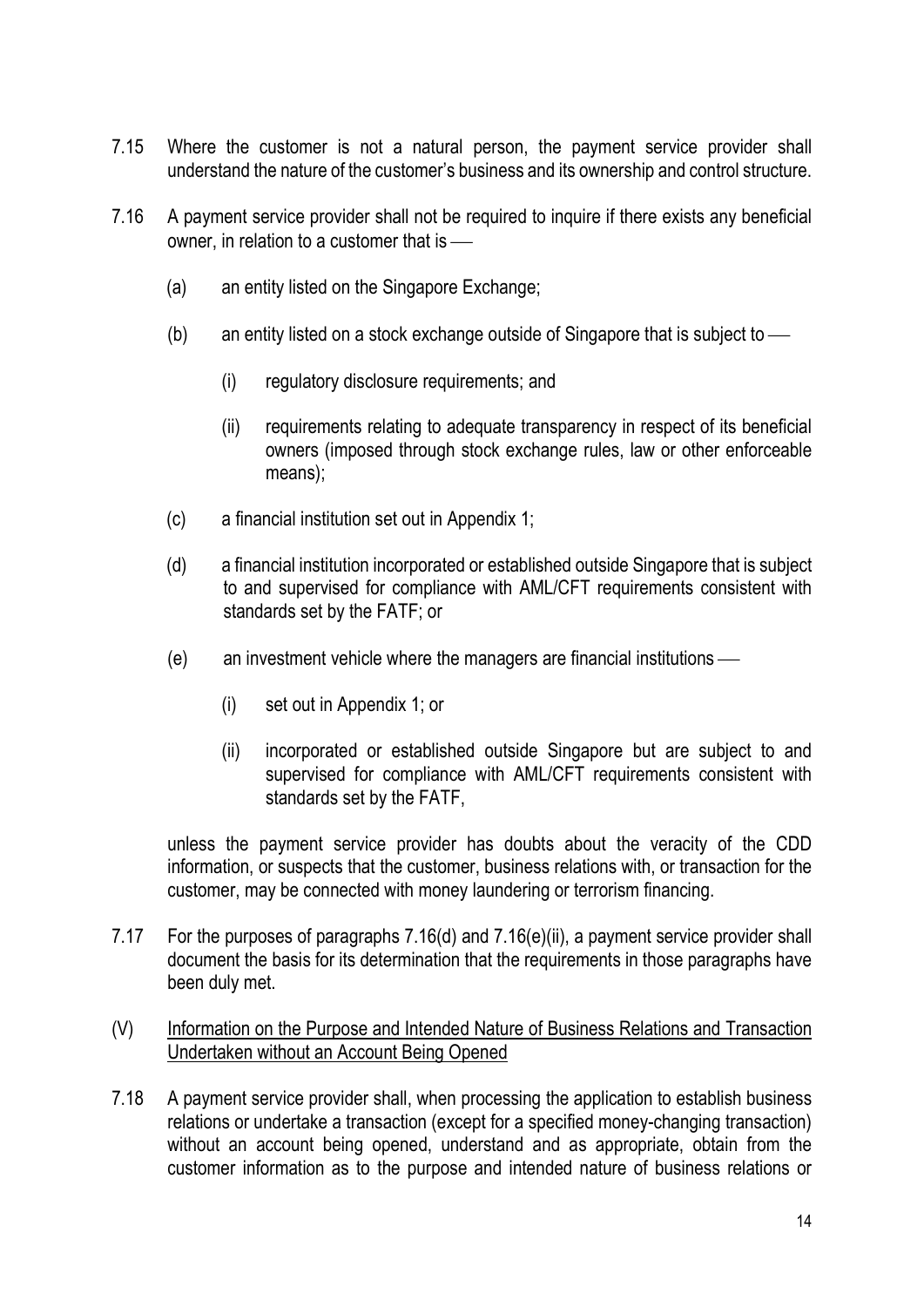transaction.

### (VI) Review of Transactions Undertaken without an Account being Opened

- 7.19 Where a payment service provider undertakes one or more transactions for a customer without an account being opened ("current transaction"), the payment service provider shall review the earlier transactions undertaken by that customer to ensure that the current transaction is consistent with the payment service provider's knowledge of the customer, its business and risk profile and where appropriate, the source of funds.
- 7.20 Where a payment service provider establishes business relations with a customer, the payment service provider shall review any transaction undertaken before the business relations are established, to ensure that the business relations are consistent with the payment service provider's knowledge of the customer, its business and risk profile and where appropriate, the source of funds.
- 7.21 A payment service provider shall pay special attention to all complex, unusually large or unusual patterns of transactions undertaken without an account being opened that have no apparent or visible economic or lawful purpose.
- 7.22 For the purposes of reviewing transactions undertaken without an account being opened as required by paragraph 7.19, a payment service provider shall put in place and implement adequate systems and processes, commensurate with the size and complexity of the payment service provider to
	- (a) monitor its transactions undertaken without an account being opened for customers; and
	- (b) detect and report suspicious, complex, unusually large or unusual patterns of transactions undertaken without an account being opened.
- 7.23 A payment service provider shall, to the extent possible, inquire into the background and purpose of the transactions in paragraph 7.21 and document its findings with a view to making this information available to the relevant authorities should the need arise.
- 7.24 Where there are any reasonable grounds for suspicion that a transaction for a customer undertaken without an account being opened is connected with money laundering or terrorism financing, and where the payment service provider considers it appropriate to undertake the transaction, the payment service provider shall substantiate and document the reasons for undertaking the transaction.
- 7.25 Paragraphs 7.19 to 7.24 do not apply where the transaction is a specified moneychanging transaction.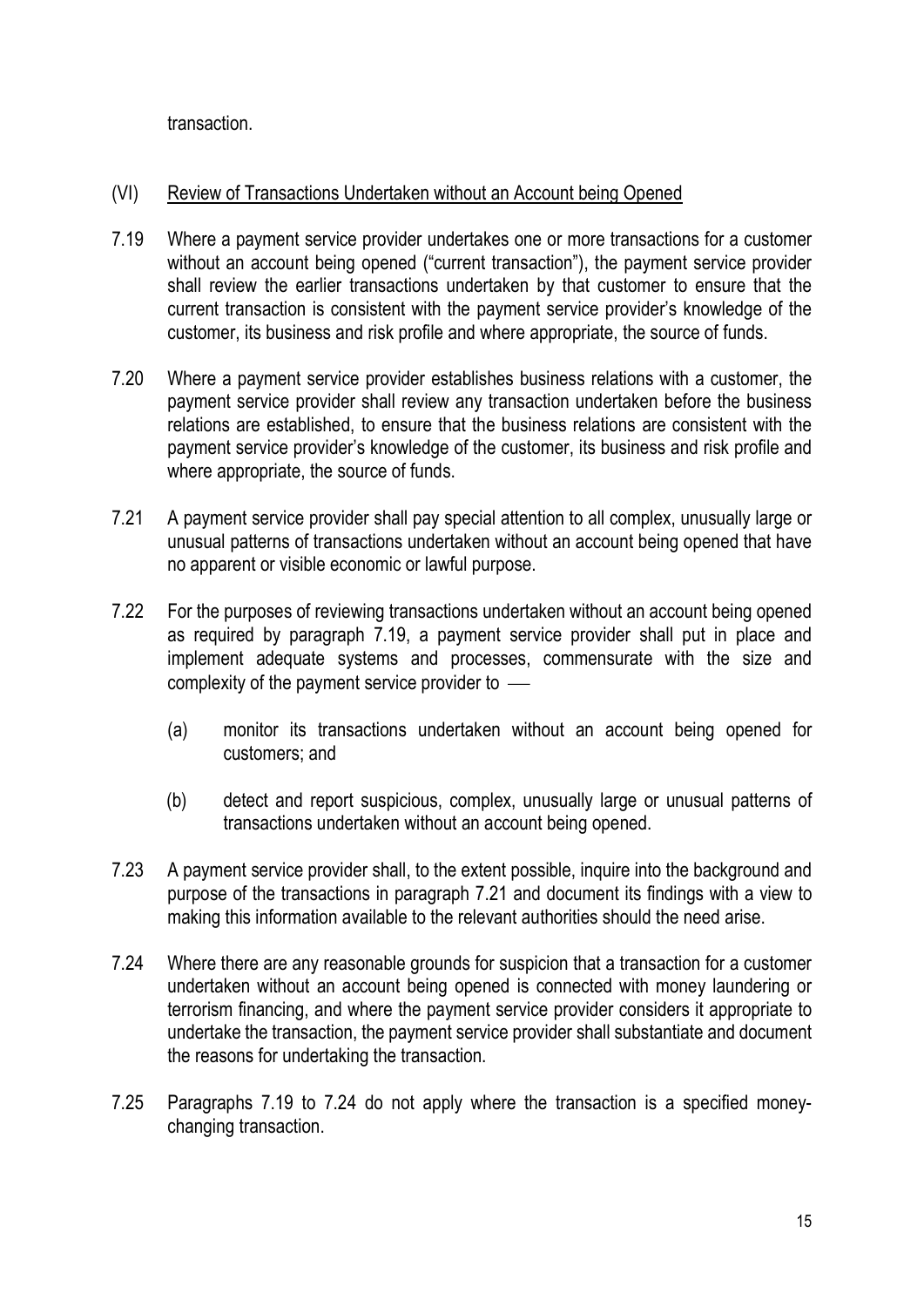### (VII) Ongoing Monitoring

- 7.26 A payment service provider shall monitor on an ongoing basis, its business relations with customers.
- 7.27 A payment service provider shall, during the course of business relations with a customer, observe the conduct of the customer's account and scrutinise transactions undertaken throughout the course of business relations, to ensure that the transactions are consistent with the payment service provider's knowledge of the customer, its business and risk profile and where appropriate, the source of funds.
- 7.28 A payment service provider shall pay special attention to all complex, unusually large or unusual patterns of transactions, undertaken throughout the course of business relations, that have no apparent or visible economic or lawful purpose.
- 7.29 For the purposes of ongoing monitoring, a payment service provider shall put in place and implement adequate systems and processes, commensurate with the size and complexity of the payment service provider to
	- (a) monitor its business relations with customers; and
	- (b) detect and report suspicious, complex, unusually large or unusual patterns of transactions undertaken throughout the course of business relations.
- 7.30 A payment service provider shall, to the extent possible, inquire into the background and purpose of the transactions in paragraph 7.28 and document its findings with a view to making this information available to the relevant authorities should the need arise.
- 7.31 A payment service provider shall ensure that the CDD data, documents and information obtained in respect of customers, natural persons appointed to act on behalf of the customers, connected parties of the customers and beneficial owners of the customers, are relevant and kept up-to-date by undertaking reviews of existing CDD data, documents and information, particularly for higher risk categories of customers.
- 7.32 Where there are any reasonable grounds for suspicion that existing business relations with a customer are connected with money laundering or terrorism financing, and where the payment service provider considers it appropriate to retain the customer
	- (a) the payment service provider shall substantiate and document the reasons for retaining the customer; and
	- (b) the customer's business relations with the payment service provider shall be subject to commensurate risk mitigation measures, including enhanced ongoing monitoring.
- 7.33 Where the payment service provider assesses the customer or the business relations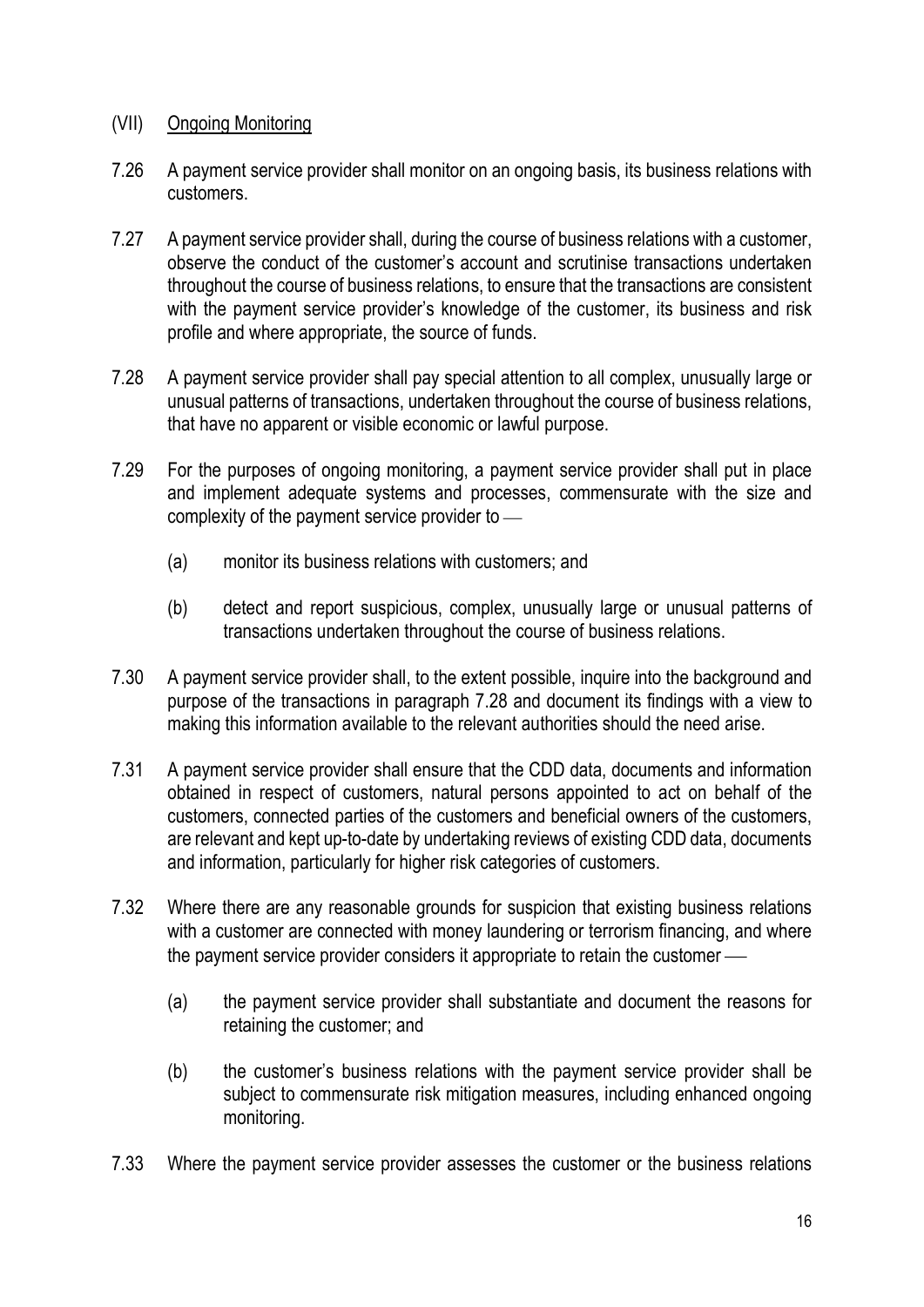with the customer referred to in paragraph 7.32 to be of higher risk, the payment service provider shall perform enhanced CDD measures, which shall include obtaining the approval of the payment service provider's senior management to retain the customer.

### CDD Measures for Non-Face-to-Face Business Relations or Non-Face-to-Face Transactions Undertaken without an Account Being Opened

- 7.34 A payment service provider shall develop policies and procedures to address any specific risks associated with non-face-to-face business relations with a customer or non-face-toface transactions undertaken without an account being opened for a customer ("non-faceto-face business contact").
- 7.35 A payment service provider shall implement the policies and procedures referred to in paragraph 7.34 when establishing business relations with a customer, undertaking transactions without an account being opened and when conducting ongoing due diligence.
- 7.36 Where there is no face-to-face contact, the payment service provider shall perform CDD measures that are at least as stringent as those that would be required to be performed if there was face-to-face contact.
- 7.37 Where a payment service provider conducts its first non-face-to-face business contact, the payment service provider shall, at his or its own expense, appoint an external auditor or an independent qualified consultant to assess the effectiveness of the policies and procedures referred to in paragraph 7.34, including the effectiveness of any technology solutions used to manage impersonation risks.
- 7.38 The payment service provider shall submit to the Authority a report of the assessment referred to in paragraph 7.37 no later than one year after conduct of the payment service provider's first non-face-to-face business contact.
- 7.39 Where there has been a substantial change in the policies and procedures referred to in paragraph 7.34, the payment service provider shall appoint an external auditor or an independent qualified consultant to carry out an assessment of the new policies and procedures, and shall submit the report of the assessment to the Authority no later than one year after the implementation of the change in policies and procedures.
- 7.40 Paragraphs 7.34 to 7.39 do not apply where the transaction is a specified moneychanging transaction.

### Reliance by Acquiring Payment Service Provider on Measures Already Performed

7.41 When a payment service provider ("acquiring payment service provider") acquires, either in whole or in part, the business of another financial institution (whether in Singapore or elsewhere), the acquiring payment service provider shall perform the measures as required by paragraphs 7, 8 and 9, on the customers acquired with the business at the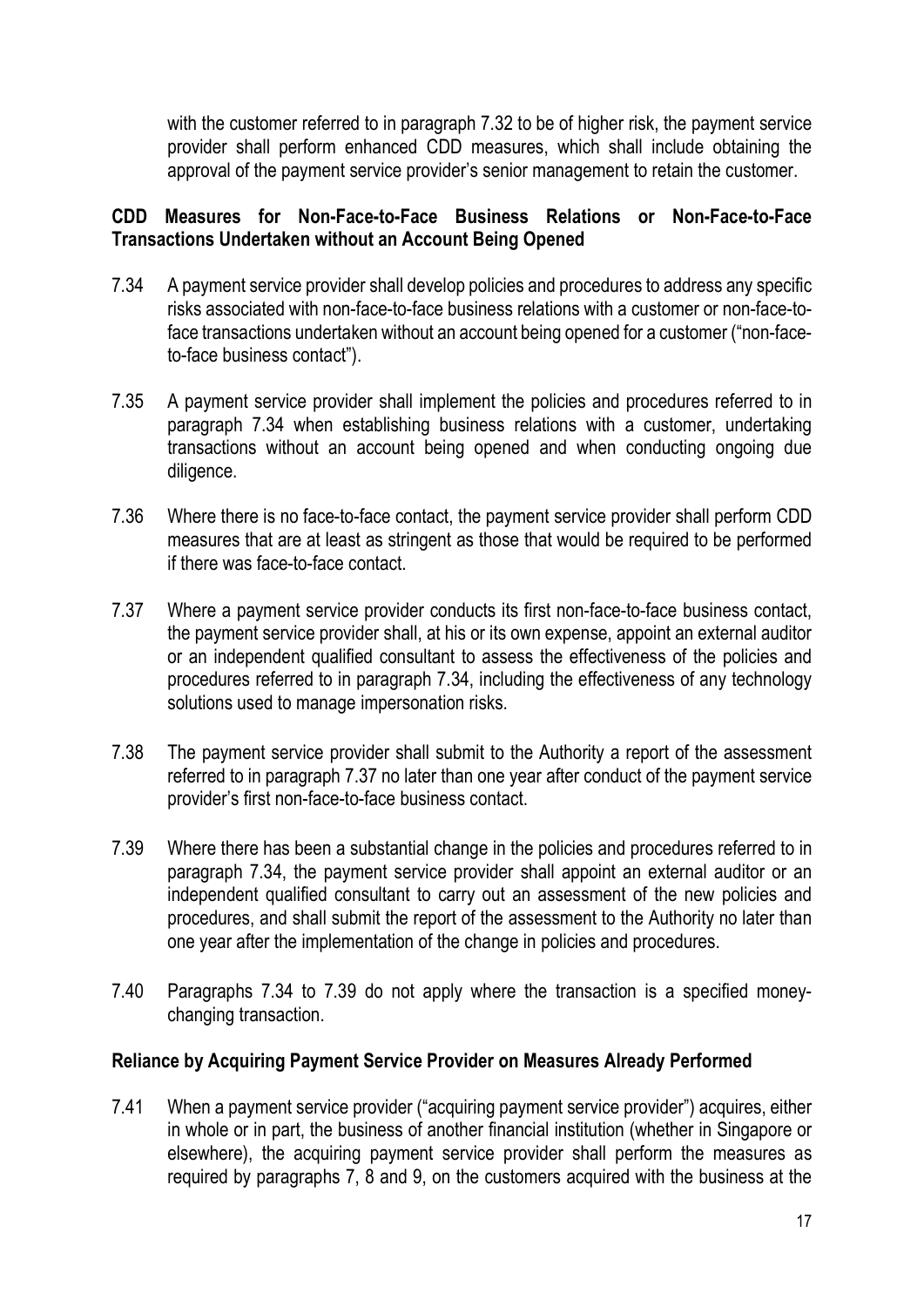time of acquisition except where the acquiring payment service provider has —

- (a) acquired at the same time all corresponding customer records (including CDD information) and has no doubt or concerns about the veracity or adequacy of the information so acquired; and
- (b) conducted due diligence enquiries that have not raised any doubt on the part of the acquiring payment service provider as to the adequacy of AML/CFT measures previously adopted in relation to the business or part thereof now acquired by the acquiring payment service provider, and document such enquiries.

## Measures for Non-Account Holder

- 7.42 A payment service provider that undertakes any transaction (except for a specified money-changing transaction) of a value exceeding S\$5,000 for any customer who does not otherwise have business relations with the payment service provider shall
	- (a) perform CDD measures as if the customer had applied to the payment service provider to establish business relations; and
	- (b) record adequate details of the transaction so as to permit the reconstruction of the transaction, including the nature and date of the transaction, the type and amount of currency involved, the value date, and the details of the payee or beneficiary.

### Timing for Verification

- 7.43 Subject to paragraphs 7.44 and 7.45, a payment service provider shall complete verification of the identity of a customer as required by paragraph 7.9, natural persons appointed to act on behalf of the customer as required by paragraph 7.10(b) and beneficial owners of the customer as required by paragraph 7.14 before
	- (a) the payment service provider establishes business relations with the customer;
	- (b) the payment service provider effects or receives any funds by cross-border wire transfer for the customer, where the customer has not otherwise established business relations with the payment service provider;
	- (c) the payment service provider undertakes any transaction for the purposes of carrying on its business of providing cross-border money transfer service, for the customer, where the customer has not otherwise established business relations with the payment service provider; or
	- (d) the payment service provider undertakes any transaction (except for a specified money-changing transaction where the money is funded from an identifiable source) of a value exceeding S\$5,000 for the customer, where the customer has not otherwise established business relations with the payment service provider.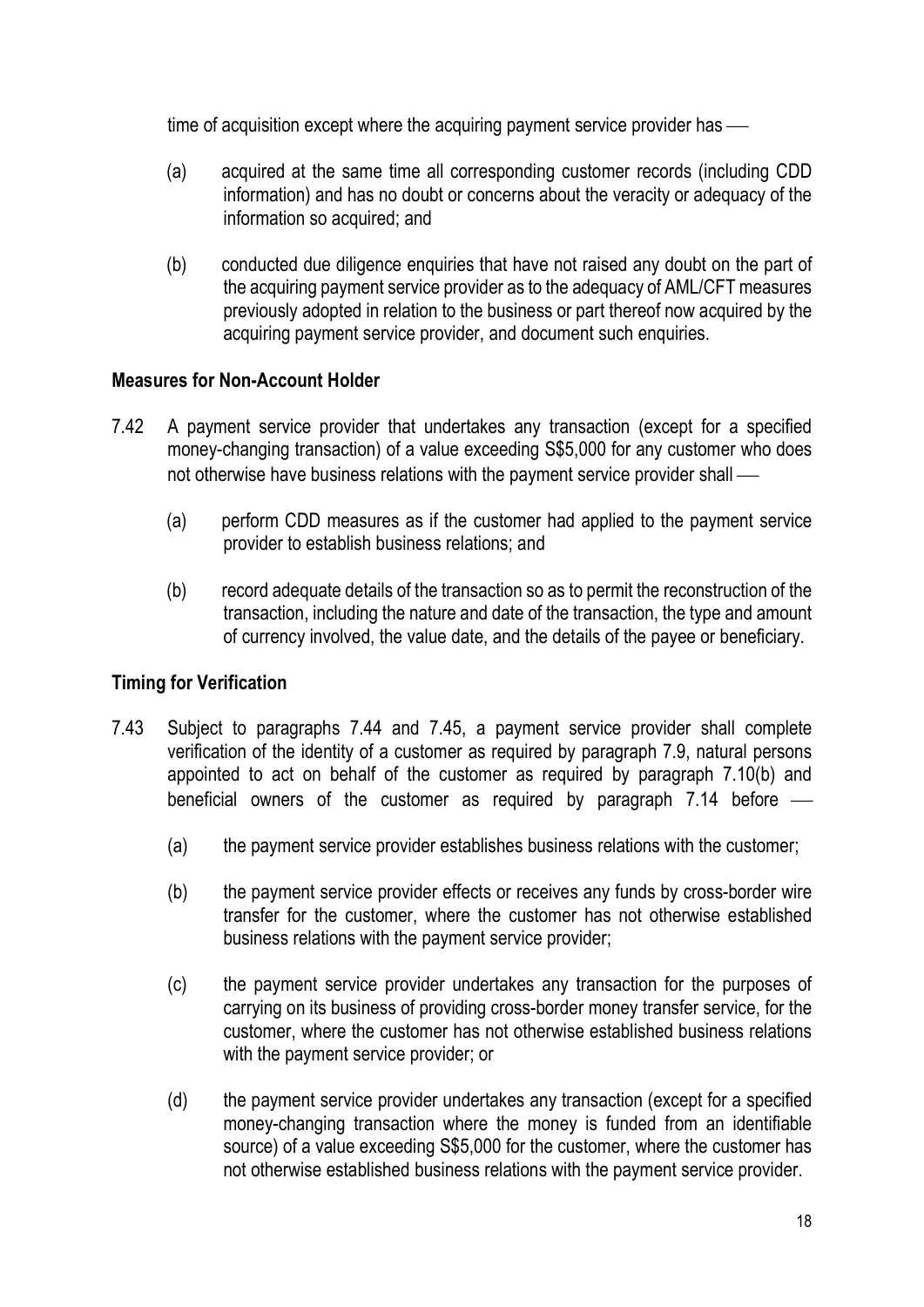- 7.44 A payment service provider may establish business relations with a customer before completing the verification of the identity of the customer as required by paragraph 7.9, natural persons appointed to act on behalf of the customer as required by paragraph 7.10(b) and beneficial owners of the customer as required by paragraph 7.14 if
	- (a) the deferral of completion of the verification is essential in order not to interrupt the normal conduct of business operations; and
	- (b) the risks of money laundering and terrorism financing can be effectively managed by the payment service provider.
- 7.45 Where the payment service provider establishes business relations with a customer before verifying the identity of the customer as required by paragraph 7.9, natural persons appointed to act on behalf of the customer as required by paragraph 7.10(b), and beneficial owners of the customer as required by paragraph 7.14, the payment service provider shall
	- (a) develop and implement internal risk management policies and procedures concerning the conditions under which such business relations may be established prior to verification; and
	- (b) complete such verification as soon as is reasonably practicable.

### Where Measures are Not Completed

- 7.46 Where the payment service provider is unable to complete the measures as required by paragraphs 7, 8 and 9, it shall not commence or continue business relations with any customer, or undertake any transaction for any customer (except where such transaction is a specified money-changing transaction).
- 7.47 Where the payment service provider is unable to complete the measures as required by paragraphs 7, 8 and 9, the payment service provider shall consider if the circumstances are suspicious so as to warrant the filing of an STR.
- 7.48 For the purposes of paragraphs 7.46 and 7.47, completion of the measures means the situation where the payment service provider has obtained, screened and verified (including by delayed verification as allowed under paragraphs 7.44 and 7.45) all necessary CDD information under paragraphs 7, 8 and 9, and where the payment service provider has received satisfactory responses to all inquiries in relation to such necessary CDD information.

## Joint Account

7.49 In the case of a joint account, a payment service provider shall perform CDD measures on all of the joint account holders as if each of them were individually customers of the payment service provider.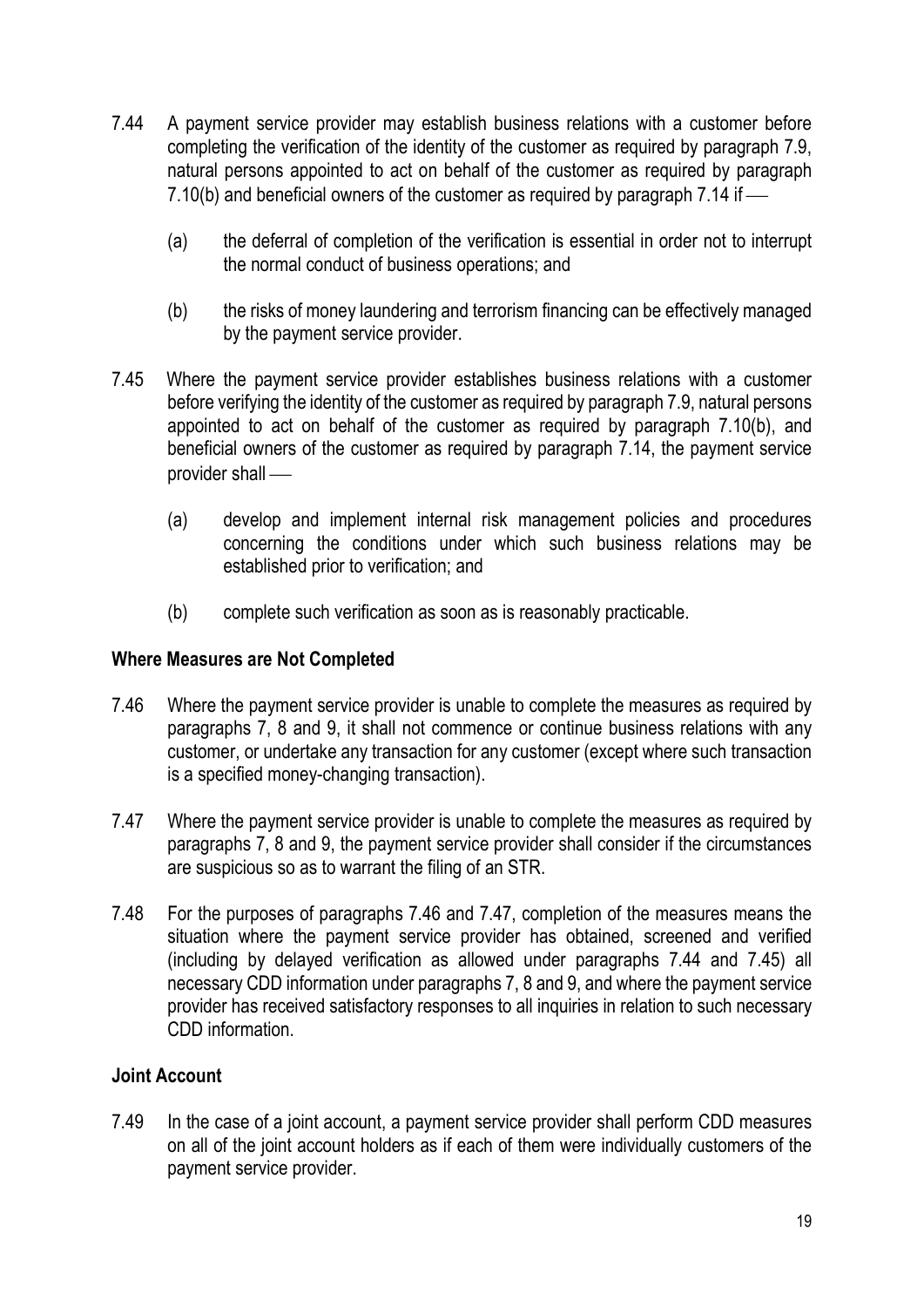## Existing Customers

7.50 Where a payment service provider is, prior to the date of commencement of this Notice, subject to a notice issued by the Authority under section 27B of the MAS Act, the payment service provider shall perform the measures as required by paragraphs 7, 8 and 9 in relation to its existing customers based on its own assessment of materiality and risk, taking into account any previous measures applied, the time when the measures were last applied to such existing customers and the adequacy of data, documents or information obtained.

# **Screening**

- 7.51 A payment service provider shall screen a customer, natural persons appointed to act on behalf of the customer, connected parties of the customer and beneficial owners of the customer against relevant money laundering and terrorism financing information sources, as well as lists and information provided by the Authority or other relevant authorities in Singapore for the purposes of determining if there are any money laundering or terrorism financing risks in relation to the customer.
- 7.52 A payment service provider shall screen the persons referred to in paragraph 7.51
	- (a) when, or as soon as reasonably practicable after, the payment service provider establishes business relations with a customer;
	- (b) before the payment service provider effects or receives any funds by cross-border wire transfer, for a customer who has not otherwise established business relations with the payment service provider;
	- (c) before the payment service provider undertakes any transaction for the purposes of carrying on its business of providing cross-border money transfer service, for any customer who has not otherwise established business relations with the payment service provider;
	- (d) before the payment service provider undertakes any transaction (except for a specified money-changing transaction where the money is funded from an identifiable source) of a value exceeding S\$5,000 for a customer who has not otherwise established business relations with the payment service provider;
	- (e) on a periodic basis after the payment service provider establishes business relations with the customer; and
	- $(f)$  when there are any changes or updates to  $\frac{f}{f}$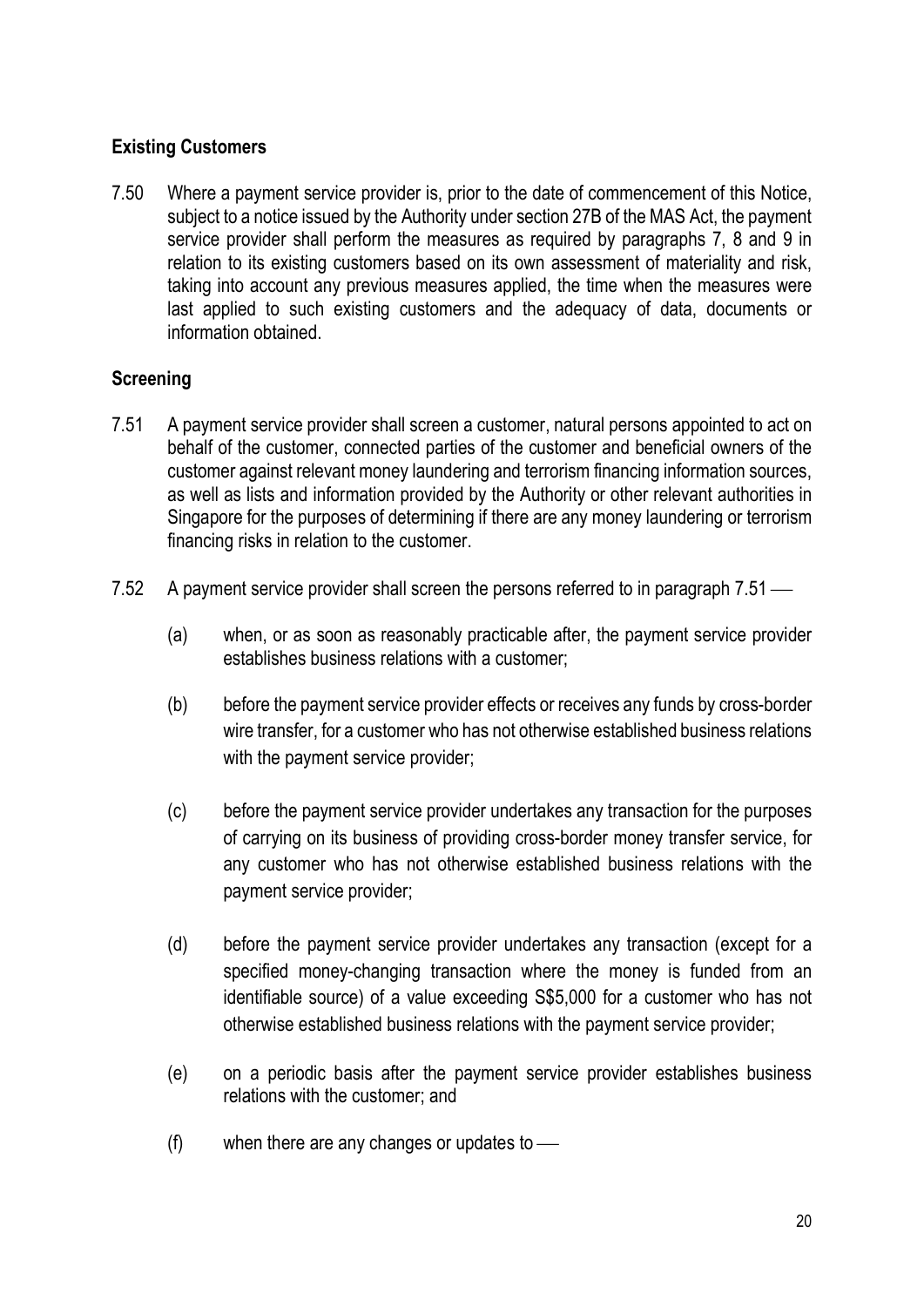- (i) the lists and information provided by the Authority or other relevant authorities in Singapore to the payment service provider; or
- (ii) the natural persons appointed to act on behalf of a customer, connected parties of a customer or beneficial owners of a customer.
- 7.53 A payment service provider shall screen all wire transfer originators and wire transfer beneficiaries as defined in paragraph 15, against lists and information provided by the Authority and any other relevant authorities in Singapore for the purposes of determining if there are any money laundering or terrorism financing risks.
- 7.54 The results of screening and assessment by the payment service provider shall be documented.

# 8 SIMPLIFIED CUSTOMER DUE DILIGENCE

- 8.1 Subject to paragraph 8.4, a payment service provider may perform simplified CDD measures in relation to a customer, any natural person appointed to act on behalf of the customer and any beneficial owner of the customer (other than any beneficial owner that the payment service provider is exempted from making inquiries about under paragraph 7.16) where either of the following applies
	- (a) the customer is one for whom the payment service provider only effects or receives cross-border wire transfers that are:
		- (i) solely for the payment of goods and services; and
		- (ii) funded from an identifiable source; or
	- (b) the payment service provider is satisfied that the risks of money laundering and terrorism financing are low.
- 8.2 The assessment of low risks in paragraph 8.1(b) shall be supported by an adequate analysis of risks by the payment service provider.
- 8.3 The simplified CDD measures shall be commensurate with the level of risk, based on the risk factors identified by the payment service provider.
- 8.4 A payment service provider shall not perform simplified CDD measures
	- (a) where one or more transactions undertaken, whether in the course of business relations or otherwise, by the payment service provider for a customer (other than transactions undertaken by the payment service provider to transfer funds from the customer's payment account directly to that customer's bank account) in any one year period cumulatively exceeds S\$20,000<sup>4</sup> ;

<sup>4</sup> Please note paragraph 7.4 of the Notice.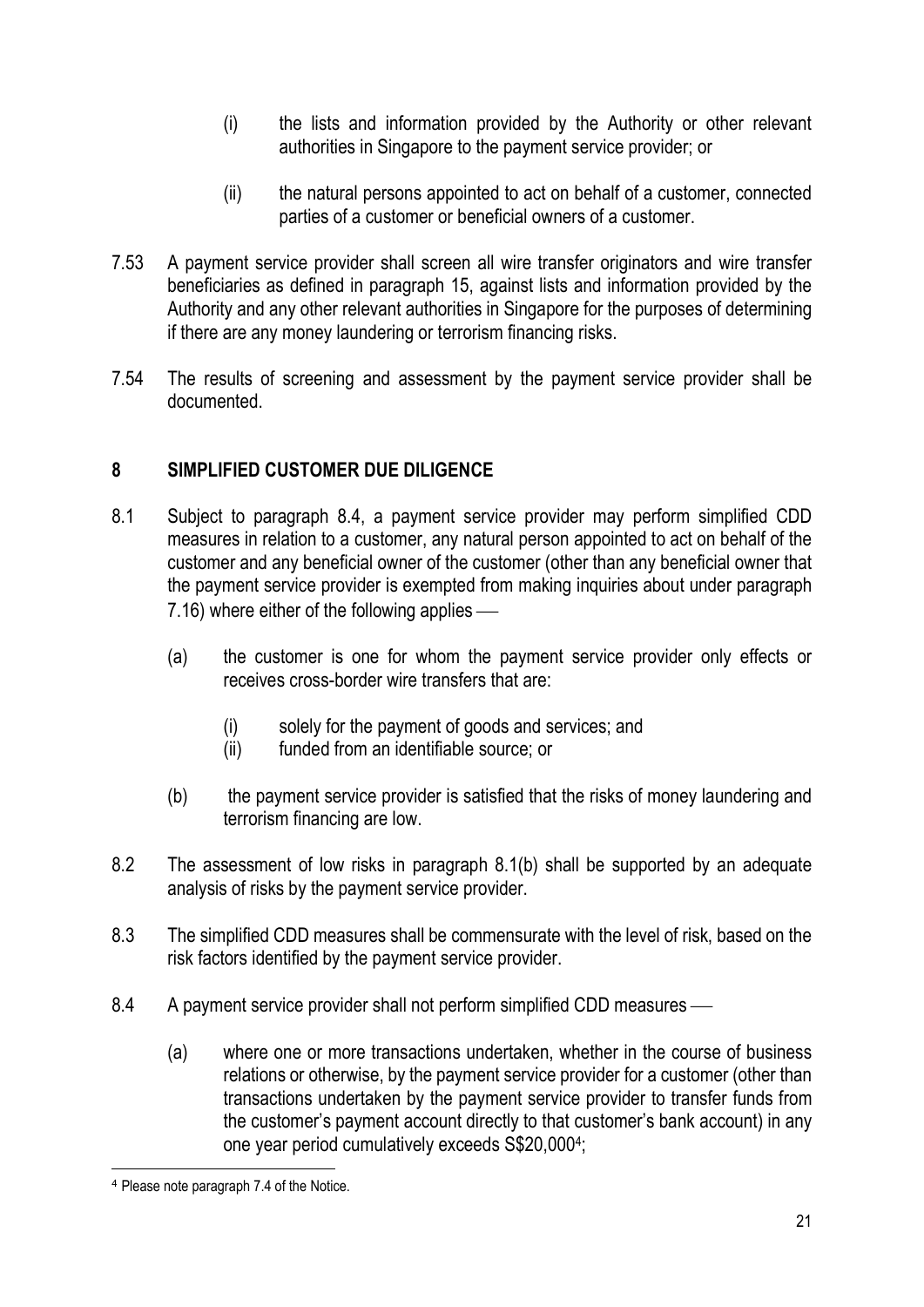- (b) where a customer or any beneficial owner of the customer is from or in a country or jurisdiction in relation to which the FATF has called for countermeasures;
- (c) where a customer or any beneficial owner of the customer is from or in a country or jurisdiction known to have inadequate AML/CFT measures, as determined by the payment service provider for itself or notified to payment service providers generally by the Authority, or other foreign regulatory authorities; or
- (d) where the payment service provider suspects that money laundering or terrorism financing is involved.
- 8.5 For the purposes of paragraph 8.4(a), if a customer's bank account is opened or maintained in a country or jurisdiction known to have inadequate AML/CFT measures (as determined by the payment service provider for itself or notified to payment service providers generally by the Authority or by other foreign regulatory authorities), any transaction undertaken by the payment service provider to transfer funds from the customer's payment account directly to that customer's bank account shall be included in the calculation of the cumulative limit.
- 8.6 Subject to paragraphs 8.2, 8.3 and 8.4, a payment service provider may perform simplified CDD measures in relation to a customer that is a financial institution set out in Appendix 2.
- 8.7 Where the payment service provider performs simplified CDD measures in relation to a customer, any natural person appointed to act on behalf of the customer and any beneficial owner of the customer, it shall document
	- (a) the details of its risk assessment; and
	- (b) the nature of the simplified CDD measures.
- 8.8 For avoidance of doubt, the term "CDD measures" in paragraph 8 means the measures required by paragraph 7.

### 9 ENHANCED CUSTOMER DUE DILIGENCE

### Politically Exposed Persons

9.1 For the purposes of paragraph 9

"close associate" means a natural person who is closely connected to a politically exposed person, either socially or professionally;

"domestic politically exposed person" means a natural person who is or has been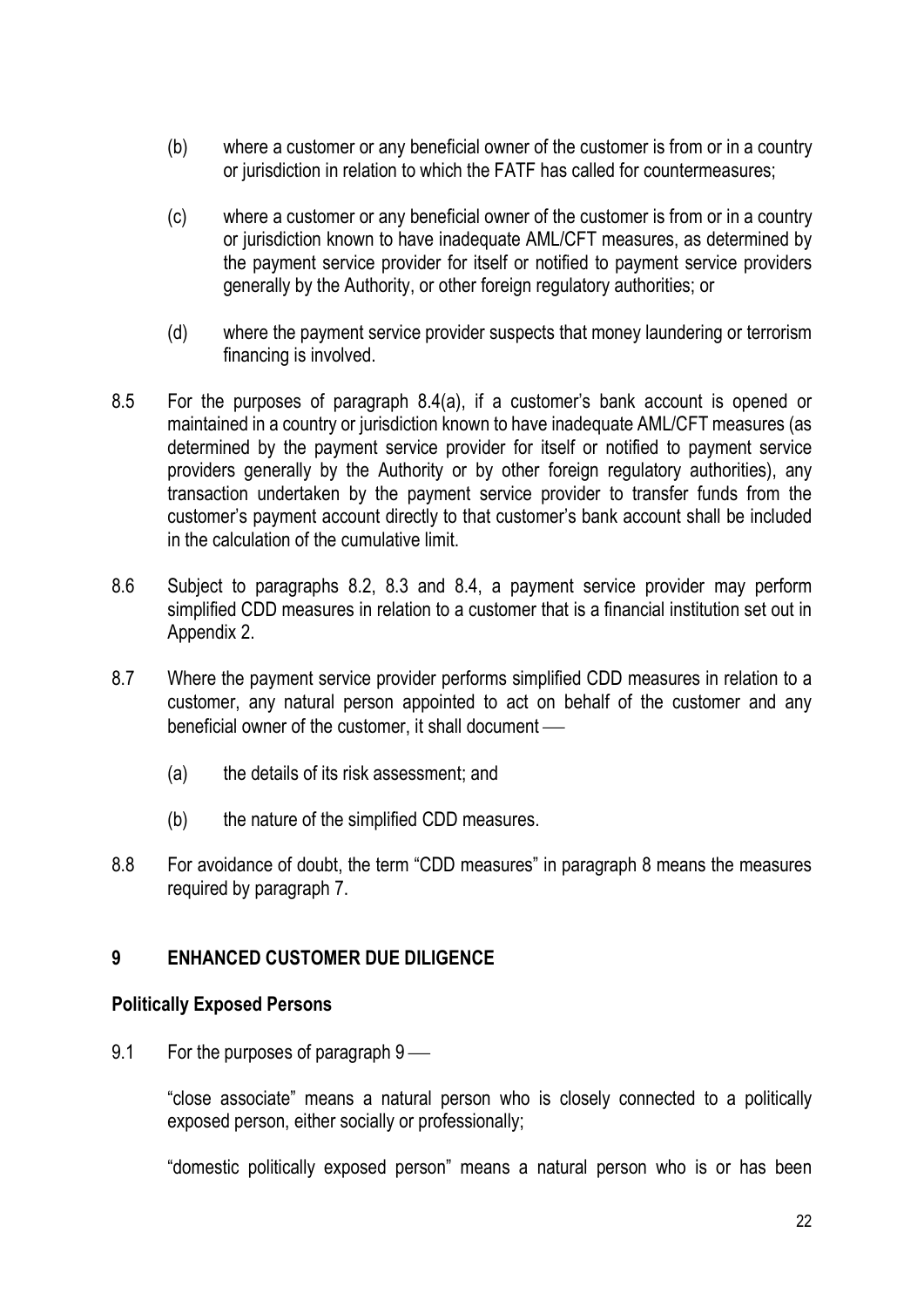entrusted domestically with prominent public functions;

"family member" means a parent, step-parent, child, step-child, adopted child, spouse, sibling, step-sibling and adopted sibling of the politically exposed person;

"foreign politically exposed person" means a natural person who is or has been entrusted with prominent public functions in a foreign country;

"international organisation" means an entity established by formal political agreements between member countries that have the status of international treaties, whose existence is recognised by law in member countries and which is not treated as a resident institutional unit of the country in which it is located;

"international organisation politically exposed person" means a natural person who is or has been entrusted with prominent public functions in an international organisation;

"politically exposed person" means a domestic politically exposed person, foreign politically exposed person or international organisation politically exposed person; and

"prominent public functions" includes the roles held by a head of state, a head of government, government ministers, senior civil or public servants, senior judicial or military officials, senior executives of state owned corporations, senior political party officials, members of the legislature and senior management of international organisations.

- 9.2 A payment service provider shall implement appropriate internal risk management systems, policies, procedures and controls to determine if a customer, any natural person appointed to act on behalf of the customer, any connected party of the customer or any beneficial owner of the customer is a politically exposed person, or a family member or close associate of a politically exposed person.
- 9.3 A payment service provider shall, in addition to performing CDD measures (specified in paragraph 7), perform at least the following enhanced CDD measures where a customer or any beneficial owner of the customer is determined by the payment service provider to be a politically exposed person, or a family member or close associate of a politically exposed person under paragraph 9.2:
	- (a) obtain approval from the payment service provider's senior management to establish or continue business relations with the customer or undertake any transaction without an account being opened for the customer;
	- (b) establish, by appropriate and reasonable means, the source of wealth and source of funds of the customer and any beneficial owner of the customer; and
	- (c) conduct, during the course of business relations with the customer, enhanced monitoring of the business relations with the customer. In particular, the payment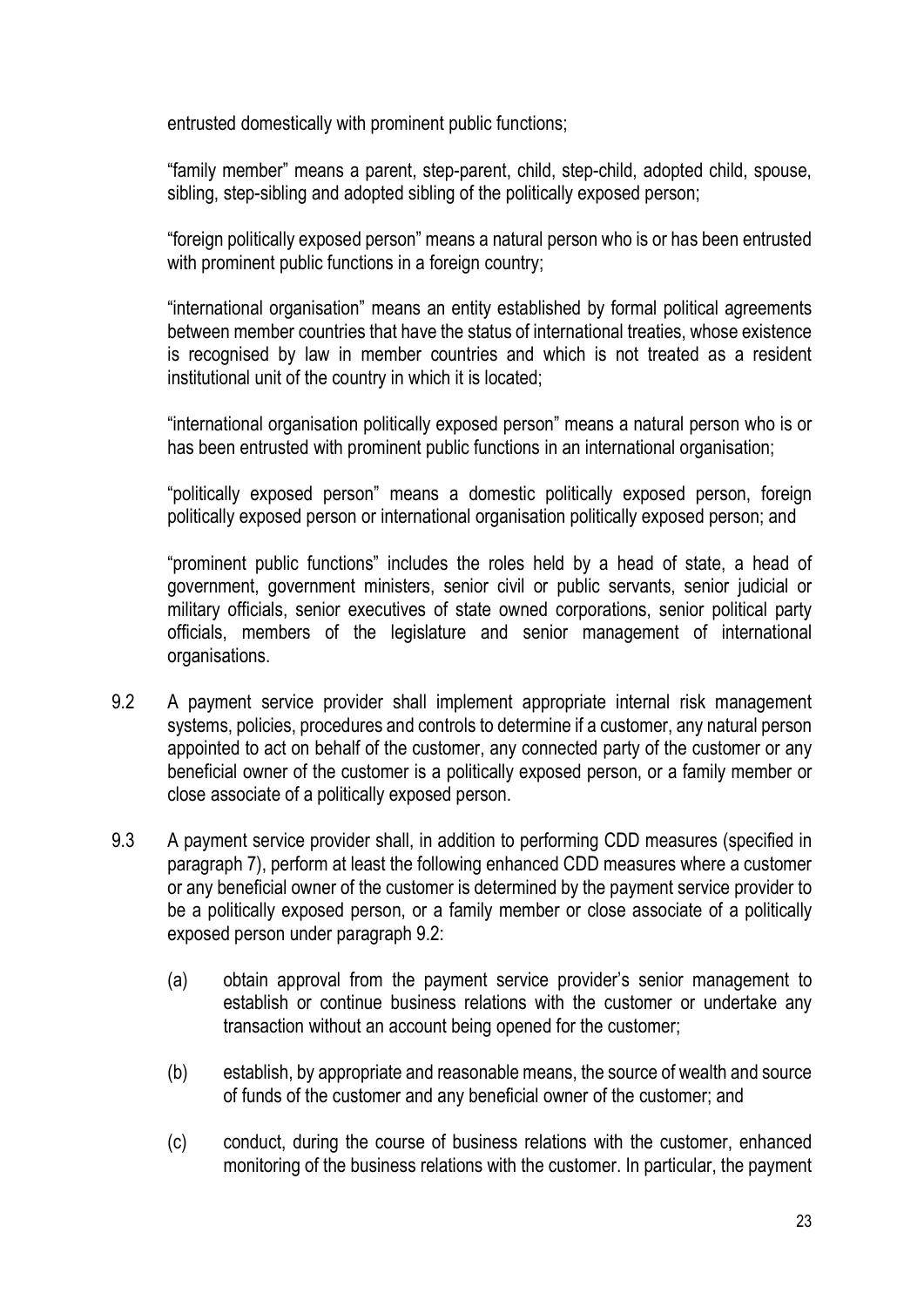service provider shall increase the degree and nature of monitoring of the business relations with and transactions for the customer, in order to determine whether they appear unusual or suspicious.

- 9.4 Paragraph 9.3 does not apply to a transaction undertaken without an account being opened that is a specified money-changing transaction.
- 9.5 A payment service provider may adopt a risk-based approach in determining whether to perform enhanced CDD measures or the extent of enhanced CDD measures to be performed for
	- (a) domestic politically exposed persons, their family members and close associates;
	- (b) international organisation politically exposed persons, their family members and close associates; or
	- (c) politically exposed persons who have stepped down from their prominent public functions, taking into consideration the level of influence such persons may continue to exercise after stepping down from their prominent public functions, their family members and close associates,

except in cases where their business relations with the payment service provider or transactions (except for specified money-changing transactions) without an account being opened by the payment service provider present a higher risk for money laundering or terrorism financing.

### Other Higher Risk Categories

- 9.6 A payment service provider shall implement appropriate internal risk management systems, policies, procedures and controls to determine if business relations with or transactions (except for specified money-changing transactions) undertaken without an account being opened for any customer present a higher risk for money laundering or terrorism financing.
- 9.7 For the purposes of paragraph 9.6, circumstances where a customer presents or may present a higher risk for money laundering or terrorism financing include but are not limited to the following:
	- (a) where a customer or any beneficial owner of the customer is from or in a country or jurisdiction in relation to which the FATF has called for countermeasures, the payment service provider shall treat any business relations with or transactions (except for specified money-changing transactions) for any such customer as presenting a higher risk for money laundering or terrorism financing; and
	- (b) where a customer or any beneficial owner of the customer is from or in a country or jurisdiction known to have inadequate AML/CFT measures, as determined by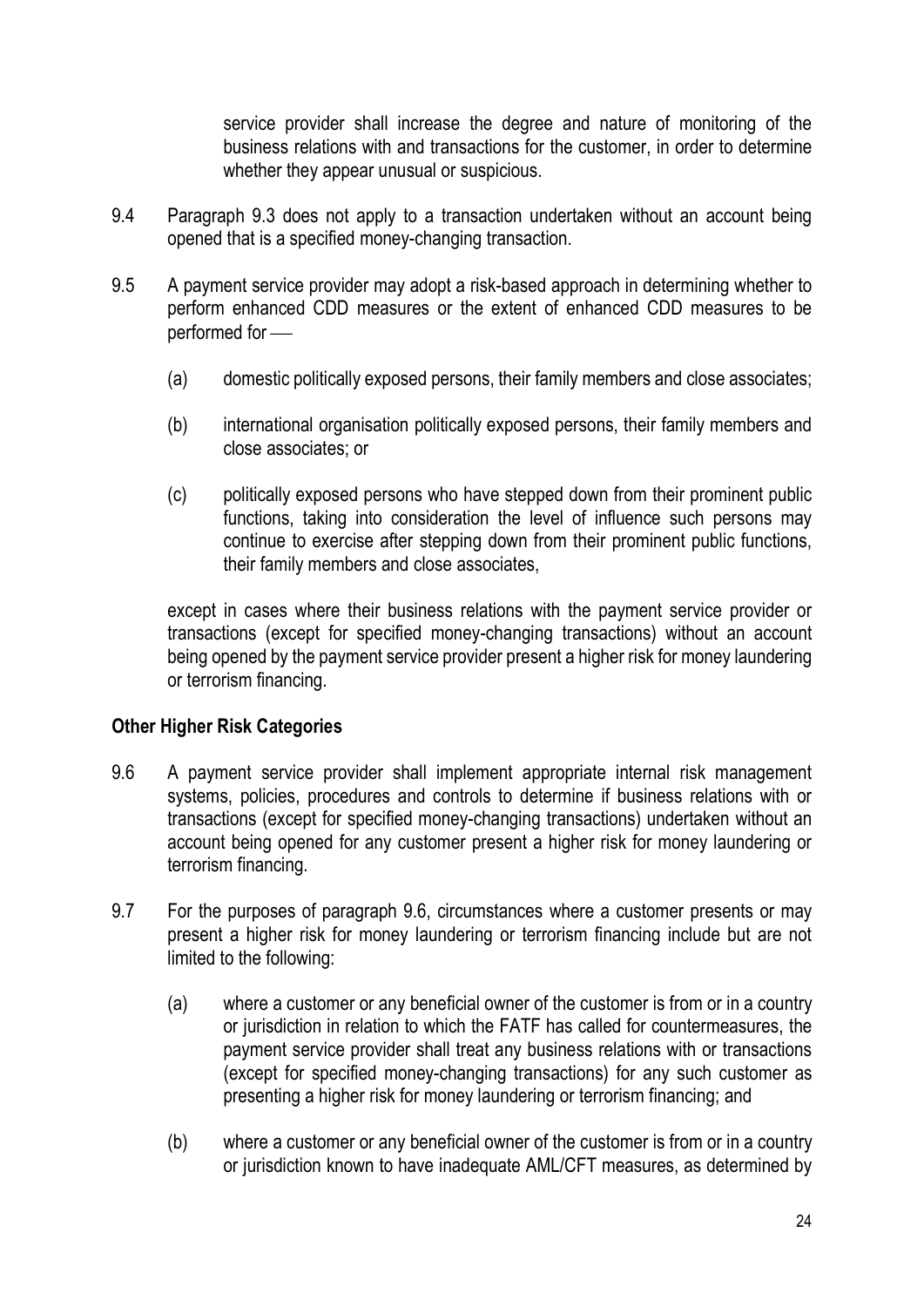the payment service provider for itself or notified to payment service providers generally by the Authority or other foreign regulatory authorities, the payment service provider shall assess whether any such customer presents a higher risk for money laundering or terrorism financing.

- 9.8 A payment service provider shall perform the appropriate enhanced CDD measures in paragraph 9.3 for business relations with, or transactions (except for specified moneychanging transactions) for any customer
	- (a) who the payment service provider determines under paragraph 9.6; or
	- (b) the Authority or other relevant authorities in Singapore notify to the payment service provider.

as presenting a higher risk for money laundering or terrorism financing.

9.9 A payment service provider shall, in taking enhanced CDD measures to manage and mitigate any higher risks that have been identified by the payment service provider or notified to it by the Authority or other relevant authorities in Singapore, ensure that the enhanced CDD measures take into account the requirements of any laws, regulations or directions administered by the Authority, including but not limited to the regulations or directions issued by the Authority under section 27A of the MAS Act.

## 10 FOREIGN CURRENCY EXCHANGE TRANSACTIONS

- 10.1 Where the value of an FX transaction is equal or exceeds S\$20,000 (or its equivalent in a foreign currency), a payment service provider shall comply with paragraphs 7, 8, and 9 in relation to an FX transaction as if the references to a "customer" and "transaction" in those paragraphs are references to a "relevant FX counterparty" and the "FX transaction" respectively.
- 10.2 For the purposes of paragraph 10 read with paragraphs 7, 8 and 9

"business relations" means the opening or maintenance of an account by the payment service provider in the name of a person (whether a natural person, legal person or legal arrangement).

10.3 In addition to performing CDD measures, a payment service provider shall, to the extent possible, inquire into the background and purpose of every FX transaction the value of which is equal to or exceeds  $$$20,000$  (or its equivalent in a foreign currency) and document its findings with a view to making this information available to the relevant authorities should the need arise.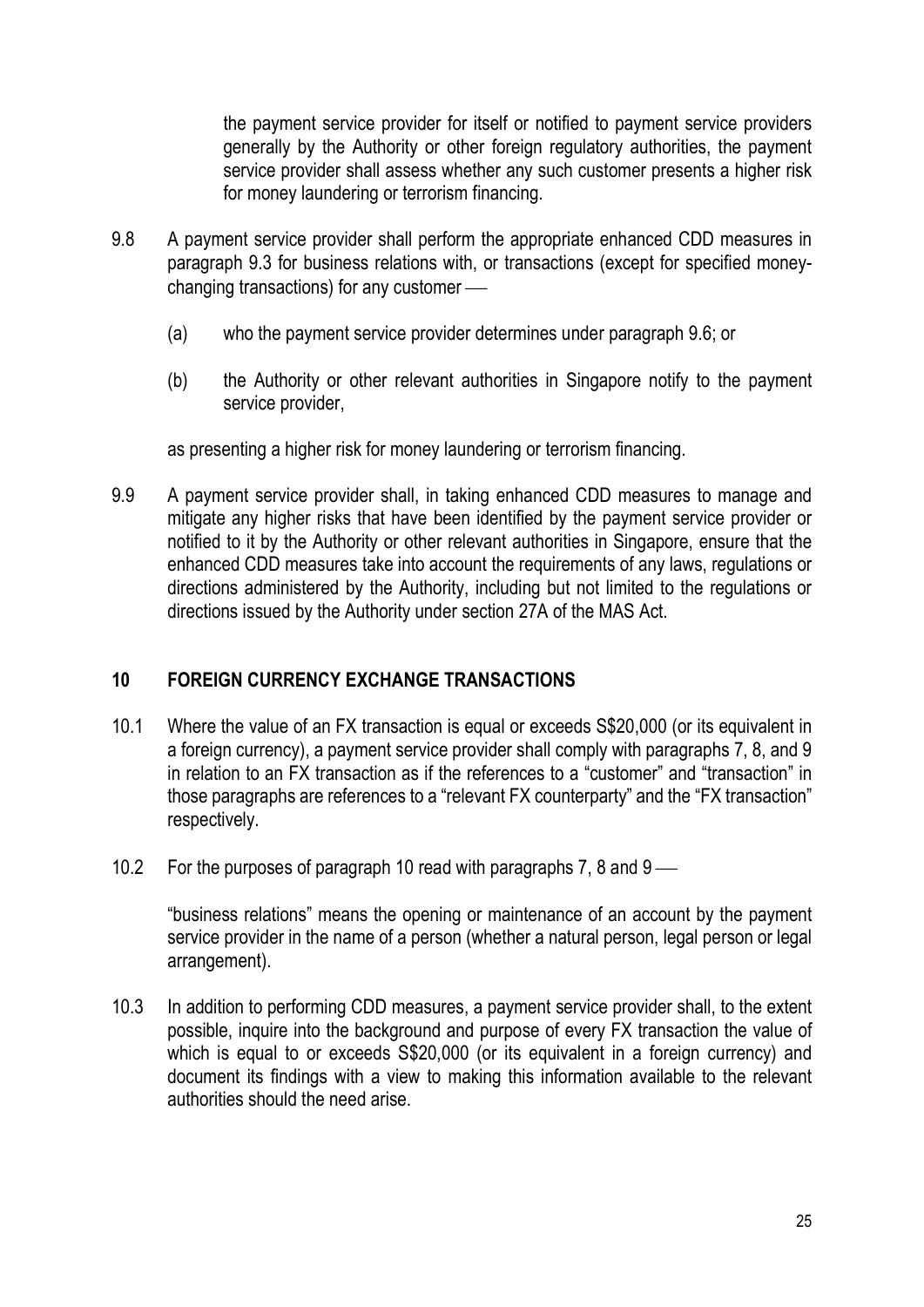### 11 ISSUANCE OF BEARER NEGOTIABLE INSTRUMENTS AND RESTRICTION OF CASH PAYOUT

### Prohibition of Issuance of Bearer Negotiable Instruments

- 11.1 No payment service provider shall, in respect of
	- (a) a payment transaction processed, accepted or executed in the course of carrying on its business of providing a money-changing service;
	- (b) a payment transaction received from another country or jurisdiction to Singapore in the course of carrying on its business of providing a cross-border money transfer service;
	- (c) a payment transaction received in the course of carrying on its business of providing a domestic money transfer service;
	- (d) a withdrawal from a payment account in the course of carrying on its business of providing an account issuance service; or
	- (e) an FX transaction,

make any payment for any sum of money in the form of a bearer negotiable instrument to any recipient or to any person appointed to act on behalf of a recipient.

### Restriction on Cash Payouts by Payment Service Providers

- 11.2 No payment service provider shall, in respect of -
	- (a) a payment transaction received from another country or jurisdiction to Singapore in the course of carrying on its business of providing cross-border money transfer service;
	- (b) a payment transaction received in the course of carrying on its business of providing a domestic money transfer service;
	- (c) a withdrawal from a payment account in the course of carrying on its business of providing an account issuance service; or
	- (d) an FX transaction,

pay any cash in an amount that is equal to or exceeds S\$20,000 to any recipient or person appointed to act on behalf of a recipient.

11.3 Where a payment service provider suspects that two or more payment transactions, withdrawals, or FX transactions, as the case may be, are or may be related, linked or the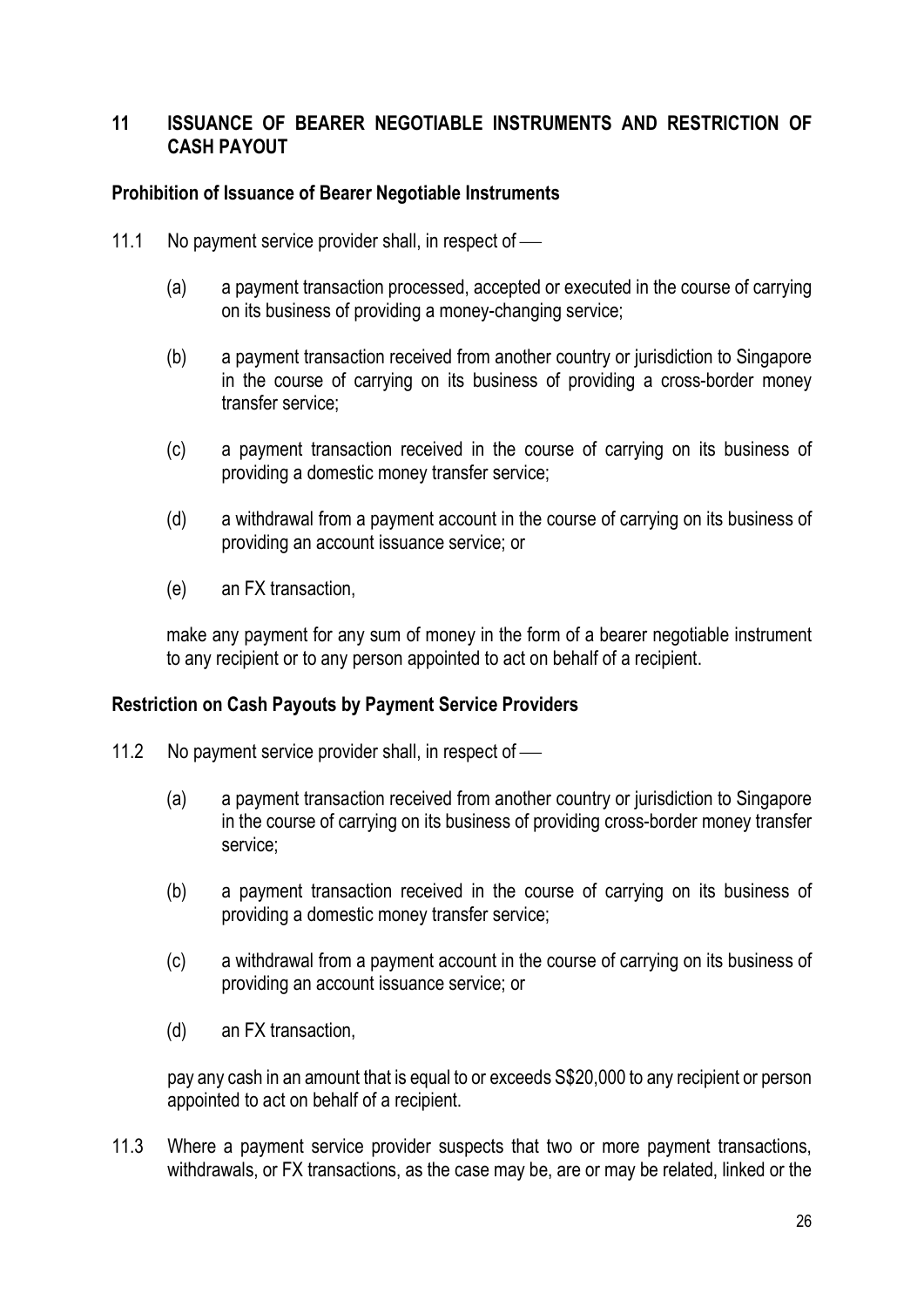result of a deliberate restructuring of an otherwise single transaction into smaller transactions in order to evade the measures provided for in paragraph 11.2, the payment service provider shall treat the payment transactions, withdrawals, or FX transactions, as the case may be, as a single transaction and aggregate their value for the purposes of paragraph 11.2.

- 11.4 A payment service provider may make any payment of S\$20,000 and above by cheque if all the following conditions are met:
	- (a) the cheque is crossed and made payable to a customer who is an account holder with a bank in Singapore;
	- (b) the payment service provider maintains a register of all crossed cheques issued with the corresponding transaction reference numbers.
- 11.5 Paragraph 11 shall not apply to any payment service provider that holds a casino licence under section 49 of the Casino Control Act (Cap. 33A).

### 12 RELIANCE ON THIRD PARTIES

- 12.1 For the purposes of paragraph 12, "third party" means
	- (a) a financial institution set out in Appendix 2;
	- (b) a financial institution which is subject to and supervised by a foreign authority for compliance with AML/CFT requirements consistent with standards set by the FATF (other than a holder of a payment services licence or equivalent licence);
	- (c) the parent entity, the branches and subsidiaries of the parent entity, and other related corporations, of a payment service provider (except where such entity is a holder of a payment services licence or equivalent licence).
- 12.2 Subject to paragraph 12.3, a payment service provider may rely on a third party to perform the measures as required by paragraphs 7, 8 and 9 if the following requirements are met:
	- (a) the payment service provider is satisfied that the third party it intends to rely upon is subject to and supervised for compliance with AML/CFT requirements consistent with standards set by the FATF, and has adequate AML/CFT measures in place to comply with those requirements;
	- (b) the payment service provider takes appropriate steps to identify, assess and understand the money laundering and terrorism financing risks particular to the countries or jurisdictions that the third party operates in;
	- (c) the third party is not one which payment service providers have been specifically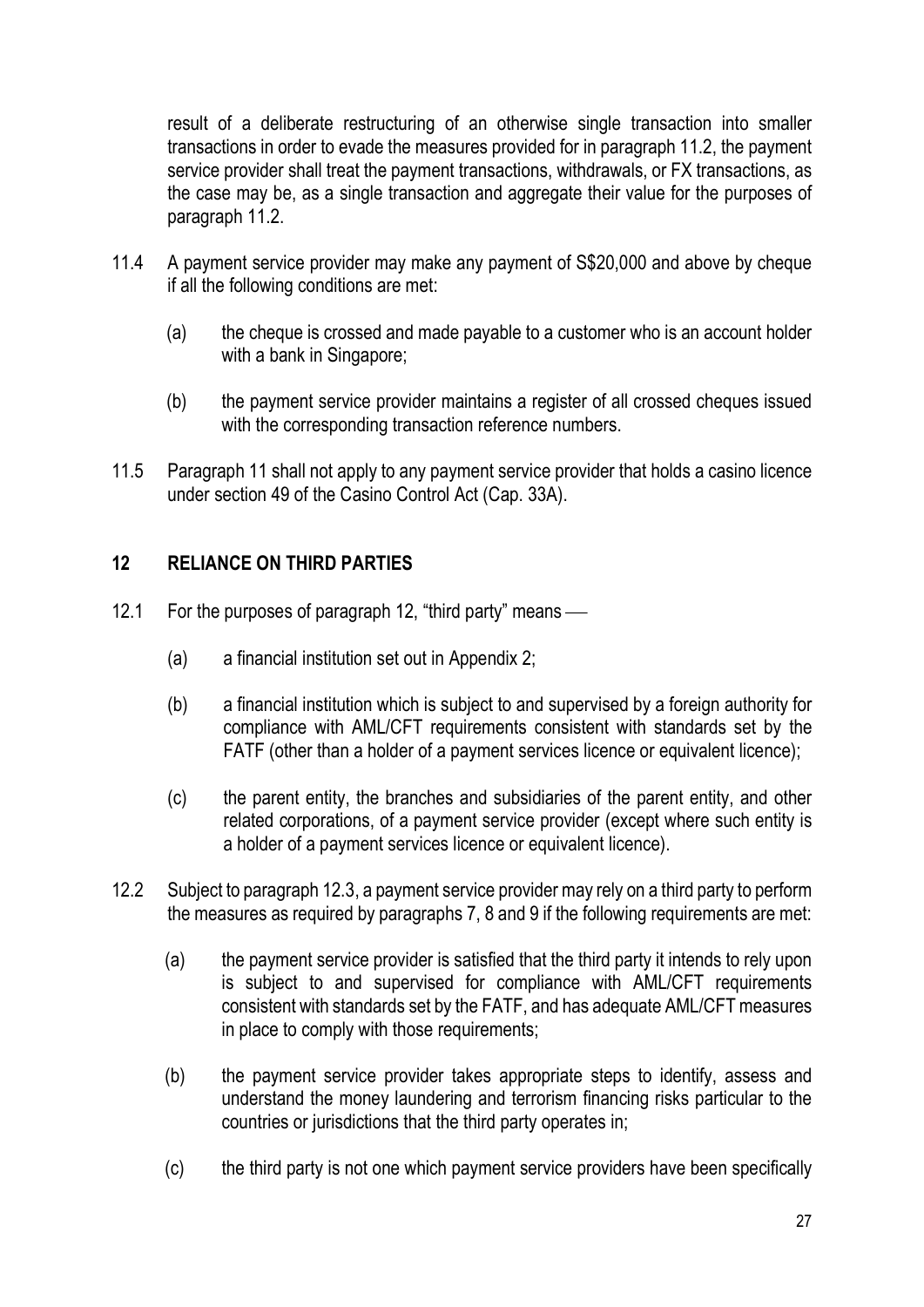precluded by the Authority from relying upon; and

- (d) the third party is able and willing to provide, without delay, upon the payment service provider's request, any data, documents or information obtained by the third party with respect to the measures applied on the payment service provider's customer, which the payment service provider would be required or would want to obtain.
- 12.3 No payment service provider shall rely on a third party to conduct a review of transactions undertaken without an account being opened or ongoing monitoring of business relations with customers.
- 12.4 Where a payment service provider relies on a third party to perform the measures as required by paragraphs 7, 8 and 9, it shall
	- (a) document the basis for its satisfaction that the requirements in paragraph 12.2(a) and (b) have been met, except where the third party is a financial institution set out in Appendix 2; and
	- (b) immediately obtain from the third party the CDD information which the third party had obtained.
- 12.5 For the avoidance of doubt, notwithstanding the reliance upon a third party, the payment service provider shall remain responsible for its AML/CFT obligations in this Notice.

## 13 CORRESPONDENT ACCOUNTS

- 13.1 Paragraph 13 applies to a payment service provider when either of the following occurs:
	- (a) it provides correspondent account services or other similar services to a financial institution that is operating in or outside Singapore; or
	- (b) it engages a financial institution that is operating in or outside Singapore to provide or to facilitate the provision of correspondent account services or other similar services, where such financial institution is not -
		- (i) a bank in Singapore; or
		- (ii) a merchant bank in Singapore.
- 13.2 For the purposes of paragraph 13

"correspondent account services" means:

(a) the provision of specified payment services by a payment service provider to a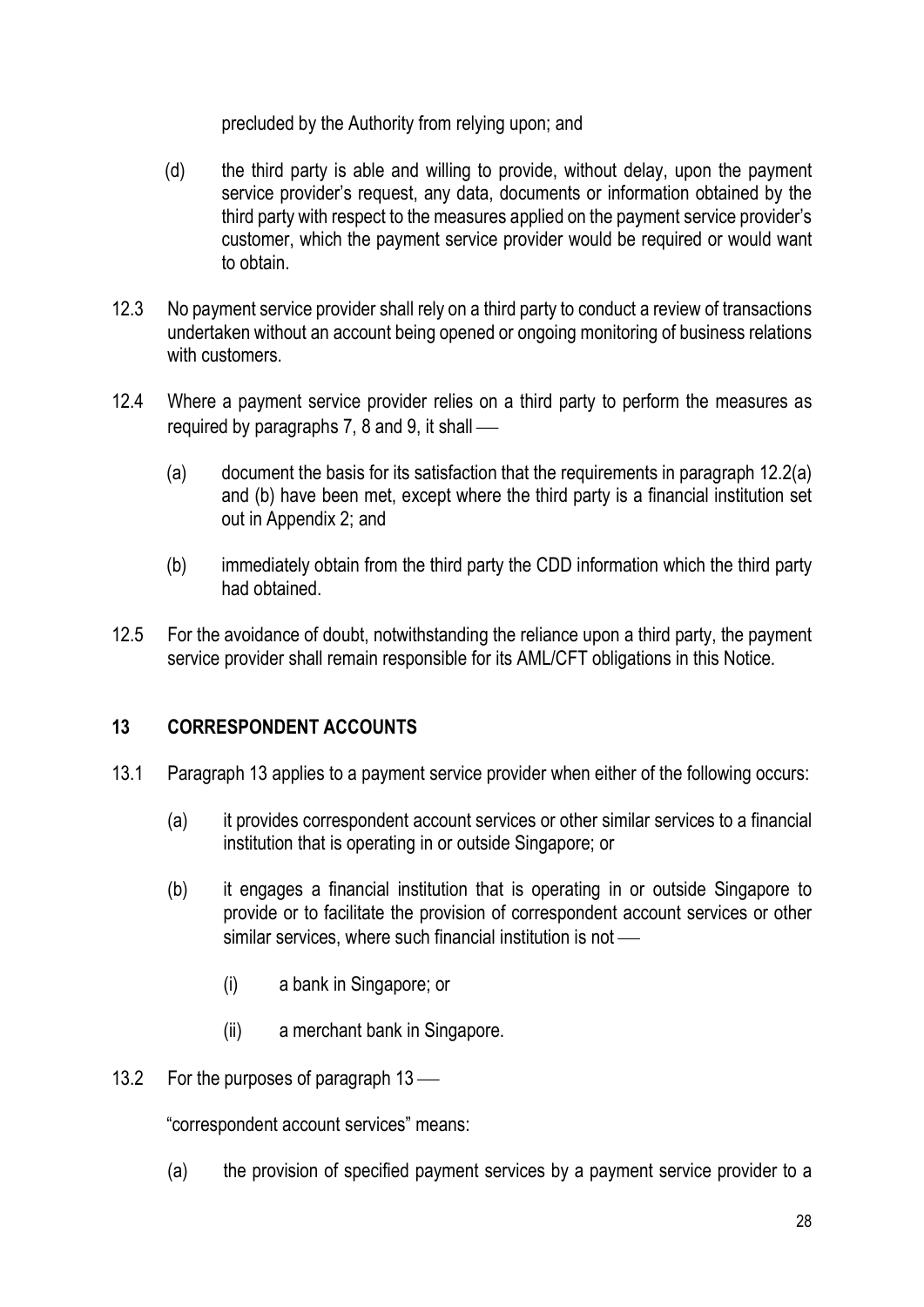respondent financial institution, whether for the respondent financial institution as principal or for that respondent financial institution's customers; or

(b) the provision of specified payment services, or the facilitation thereof, by a correspondent financial institution to a payment service provider, whether for the payment service provider as principal or for that payment service provider's customers;

"correspondent financial institution" means a financial institution that provides or facilitates the provision of correspondent account services or other similar services to the payment service provider;

"payable-through account" means an account maintained with the payment service provider by the respondent financial institution for the provision of correspondent account services, but which is accessible directly by a third party to effect transactions on its own behalf;

"respondent financial institution" means a financial institution to which correspondent account services or other similar services are provided by a payment service provider;

"shell financial institution" means a financial institution incorporated, formed or established in a country or jurisdiction where the financial institution has no physical presence and which is unaffiliated with a financial group that is subject to effective consolidated supervision; and

"similar services" include:

- (a) services undertaken for transactions or funds transfers, for the respondent financial institution, whether as principal or for its customers; and
- (b) services undertaken for transactions or funds transfers, for the payment service provider for whom a correspondent financial institution provides correspondent account services to, whether as principal or for its customers.
- 13.3 A payment service provider in Singapore shall perform the following measures, in addition to CDD measures as required by paragraphs 7, 8 and 9, when providing correspondent account services or other similar services:
	- (a) assess the suitability of the respondent financial institution by taking the following steps:
		- (i) gather adequate information about the respondent financial institution to understand fully the nature of the respondent financial institution's business, including making appropriate inquiries on its management, its major business activities and the countries or jurisdictions in which it operates;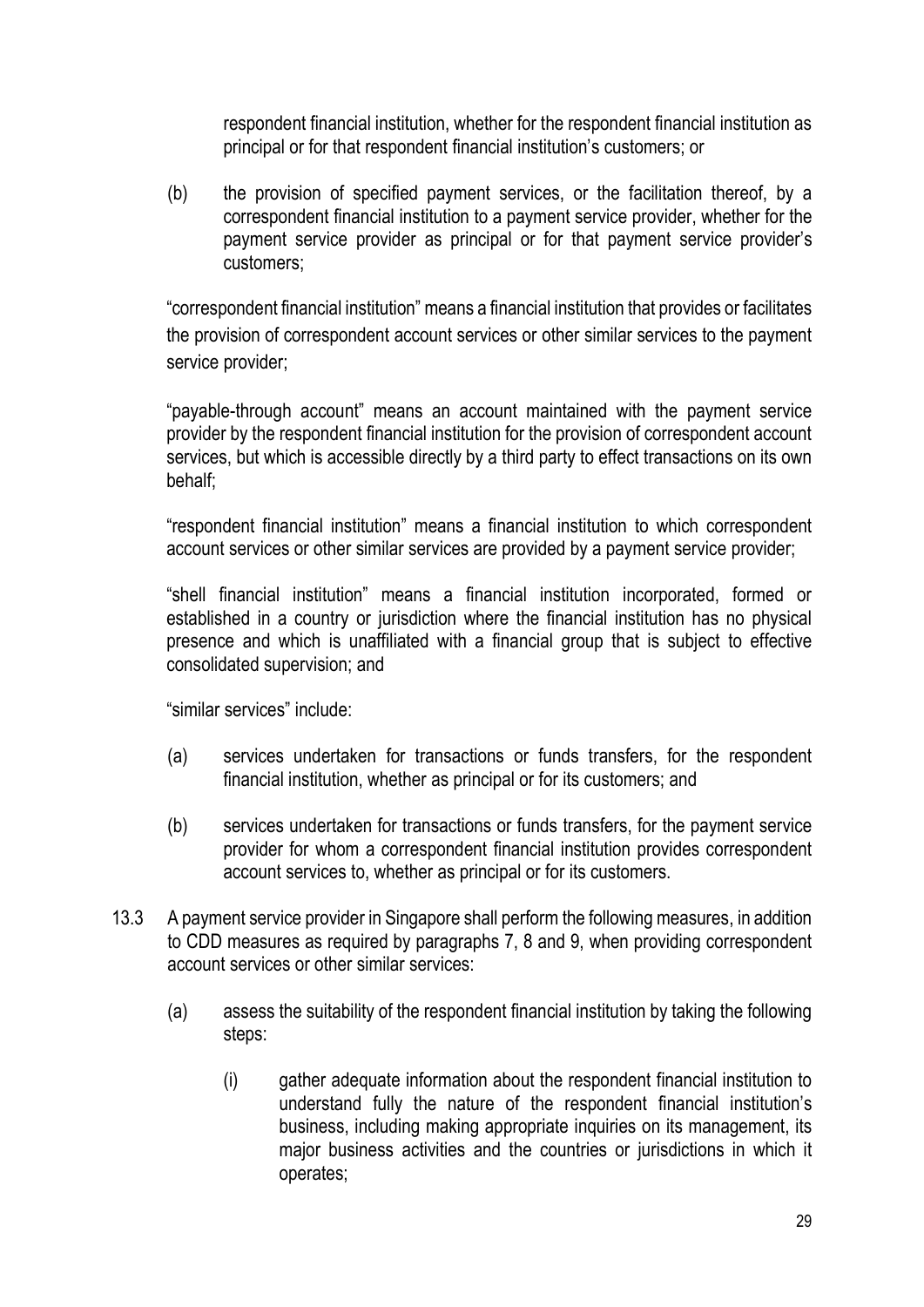- (ii) determine from any available sources the reputation of the respondent financial institution and the quality of supervision over the respondent financial institution, including whether it has been the subject of money laundering or terrorism financing investigation or regulatory action; and
- (iii) assess the respondent financial institution's AML/CFT controls and ascertain that they are adequate and effective, having regard to the AML/CFT measures of the country or jurisdiction in which the respondent financial institution operates;
- (b) clearly understand and document the respective AML/CFT responsibilities of the payment service provider and the respondent financial institution; and
- (c) obtain approval from the payment service provider's senior management before providing correspondent account services or similar services to a new financial institution.
- 13.4 Where the provision of correspondent account services or similar services by the payment service provider involve a payable-through account, the payment service provider shall be satisfied that
	- (a) the respondent financial institution has performed appropriate measures at least equivalent to those specified in paragraph 7 on the third party having direct access to the payable-through account; and
	- (b) the respondent financial institution is able to perform ongoing monitoring of its business relations with that third party and is willing and able to provide CDD information to the payment service provider upon request.
- 13.5 A payment service provider in Singapore shall perform the following measures, in addition to CDD measures as required by paragraphs 7, 8 and 9, when receiving correspondent account services or other similar services:
	- (a) assess the suitability of the correspondent financial institution by taking the following steps:
		- (i) gather adequate information about the correspondent financial institution to understand fully the nature of the correspondent financial institution's business, including making appropriate inquiries on its management, its major business activities and the countries or jurisdictions in which it operates;
		- (ii) determine from any available sources the reputation of the correspondent financial institution and the quality of supervision over the correspondent financial institution, including whether it has been the subject of money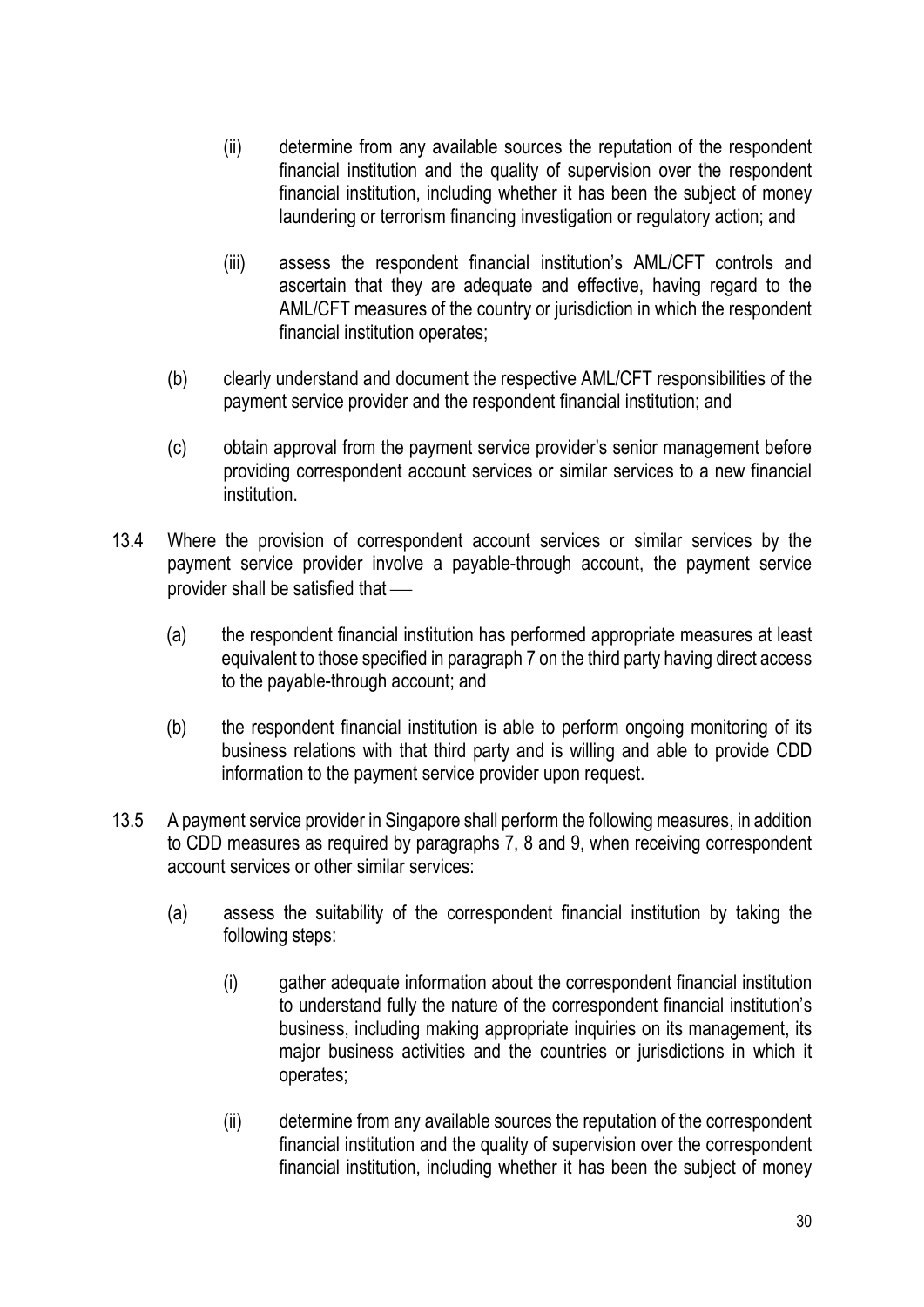laundering or terrorism financing investigation or regulatory action; and

- (iii) assess the correspondent financial institution's AML/CFT controls and ascertain that they are adequate and effective, having regard to the AML/CFT measures of the country or jurisdiction in which the correspondent financial institution operates;
- (b) clearly understand and document the respective AML/CFT responsibilities of the payment service provider and the correspondent financial institution; and
- (c) obtain approval from the payment service provider's senior management before receiving correspondent account services or similar services from a new financial institution.
- 13.6 The payment service provider shall document the basis for its satisfaction that the requirements in paragraphs 13.3 to 13.5 are met.
- 13.7 No payment service provider shall enter into or continue correspondent account services or other similar services relationship with another financial institution that does not have adequate controls against money laundering or terrorism financing activities, is not effectively supervised by the relevant authorities or is a shell financial institution.
- 13.8 A payment service provider shall also take appropriate measures when establishing correspondent account services or other similar services relationship, to satisfy itself that its respondent or correspondent financial institutions do not permit their accounts to be used by shell financial institutions.
- 13.9 A payment service provider shall maintain a current list of the financial institutions that it provides or receives correspondent account services or other similar services. The payment service provider shall make the list accessible to the Authority and to other relevant authorities in the countries or jurisdictions where the financial institutions operate, upon request.

## 14 AGENCY ARRANGEMENTS

- 14.1 For the purposes of paragraph 14, "agent" means any natural person or legal person (that is not a financial institution) that contacts with or is under the direction of the payment service provider to assist in the provision of cross-border money transfer service, but does not itself carry on the business of cross-border money transfer service.
- 14.2 A payment service provider shall not appoint an agent unless the following requirements are met:
	- (a) the agency arrangement is documented in writing and approved by the senior management of the payment service provider;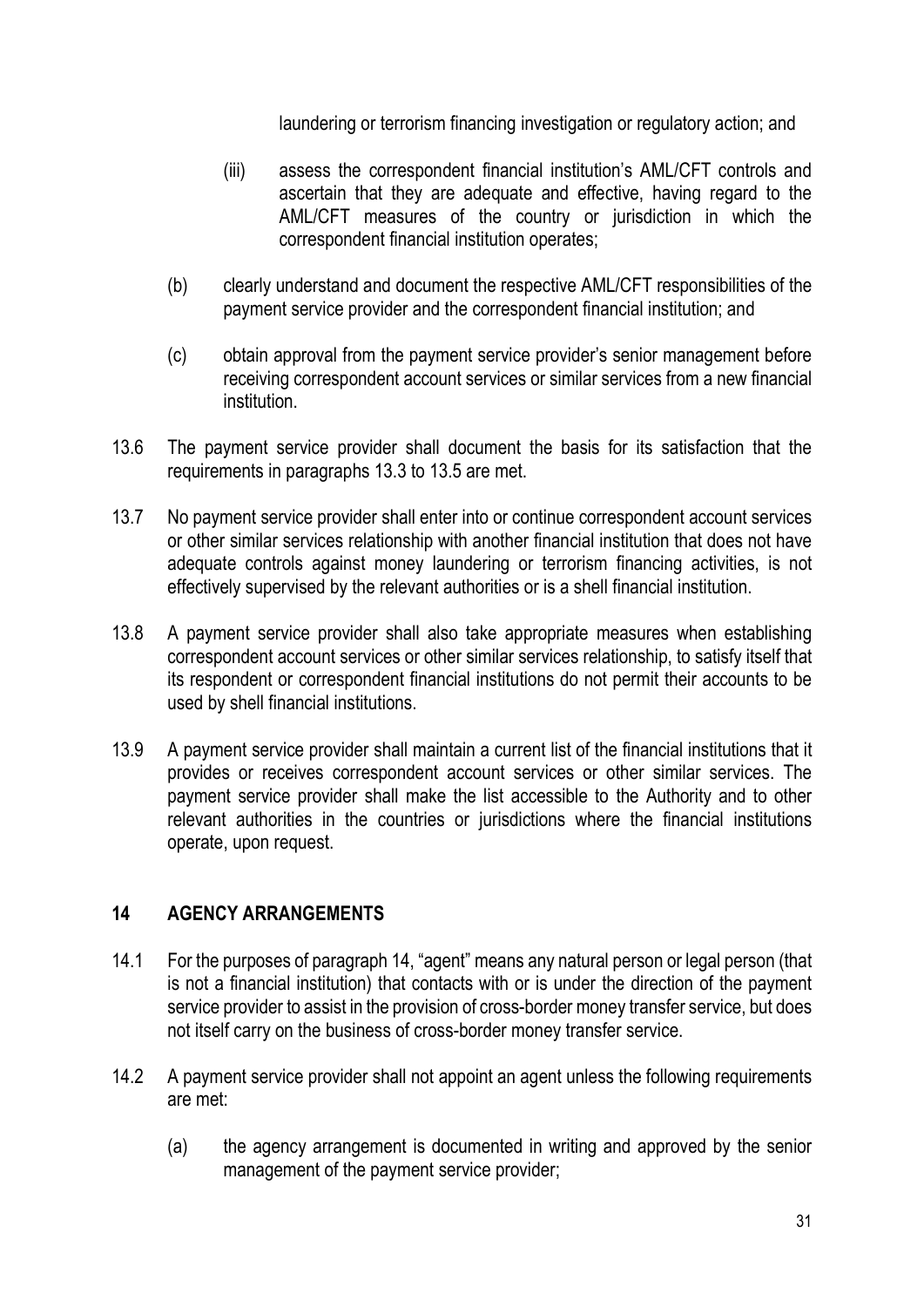- (b) the payment service provider takes appropriate steps to identify, assess and understand the money laundering or terrorism financing risks particular to the countries or jurisdictions that the agent operates in;
- (c) the agent is not one which payment service providers have been specifically precluded by the Authority from appointing; and
- (d) the payment service provider includes all its agents in its AML/CFT programme and monitors them for compliance with its programme.
- 14.3 The payment service provider shall document the basis for its satisfaction that the requirements in paragraph 14.2 are met.
- 14.4 The payment service provider shall maintain a current list of its agents that it engages and shall make the list accessible to the Authority and to other relevant authorities in the countries or jurisdictions where the agents operate, upon request.

### 15 WIRE TRANSFERS

- 15.1 Paragraph 15 shall apply to a payment service provider when it effects the sending of funds by wire transfer or when it receives funds by wire transfer on the account of the wire transfer originator or the wire transfer beneficiary but shall not apply to a transfer and settlement between the payment service provider and another financial institution where the payment service provider and the other financial institution are acting on their own behalf as the wire transfer originator and the wire transfer beneficiary.
- 15.2 For the purposes of paragraph 15 —

"batch transfer" means a transfer comprising a number of individual wire transfers that are sent by a wire transfer originator to the same financial institutions, irrespective of whether the individual wire transfers are intended ultimately for one or more wire transfer beneficiaries;

"intermediary institution" means the financial institution that receives and transmits a wire transfer on behalf of the ordering institution and the beneficiary institution, or another intermediary institution;

"straight-through processing" means payment transactions that are conducted electronically without the need for manual intervention;

"unique transaction reference number" means a combination of letters, numbers or symbols, determined by the payment service provider or ordering institution, in accordance with the protocols of the payment and settlement system or messaging system used for the wire transfer, and which permits the traceability of the wire transfer;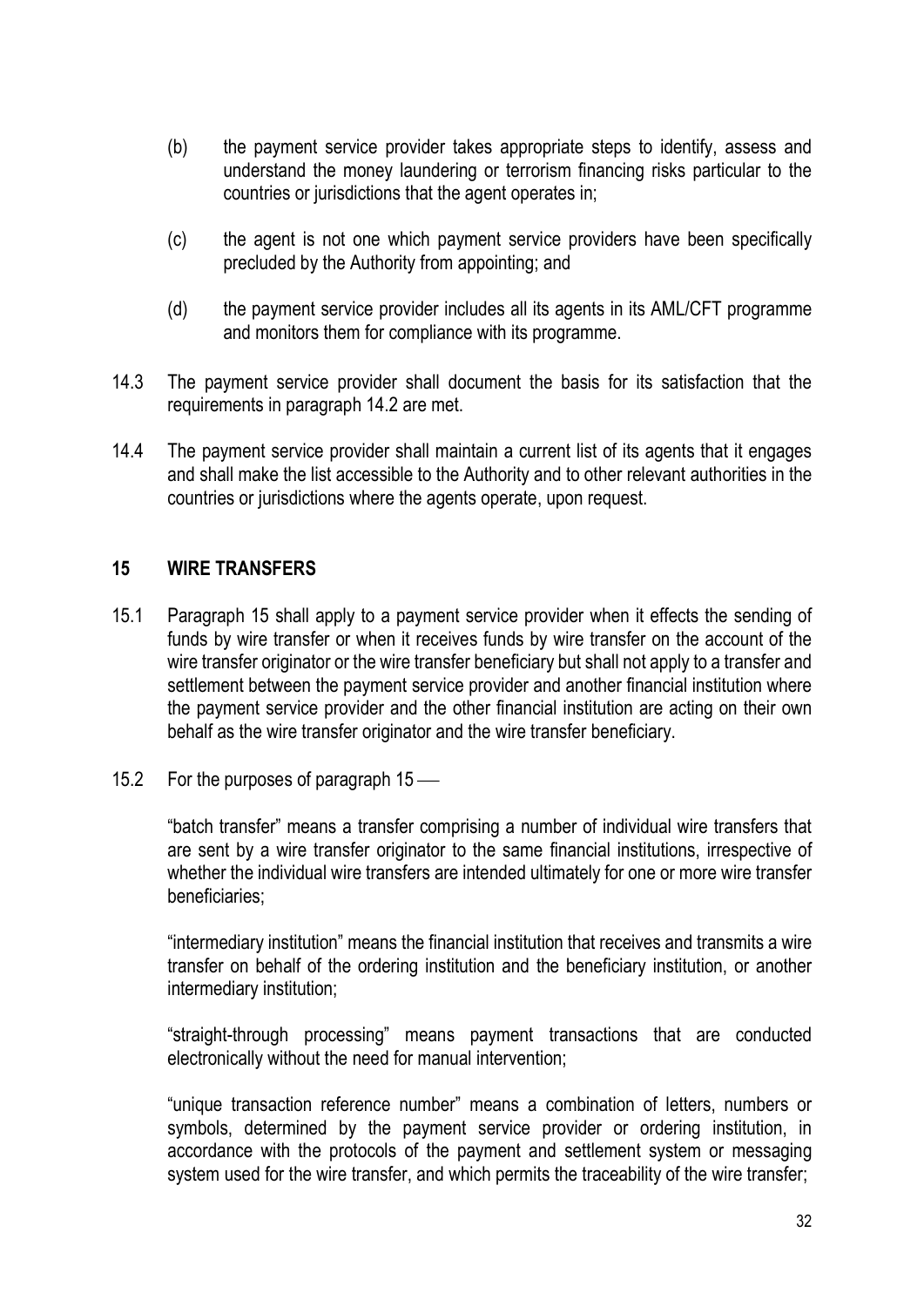"wire transfer beneficiary" means the natural person, legal person or legal arrangement who is identified by the wire transfer originator as the receiver of the wire transfer funds; and

"wire transfer originator" means the account holder who allows the wire transfer from that account, or where there is no account, the natural person, legal person or legal arrangement that places the wire transfer order with the ordering institution to perform the wire transfer

### Responsibility of the Ordering Institution

- (I) Identification and Recording of Information
- 15.3 Before effecting a wire transfer, every payment service provider that is an ordering institution shall —
	- (a) identify the wire transfer originator and take reasonable measures to verify his or its identity, as the case may be (if the payment service provider has not already done so by virtue of paragraph 7); and
	- (b) record adequate details of the wire transfer so as to permit its reconstruction, including but not limited to, the date of the wire transfer, the type and amount of currency transferred and the value date.
- (II) Cross-Border Wire Transfers Below or Equal To S\$1,500
- 15.4 Subject to paragraph 15.5, in a cross-border wire transfer where the amount to be transferred is below or equal to S\$1,500, every payment service provider which is an ordering institution shall include in the message or payment instruction that accompanies or relates to the wire transfer the following:
	- (a) the name of the wire transfer originator;
	- (b) the wire transfer originator's account number (or unique transaction reference number where no account number exists);
	- (c) the name of the wire transfer beneficiary; and
	- (d) the wire transfer beneficiary's account number (or unique transaction reference number where no account number exists).
- 15.5 In a cross-border wire transfer where the amount to be transferred is below or equal to S\$1,500, every payment service provider which is an ordering institution may, in the message or payment instruction that accompanies or relates to the wire transfer to an intermediary institution in Singapore, include only the unique transaction reference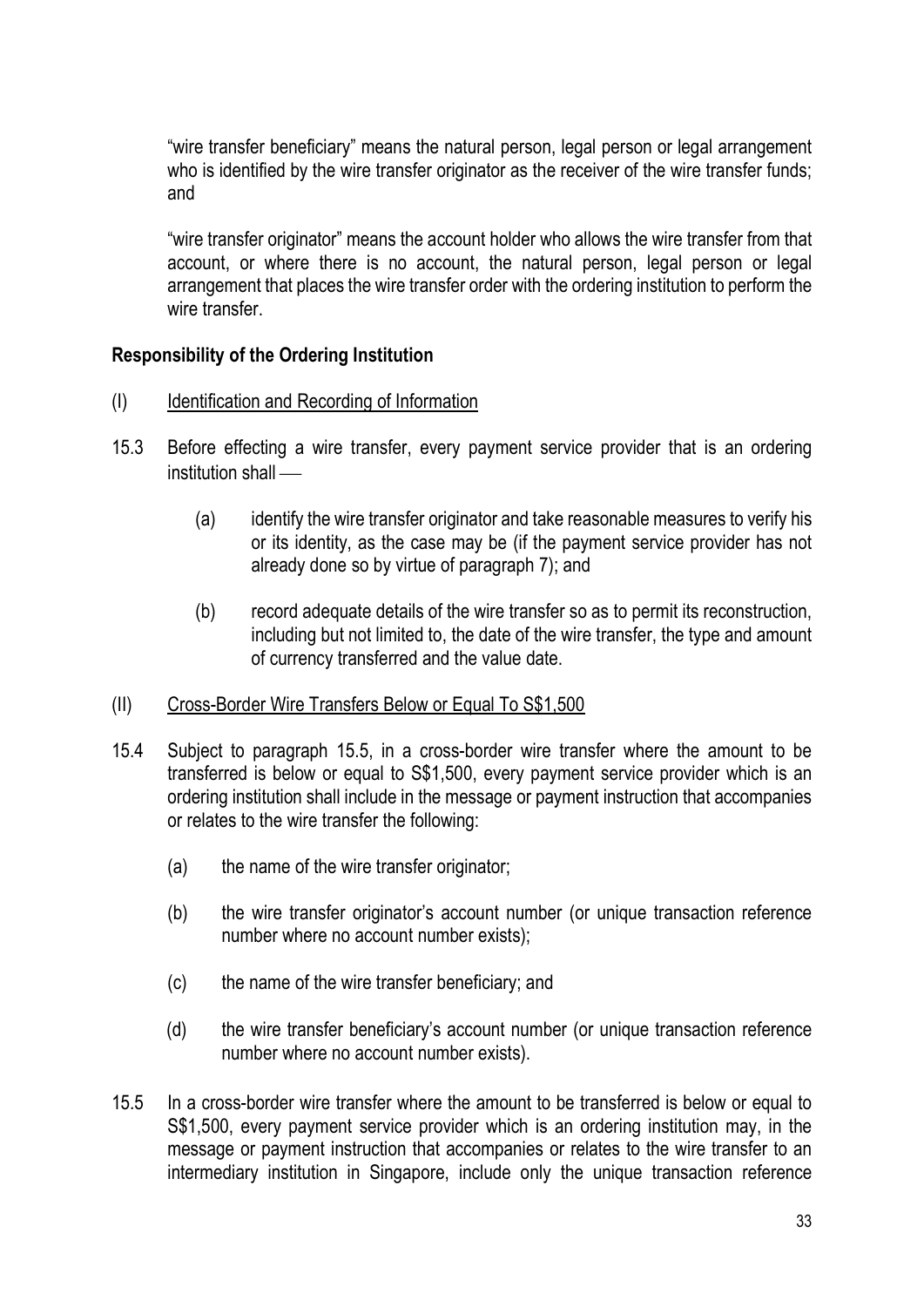number and the wire transfer beneficiary information set out in paragraph 15.4(c) and (d), provided that

- (a) the unique transaction reference number will permit the transaction to be traced back to the wire transfer originator and wire transfer beneficiary;
- (b) the ordering institution shall provide the wire transfer originator information and wire transfer beneficiary information set out in paragraph 15.4(a) to (d) within 3 business days of a request for such information by the intermediary institution in Singapore, the Authority or other relevant authorities in Singapore;
- (c) the ordering institution shall provide the wire transfer originator information and wire transfer beneficiary information set out in paragraph 15.4(a) to (d) immediately upon request for such information by law enforcement authorities in Singapore; and
- (d) the ordering institution shall provide the wire transfer originator information and wire transfer beneficiary information set out in paragraph 15.4(a) to (d) to the beneficiary institution.

### (III) Cross-border Wire Transfers Exceeding S\$1,500

- 15.6 Subject to paragraphs 8.1 and 15.8, in a cross-border wire transfer where the amount to be transferred exceeds S\$1,500, every payment service provider which is an ordering institution shall identify the wire transfer originator and verify his or its identity, and include in the message or payment instruction that accompanies or relates to the wire transfer the information required by paragraph 15.4(a) to 15.4(d) and any of the following:
	- $(a)$  the wire transfer originator's
		- (i) residential address, or
		- (ii) registered or business address, and if different, principal place of business,

as may be appropriate;

- (b) the wire transfer originator's unique identification number (such as an identity card number, birth certificate number or passport number, or where the wire transfer originator is not a natural person, the incorporation number or business registration number); or
- (c) the date and place of birth, incorporation or registration of the wire transfer originator (as may be appropriate).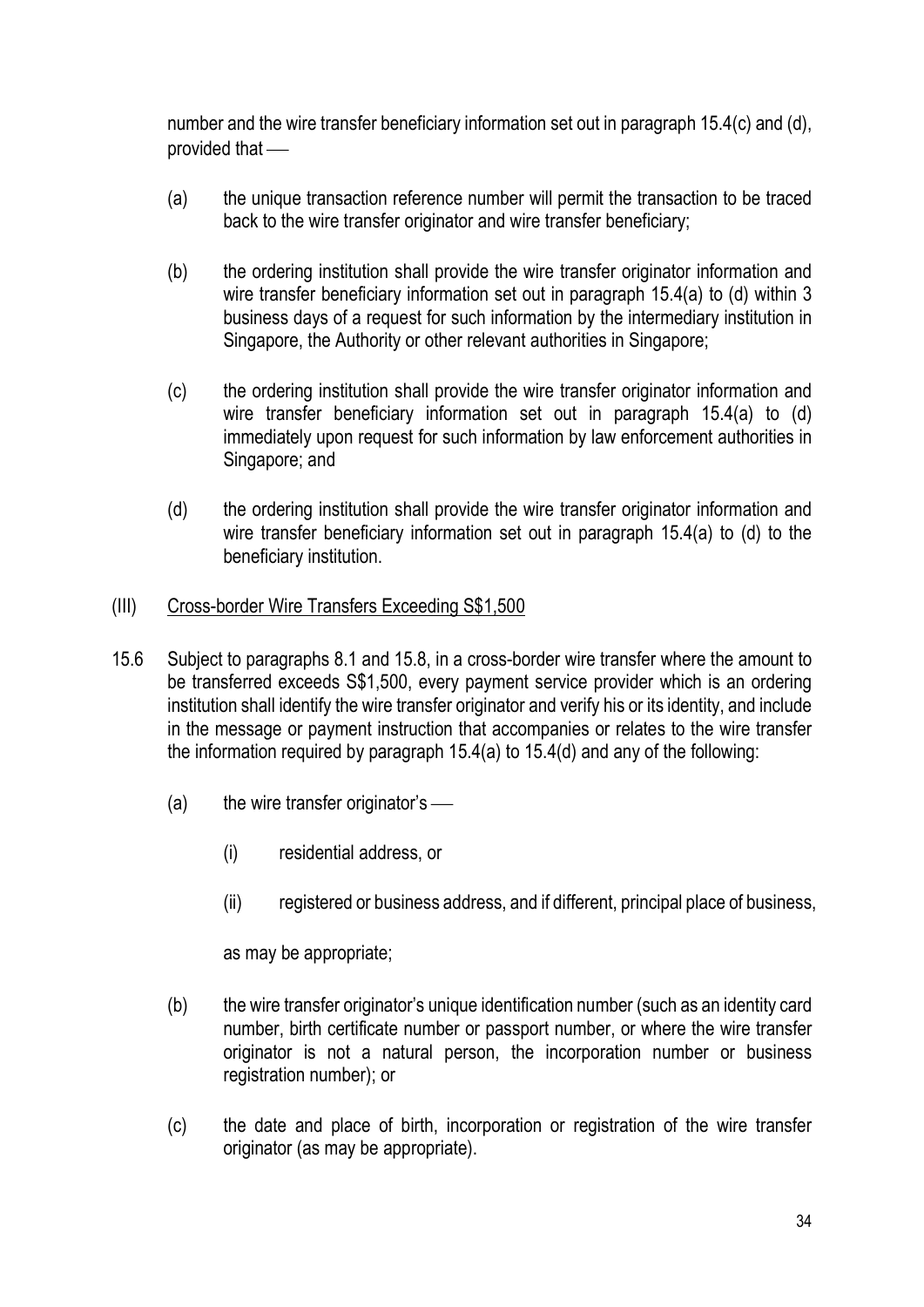- 15.7 Where several individual cross-border wire transfers from a single wire transfer originator are bundled in a batch file for transmission to wire transfer beneficiaries, a payment service provider shall ensure that the batch transfer file contains —
	- (a) the wire transfer originator information required by paragraph 15.6<sup>5</sup> and which has been verified; and
	- (b) the wire transfer beneficiary information required by paragraph  $15.6^{\circ}$ ,

which are fully traceable within the beneficiary country.

- 15.8 In a cross-border wire transfer where the amount to be transferred exceeds S\$1,500, every payment service provider which is an ordering institution may, in the message or payment instruction that accompanies or relates to the wire transfer to an intermediary institution in Singapore, include only the unique transaction reference number and the wire transfer beneficiary information required by paragraph 15.67, provided that:
	- (a) the unique transaction reference number will permit the transaction to be traced back to the wire transfer originator and wire transfer beneficiary;
	- (b) the ordering institution shall provide the wire transfer originator information and wire transfer beneficiary information set out in paragraph 15.6<sup>8</sup> within 3 business days of a request for such information by the intermediary institution in Singapore, the Authority or other relevant authorities in Singapore;
	- (c) the ordering institution shall provide the wire transfer originator information and wire transfer beneficiary information set out in paragraph 15.6<sup>9</sup> immediately upon request for such information by law enforcement authorities in Singapore; and
	- (d) the ordering institution shall provide the wire transfer originator information and wire transfer beneficiary information set out in paragraph 15.6<sup>10</sup> to the beneficiary institution.

<sup>5</sup> Please note the references to paragraph 15.4 (a) and (b) in paragraph 15.6.

<sup>6</sup> Please note the references to paragraph 15.4 (c) and (d) in paragraph 15.6.

<sup>7</sup> Please note the references to paragraph 15.4 (c) and (d) in paragraph 15.6.

<sup>&</sup>lt;sup>8</sup> Please note the references to paragraph 15.4 (a) to (d) in paragraph 15.6.

<sup>9</sup> Please note the references to paragraph 15.4 (a) to (d) in paragraph 15.6.

<sup>10</sup> Please note the references to paragraph 15.4 (a) to (d) in paragraph 15.6.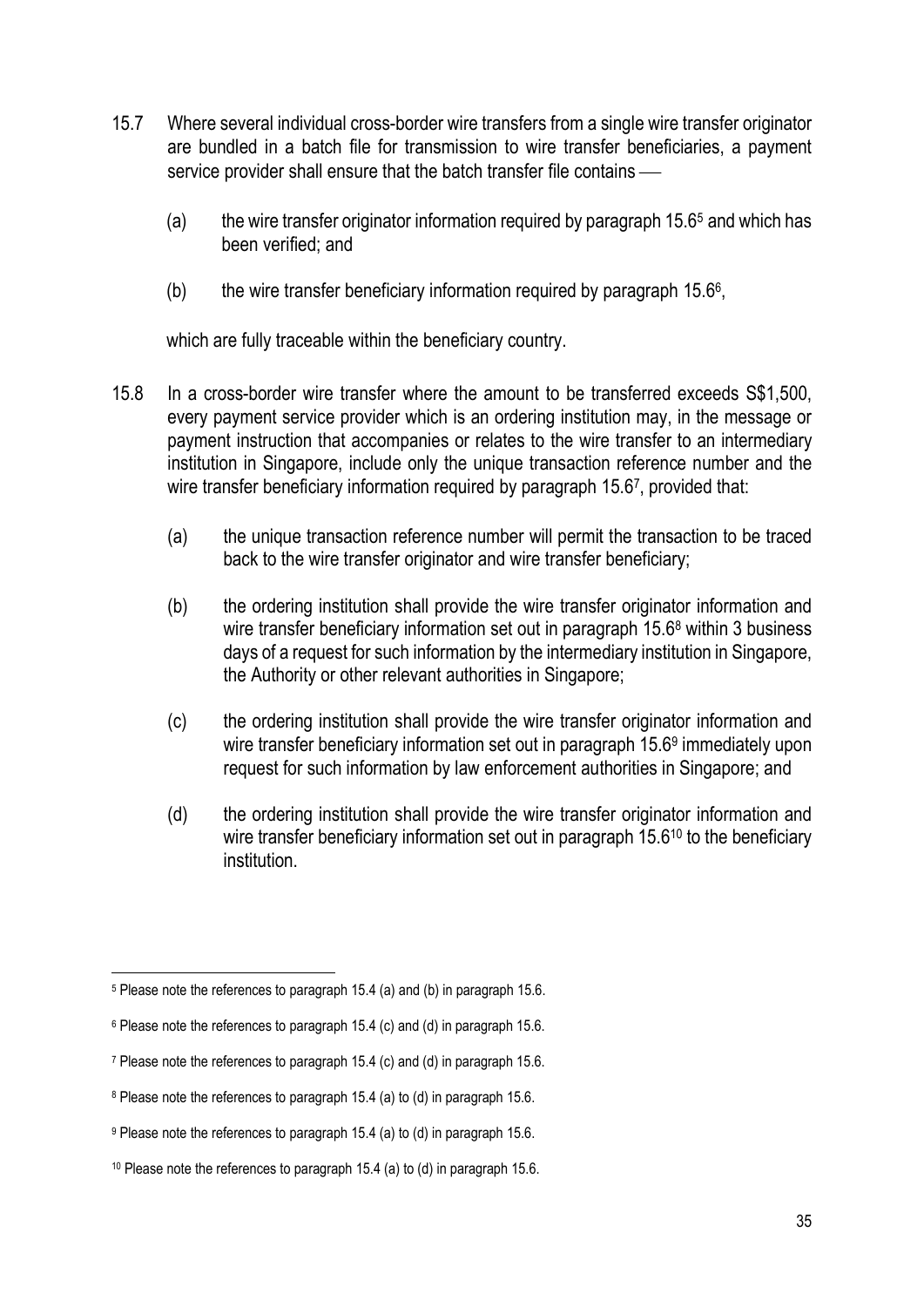### (IV) Domestic Wire Transfers

- 15.9 In a domestic wire transfer, every payment service provider that is an ordering institution shall either -
	- (a) include in the message or payment instruction that accompanies or relates to the wire transfer the following:
		- (i) the name of the wire transfer originator;
		- (ii) the wire transfer originator's account number (or unique transaction reference number where no account number exists); and
		- (iii) any of the following:
			- (A) the wire transfer originator's:
				- (1) residential address; or
				- (2) registered or business address, and if different, principal place of business,

as may be appropriate;

- (B) the wire transfer originator's unique national identification number (such as an identity card number, birth certificate number or passport number, or where the wire transfer originator is not a natural person, the incorporation number or business registration number);
- (C) the date and place of birth, incorporation or registration of the wire transfer originator (as may be appropriate); or
- (b) include only the wire transfer originator's account number (or unique transaction reference number where no account number exists), provided
	- (i) that these details will permit the transaction to be traced back to the wire transfer originator and wire transfer beneficiary;
	- (ii) the ordering institution shall provide the wire transfer originator information set out in paragraph 15.9(a) within 3 business days of a request for such information by the beneficiary institution, the Authority or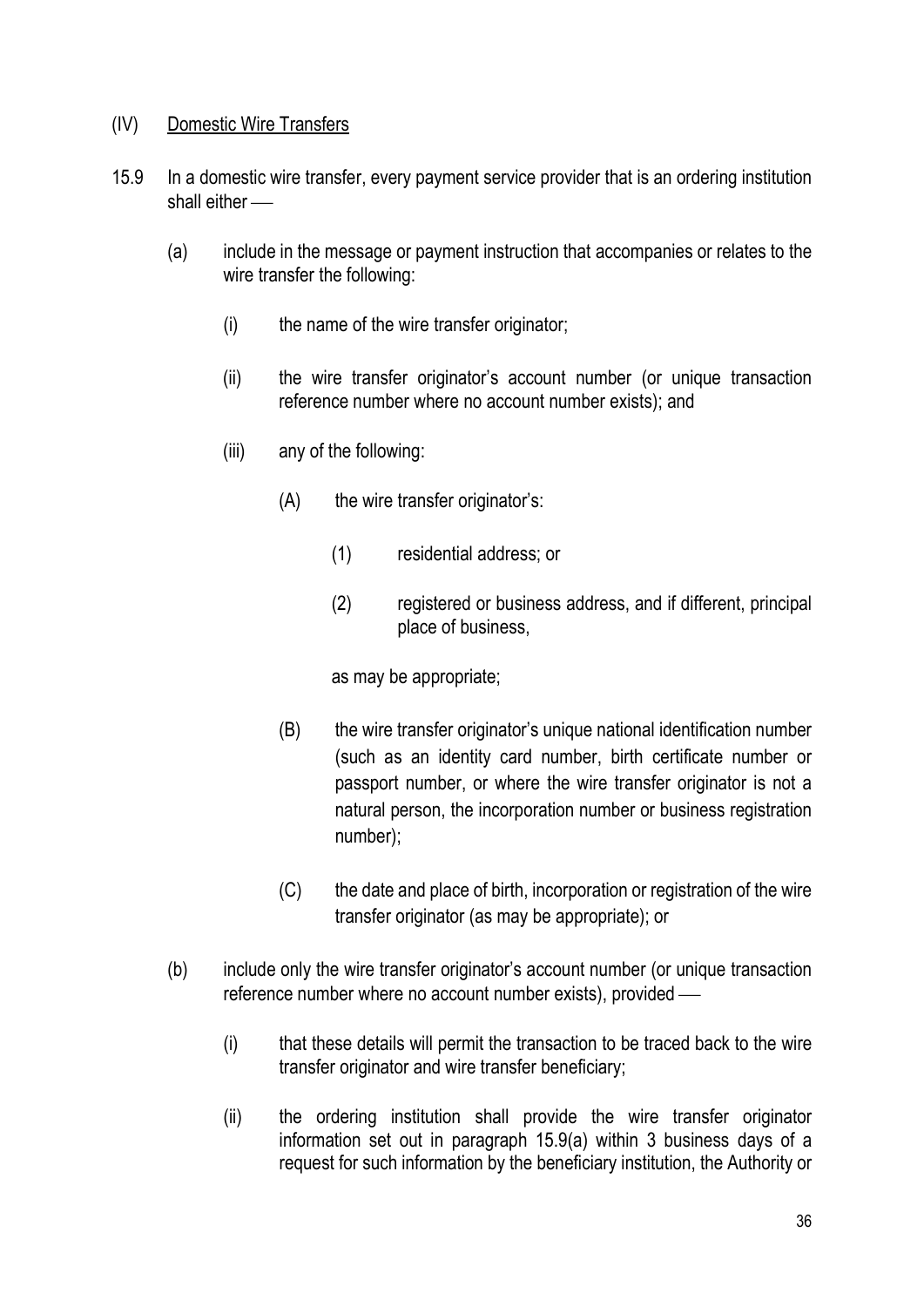other relevant authorities in Singapore; and

- (iii) the ordering institution shall provide the wire transfer originator information set out in paragraph 15.9(a) immediately upon request for such information by law enforcement authorities in Singapore.
- 15.10 All wire transfer originator and beneficiary information collected by the ordering institution shall be documented.
- 15.11 Where the ordering institution is unable to comply with the requirements in paragraphs 15.3 to 15.10, it shall not execute the wire transfer.

## Responsibility of the Beneficiary Institution

- 15.12 A payment service provider that is a beneficiary institution shall take reasonable measures, including post-event monitoring or real-time monitoring where feasible, to identify cross-border wire transfers that lack the required wire transfer originator or required wire transfer beneficiary information.
- 15.13 For cross-border wire transfers where the beneficiary institution pays out funds in cash or cash equivalent to the wire transfer beneficiary in Singapore, a beneficiary institution shall identify and verify the identity of the wire transfer beneficiary if the identity has not been previously verified.
- 15.14 A payment service provider that is a beneficiary institution shall implement appropriate internal risk-based policies, procedures and controls for determining
	- (a) when to execute, reject, or suspend a wire transfer lacking required wire transfer originator or wire transfer beneficiary information; and
	- (b) the appropriate follow-up action.
- 15.15 For a payment service provider that controls both the ordering institution and the beneficiary institution, it shall
	- (a) take into account all the information from both the ordering institution and the beneficiary institution in order to determine whether an STR has to be filed; and
	- (b) where applicable, file an STR in any country affected by the suspicious wire transfer, and make relevant transaction information available to the relevant authorities.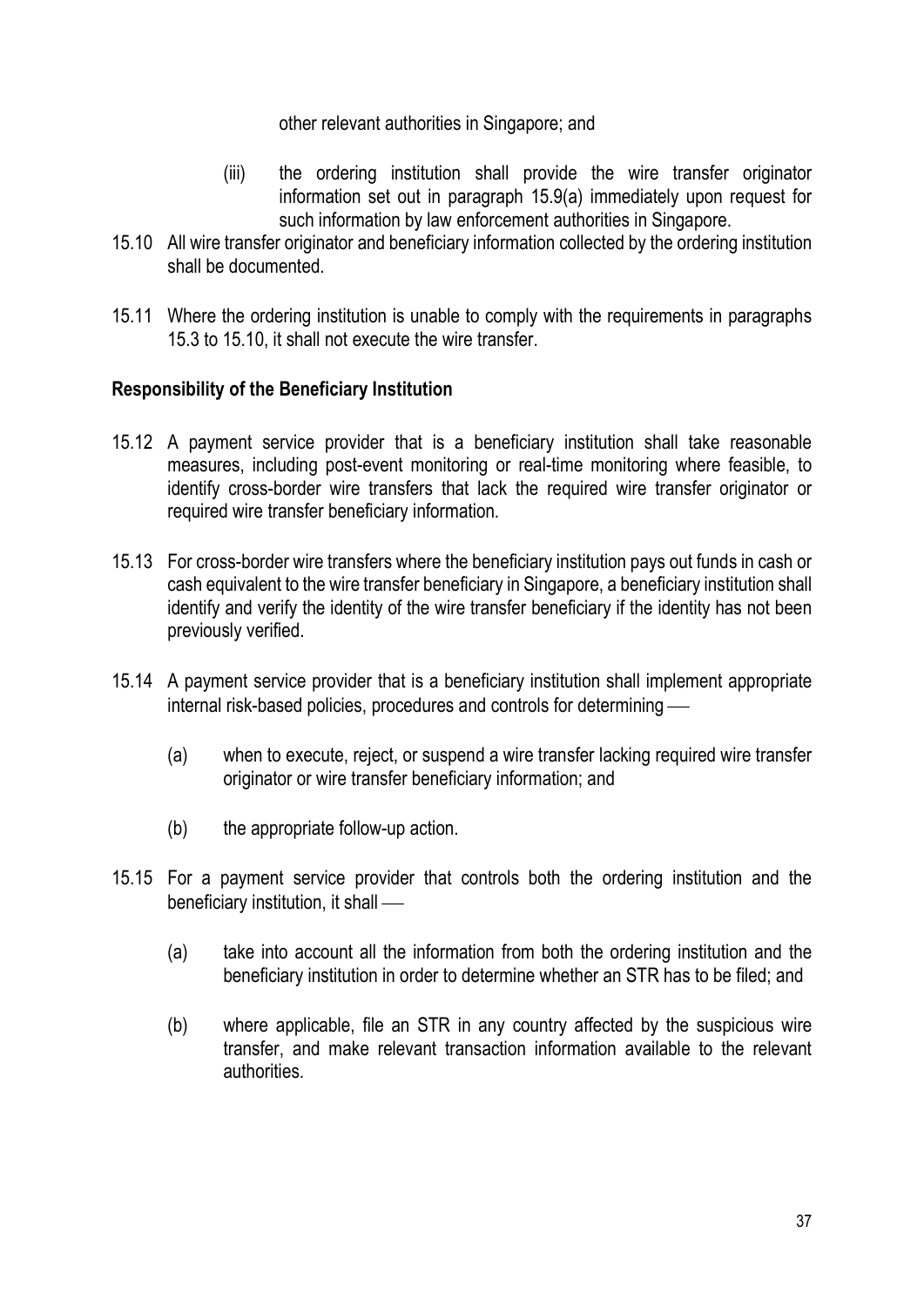## Responsibility of the Intermediary Institution

- 15.16 A payment service provider that is an intermediary institution shall retain all the information accompanying the wire transfer.
- 15.17 Where a payment service provider that is an intermediary institution effects a wire transfer to another intermediary institution or a beneficiary institution, the payment service provider shall provide the information accompanying the wire transfer, to that other intermediary institution or beneficiary institution.
- 15.18 Where technical limitations prevent the required wire transfer originator or wire transfer beneficiary information accompanying a cross-border wire transfer from remaining with a related domestic wire transfer, a record shall be kept, for at least five years, by the receiving intermediary institution of all the information received from the ordering institution or another intermediary institution.
- 15.19 An intermediary institution shall take reasonable measures, which are consistent with straight-through processing, to identify cross-border wire transfers that lack the required wire transfer originator or wire transfer beneficiary information.
- 15.20 An intermediary institution shall implement appropriate internal risk-based policies, procedures and controls for determining
	- (a) when to execute, reject, or suspend a wire transfer lacking required wire transfer originator or wire transfer beneficiary information; and
	- (b) the appropriate follow-up action.

### 16 RECORD KEEPING

- 16.1 A payment service provider shall, in relation to all data, documents and information that the payment service provider is required to obtain or produce to meet the requirements under this Notice, prepare, maintain and retain records of such data, documents and information.
- 16.2 A payment service provider shall perform the measures as required by paragraph 16.1 such that —
	- (a) all requirements imposed by law (including this Notice) are met;
	- (b) any individual transaction undertaken by the payment service provider can be reconstructed (including the amount and type of currency involved) so as to provide, if necessary, evidence for prosecution of criminal activity;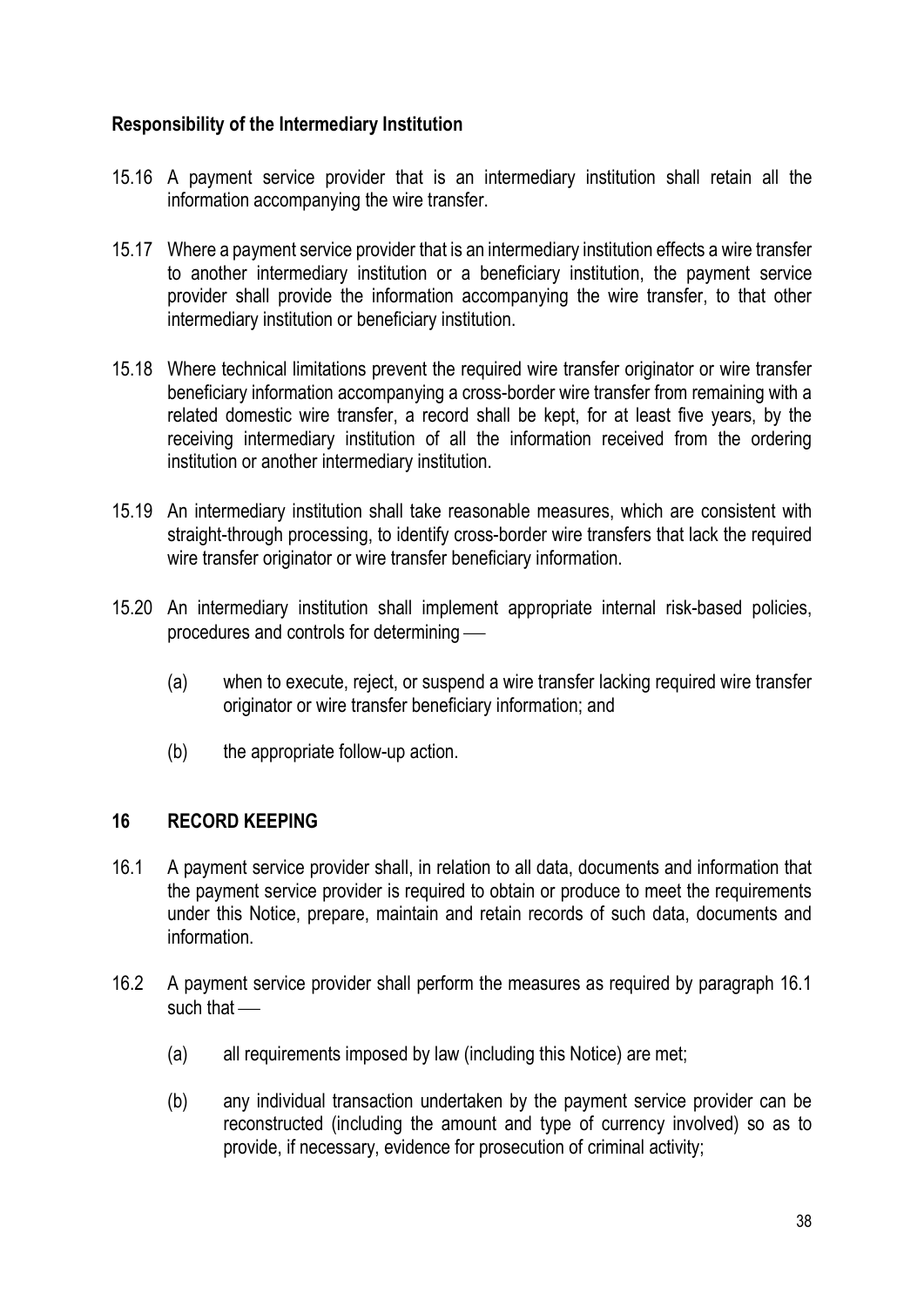- (c) the Authority or other relevant authorities in Singapore and the internal and external auditors of the payment service provider are able to review the payment service provider's business relations, transactions, records and CDD information, except where such information is not available in relation to an exempted product, and assess the level of compliance with this Notice; and
- (d) the payment service provider can satisfy, within a reasonable time or any more specific time period imposed by law or by the requesting authority, any enquiry or order from the relevant authorities in Singapore for information.
- 16.3 Subject to paragraph 16.5 and any other requirements imposed by law, a payment service provider shall, for the purposes of record retention under paragraphs 16.1 and 16.2 and when setting its record retention policies, comply with the following record retention periods:
	- (a) for CDD information relating to the business relations, wire transfers, transactions undertaken without an account being opened (except for specified moneychanging transactions), as well as account files, business correspondence and results of any analysis undertaken, a period of at least 5 years following the termination of such business relations or completion of such wire transfers or transactions; and
	- (b) for data, documents and information relating to a transaction, including any information needed to explain and reconstruct the transaction, a period of at least 5 years following the completion of the transaction.
- 16.4 A payment service provider may retain data, documents and information as originals or copies, in paper or electronic form or on microfilm, provided that they are admissible as evidence in a Singapore court of law.
- 16.5 A payment service provider shall retain records of data, documents and information on all its business relations with or transactions for a customer pertaining to a matter which is under investigation or which has been the subject of an STR, in accordance with any request or order from STRO or other relevant authorities in Singapore.

## 17 PERSONAL DATA

- 17.1 For the purposes of paragraph 17, "individual" means a natural person, whether living or deceased.
- 17.2 Subject to paragraph 17.3 and for the purposes of complying with this Notice, a payment service provider shall not be required to provide an individual customer, an individual appointed to act on behalf of a customer, an individual connected party of a customer or an individual beneficial owner of a customer, with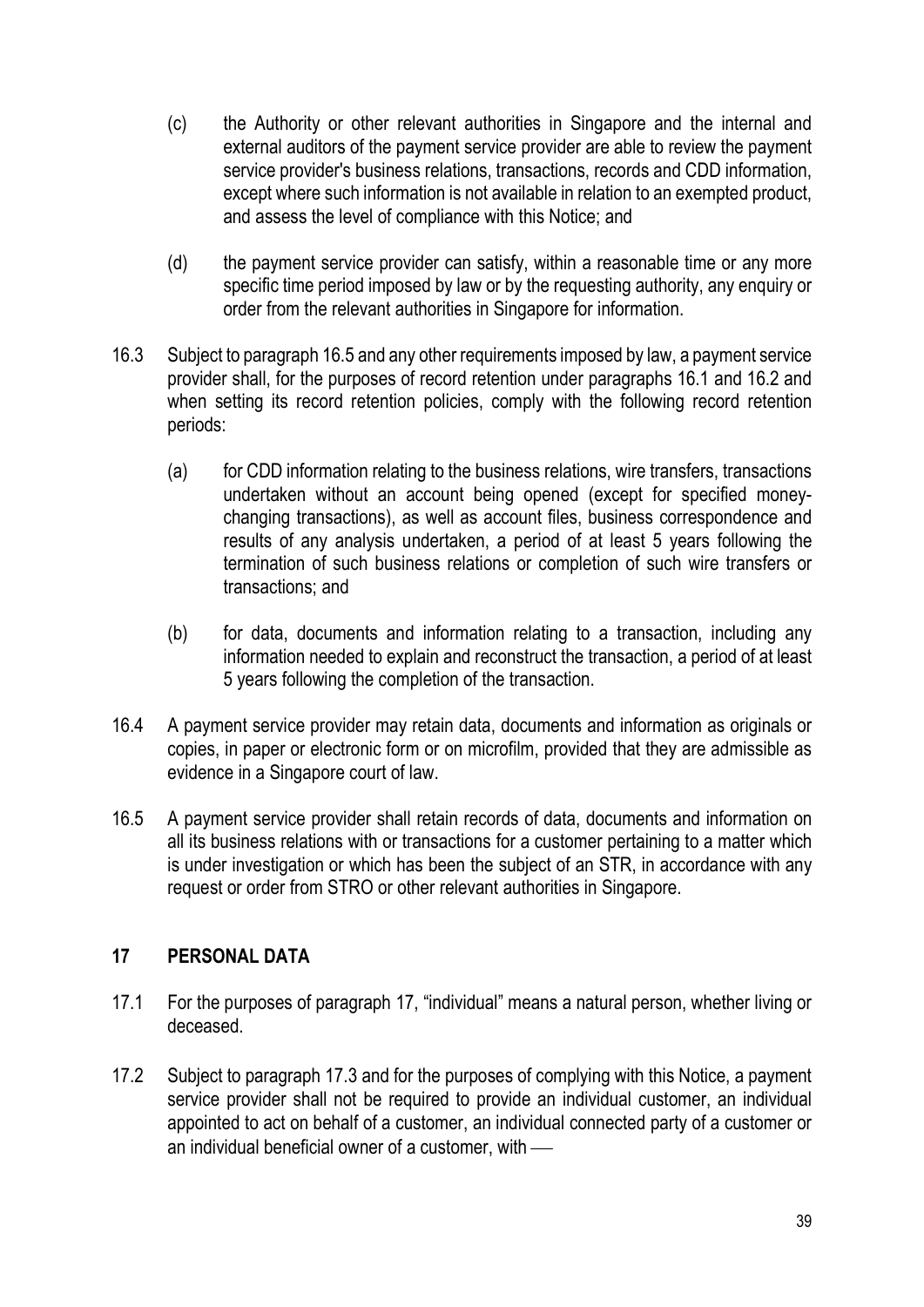- (a) any access to personal data about the individual that is in the possession or under the control of the payment service provider;
- (b) any information about the ways in which the personal data of the individual under subparagraph (a) has been or may have been used or disclosed by the payment service provider; and
- (c) any right to correct an error or omission of the personal data about the individual that is in the possession or under the control of the payment service provider.
- 17.3 A payment service provider shall, as soon as reasonably practicable, upon the request of an individual customer, an individual appointed to act on behalf of a customer, an individual connected party of a customer or an individual beneficial owner of a customer, provide the requesting individual with the right to
	- (a) access the following types of personal data of that individual, that is in the possession or under the control of the payment service provider:
		- (i) his full name, including any alias;
		- (ii) his unique identification number (such as an identity card number, birth certificate number or passport number);
		- (iii) his residential address;
		- (iv) his date of birth;
		- (v) his nationality;
		- (vi) subject to section 21(2) and (3) read with the Fifth Schedule to the Personal Data Protection Act 2012 (Act 26 of 2012), any other personal data of the respective individual provided by that individual to the payment service provider; and
	- (b) subject to section 22(7) read with the Sixth Schedule to the Personal Data Protection Act, correct an error or omission in relation to the types of personal data set out in subparagraphs (a)(i) to (vi), provided the payment service provider is satisfied that there are reasonable grounds for such request.
- 17.4 For the purposes of complying with this Notice, a payment service provider may, whether directly or through a third party, collect, use and disclose personal data of an individual customer, an individual appointed to act on behalf of a customer, an individual connected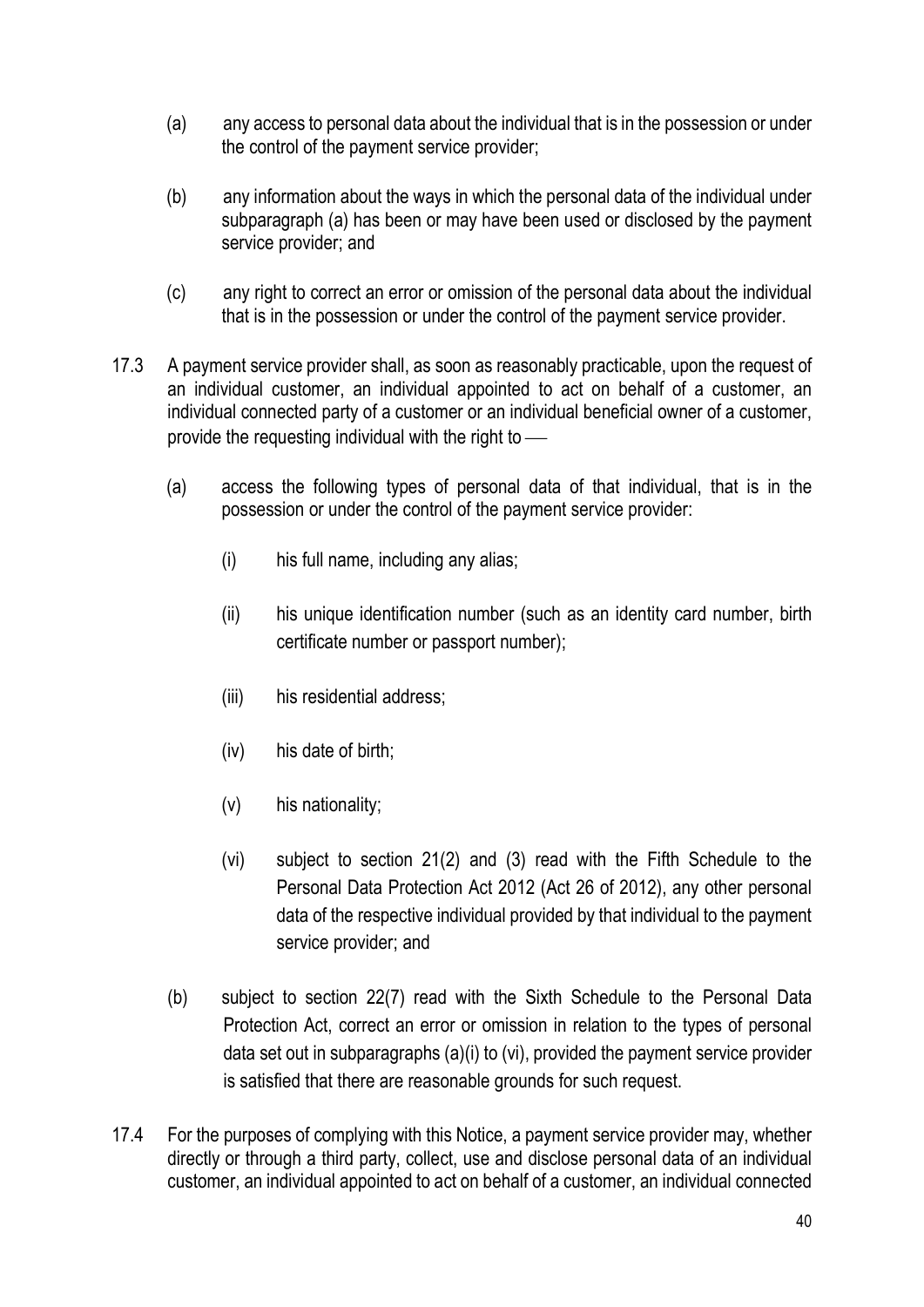party of a customer or an individual beneficial owner of a customer, without the respective individual's consent.

# 18 SUSPICIOUS TRANSACTIONS REPORTING

- 18.1 A payment service provider shall keep in mind the provisions in the CDSA<sup>11</sup> and in the TSOFA that provide for the reporting to the authorities of transactions suspected of being connected with money laundering or terrorism financing and implement appropriate internal policies, procedures and controls for meeting its obligations under the law, including the following:
	- (a) establish a single reference point within the organisation to whom all employees and officers are instructed to promptly refer all transactions suspected of being connected with money laundering or terrorism financing, for possible referral to STRO via STRs; and
	- (b) keep records of all transactions referred to STRO, together with all internal findings and analysis done in relation to them.
- 18.2 A payment service provider shall promptly submit reports on suspicious transactions (including attempted transactions), regardless of the amount of the transaction, to STRO, and extend a copy to the Authority for information.
- 18.3 A payment service provider shall consider if the circumstances are suspicious so as to warrant the filing of an STR and document the basis for its determination, including where  $\frac{1}{\sqrt{2}}$ 
	- (a) the payment service provider is for any reason unable to complete the measures as required by paragraphs 7, 8 and 9; or
	- (b) the customer is reluctant, unable or unwilling to provide any information requested by the payment service provider, decides to withdraw a pending application to establish business relations or a pending transaction, or to terminate existing business relations.
- 18.4 Where a payment service provider forms a suspicion of money laundering or terrorism financing, and reasonably believes that performing any of the measures as required by paragraphs 7, 8 or 9 will tip-off a customer, a natural person appointed to act on behalf of the customer, a connected party of the customer or a beneficial owner of the customer, the payment service provider may stop performing those measures. The payment service provider shall document the basis for its assessment and file an STR.

<sup>&</sup>lt;sup>11</sup> Please note in particular section 48 of the CDSA on tipping-off.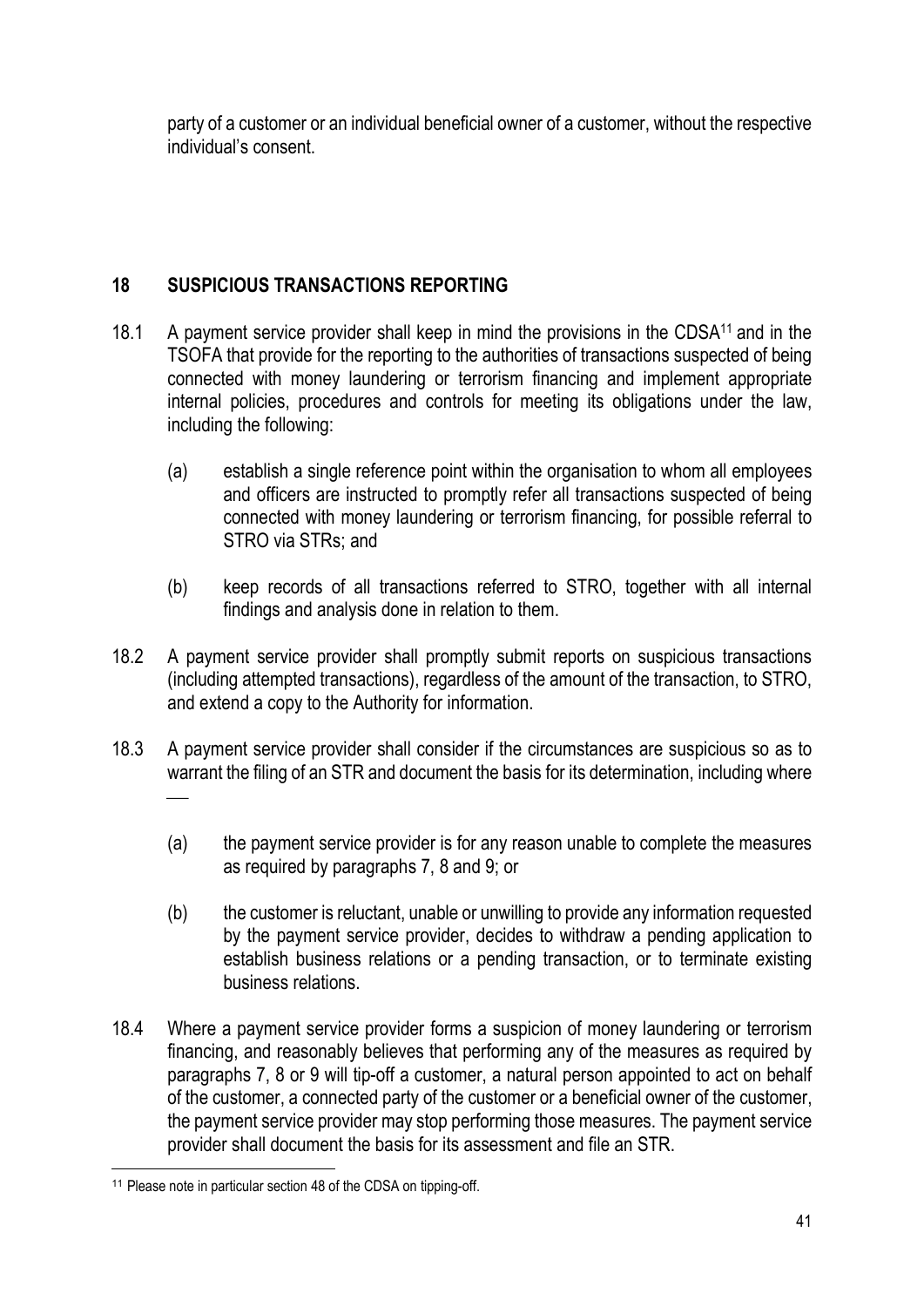## 19 INTERNAL POLICIES, COMPLIANCE, AUDIT AND TRAINING

- 19.1 A payment service provider shall develop and implement adequate internal policies, procedures and controls, taking into consideration its money laundering and terrorism financing risks and the size of its business, to help prevent money laundering and terrorism financing and communicate these to its employees.
- 19.2 The policies, procedures and controls shall meet all requirements of this Notice.

### **Compliance**

- 19.3 A payment service provider shall develop appropriate compliance management arrangements, including at least, the appointment of an AML/CFT compliance officer, at the management level.
- 19.4 A payment service provider shall ensure that the AML/CFT compliance officer, as well as any other persons appointed to assist him, is suitably qualified and, has adequate resources and timely access to all customer records and other relevant information which he requires to discharge his functions.

### Audit

19.5 A payment service provider shall maintain an audit function that is adequately resourced and independent, and that is able to regularly assess the effectiveness of the payment service provider's internal policies, procedures and controls, and its compliance with regulatory requirements.

## Employee Hiring

19.6 A payment service provider shall have in place screening procedures to ensure high standards when hiring employees and appointing officers.

### **Training**

- 19.7 A payment service provider shall take all appropriate steps to ensure that its employees and officers (whether in Singapore or elsewhere) are regularly and appropriately trained  $on$  —
	- (a) AML/CFT laws and regulations, and in particular, CDD measures, detecting and reporting of suspicious transactions;
	- (b) prevailing techniques, methods and trends in money laundering and terrorism financing; and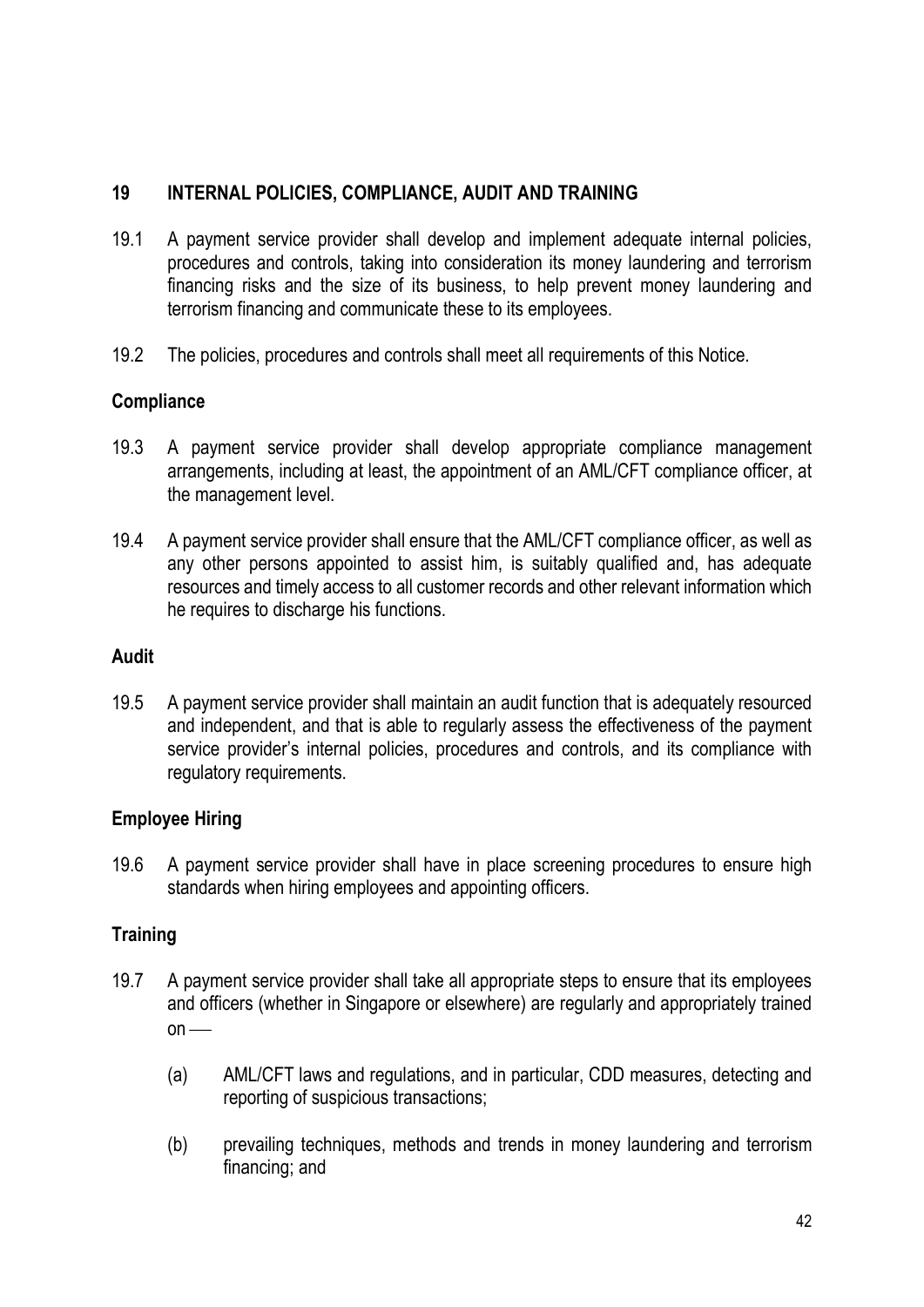(c) the payment service provider's internal policies, procedures and controls on AML/CFT and the roles and responsibilities of employees and officers in combating money laundering and terrorism financing.

Endnotes on History of Amendments

- 1. MAS Notice PSN01 dated 5 December 2019 with effect from 28 January 2020.
	- (a) MAS Notice PSN01 (Amendment) 2021 with effect from 1 July 2021.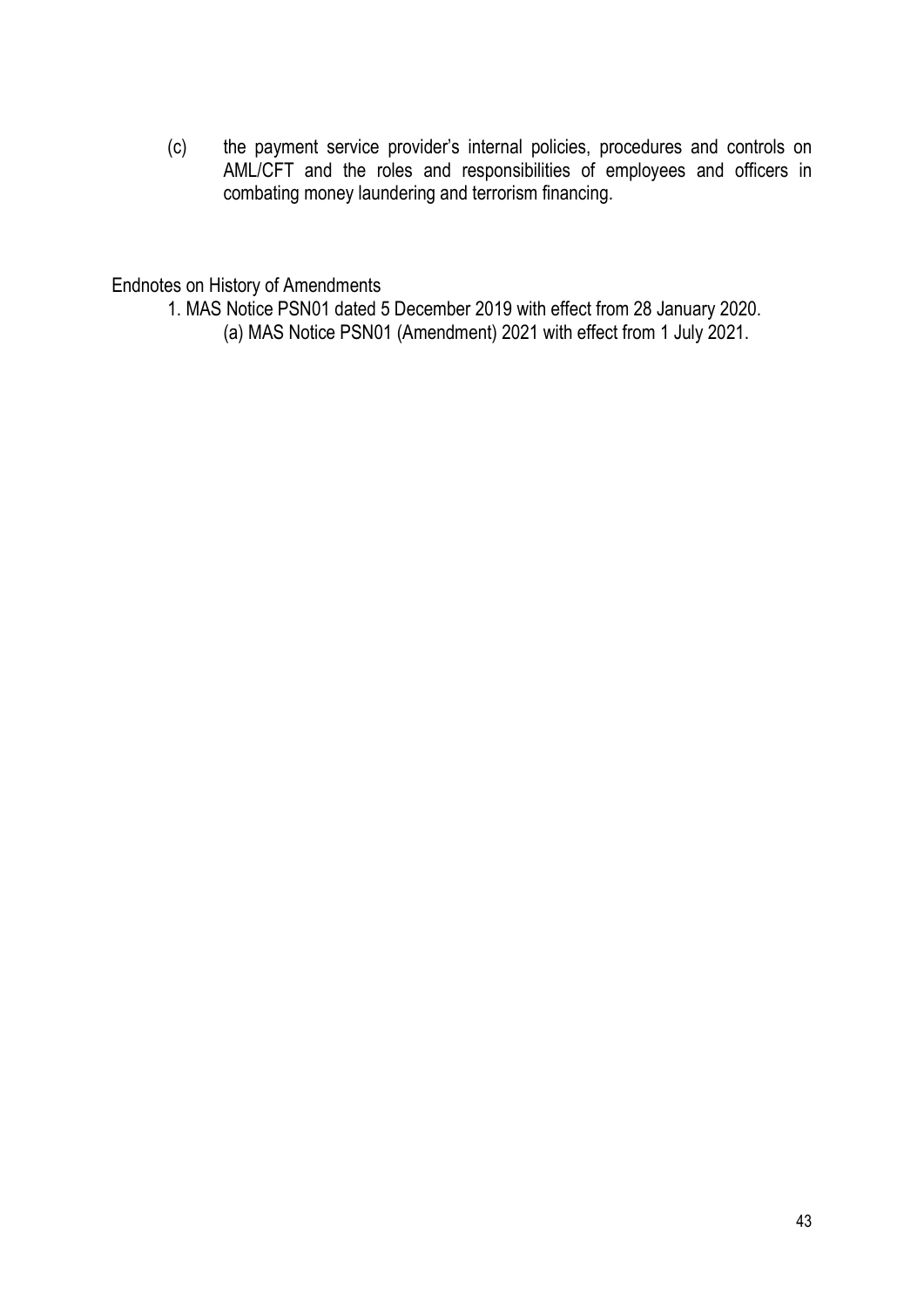# Appendix 1

- 1. Financial institutions that are licensed, approved, registered (including a fund management company registered under paragraph 5(1)(i) of the Second Schedule to the Securities and Futures (Licensing and Conduct of Business) Regulations (Rg. 10)) or regulated by the Authority but does not include a person (other than a person referred to in paragraphs 2 and 3) who is exempted from licensing, approval or regulation by the Authority under any Act administered by the Authority, including a private trust company exempted from licensing under section 15 of the Trust Companies Act (Cap. 336) read with regulation 4 of the Trust Companies (Exemption) Regulations (Rg. 1).
- 2. Persons exempted under section 23(1)(f) of the Financial Advisers Act (Cap. 110) read with regulation 27(1)(d) of the Financial Advisers Regulations (Rg. 2).
- 3. Persons exempted under section 99(1)(h) of the Securities and Futures Act (Cap. 289) read with paragraph  $7(1)(b)$  of the Second Schedule to the Securities and Futures (Licensing and Conduct of Business) Regulations.

Note: For the avoidance of doubt, the financial institutions set out in Appendix 2 fall within Appendix 1.